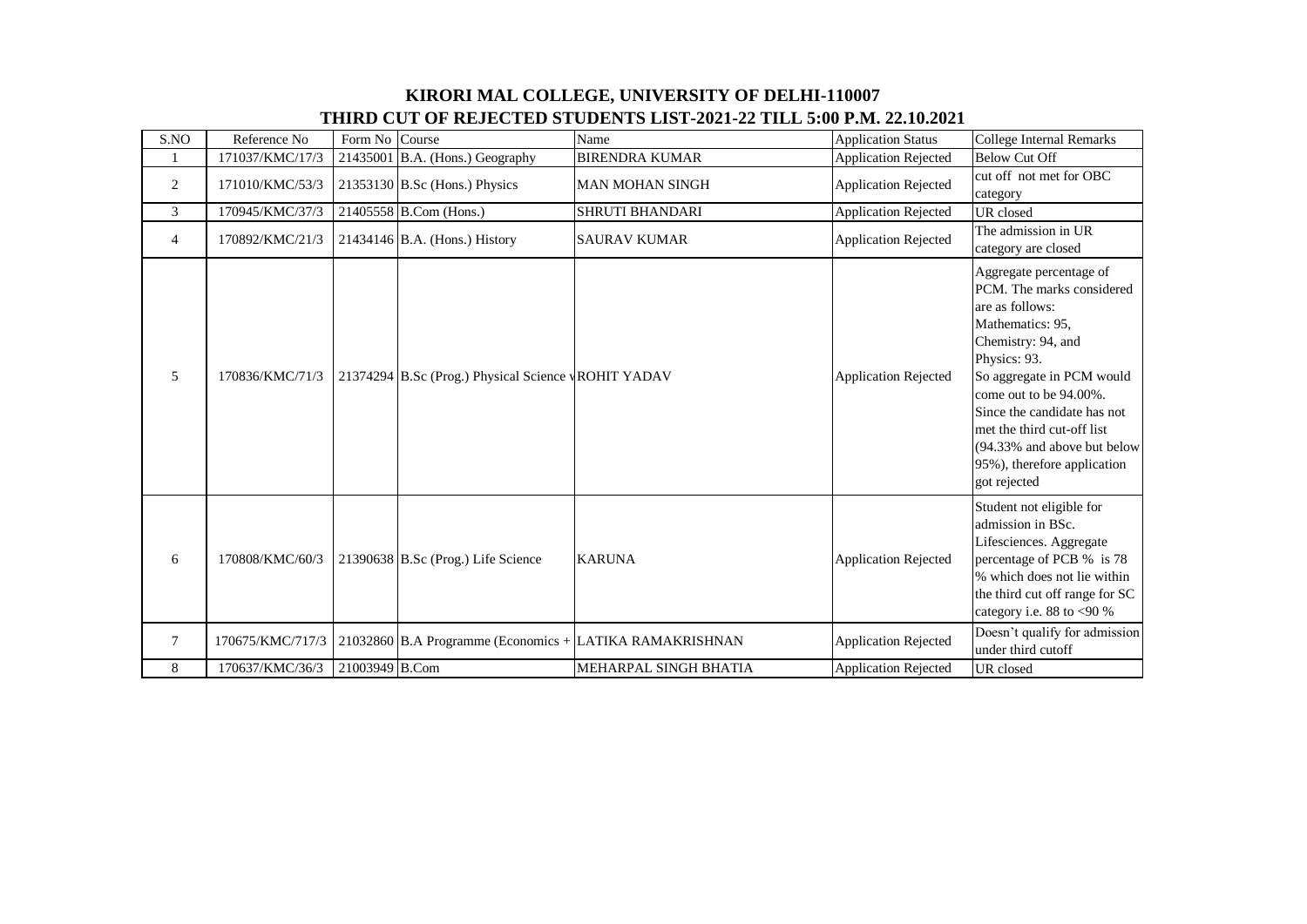| 9  | 170632/KMC/43/3  |                | 21196022 B.Sc (Hons.) Botany                          | RAJKUMARI PARIHAR      | <b>Application Rejected</b> | Aggregate percentage of PCB<br>after pro rata computation<br>PCB % is 91.25 % which<br>exceeds the third cut off for<br>SC category i.e. 90 to $<91$ %.<br>Student not eligible for<br>admission in BSc (Hons)<br><b>Botany</b>             |
|----|------------------|----------------|-------------------------------------------------------|------------------------|-----------------------------|---------------------------------------------------------------------------------------------------------------------------------------------------------------------------------------------------------------------------------------------|
| 10 | 170550/KMC/51/3  |                | 21364764 B.Sc (Hons.) Mathematics                     | <b>HIMANSHU</b>        | <b>Application Rejected</b> | not eligible as per third cut-<br>off.                                                                                                                                                                                                      |
| 11 | 170438/KMC/53/3  |                | 21236695 B.Sc (Hons.) Physics                         | VARINDER KAUR          | <b>Application Rejected</b> | cut off not met for EWS<br>category                                                                                                                                                                                                         |
| 12 | 170389/KMC/53/3  |                | 21219262 B.Sc (Hons.) Physics                         | VAISHNAVI SINGH        | <b>Application Rejected</b> | cut off not met for EWS<br>category                                                                                                                                                                                                         |
| 13 | 170306/KMC/29/3  |                | 21037824 B.A. (Hons.) Sanskrit                        | <b>TARUN YADAV</b>     | <b>Application Rejected</b> | <b>Below 3rd Cutoff</b>                                                                                                                                                                                                                     |
| 14 | 170281/KMC/629/3 |                | 21418000 B.A Programme (English + Pol VAISHNAV PATHAK |                        | <b>Application Rejected</b> | Does not meet cut off, not<br>eligible for admission                                                                                                                                                                                        |
| 15 | 170262/KMC/36/3  | 21042815 B.Com |                                                       | <b>KASHISH NAHAL</b>   | <b>Application Rejected</b> | UR closed                                                                                                                                                                                                                                   |
| 16 | 170235/KMC/37/3  |                | 21452607 B.Com (Hons.)                                | FARAAZ DURRANI         | <b>Application Rejected</b> | <b>UR Closed</b>                                                                                                                                                                                                                            |
| 17 | 170164/KMC/37/3  |                | 21130822 B.Com (Hons.)                                | <b>YASHIKA</b>         | <b>Application Rejected</b> | UR closed                                                                                                                                                                                                                                   |
| 18 | 170150/KMC/738/3 |                | 21143593 B.A Programme (History + Pol RAMAN GARWAL    |                        | <b>Application Rejected</b> | The aggregate of candidate<br>does not meet the cutoff.                                                                                                                                                                                     |
| 19 | 170109/KMC/29/3  |                | 21396170 B.A. (Hons.) Sanskrit                        | <b>SHIVAM VERMA</b>    | <b>Application Rejected</b> | Unreserved (UR)Category<br>Admission Closed.                                                                                                                                                                                                |
| 20 | 170043/KMC/736/3 |                | 21117099 B.A Programme (History + Phi HARSH MALIK     |                        | <b>Application Rejected</b> | The aggregate of candidate<br>does not met the required<br>cutoff.                                                                                                                                                                          |
| 21 | 170034/KMC/19/3  |                | 21201683 B.A. (Hons.) Hindi                           | AMRITA KUMARI          | <b>Application Rejected</b> | Best four $\%$ is 94.00 which is<br>not below 94, it should be<br>below 94. so Applicant is not<br>eligible for admission<br>12th Original Marksheet is<br>Required. (Received via<br>email and we have checked<br>it.)<br>Best four: 94.00 |
| 22 | 170002/KMC/17/3  |                | 21225934 B.A. (Hons.) Geography                       | <b>GOLU CHAUDHARI</b>  | <b>Application Rejected</b> | <b>Below Cut off</b>                                                                                                                                                                                                                        |
| 23 | 169763/KMC/15/3  |                | 21388589 B.A. (Hons.) English                         | <b>STANZIN NORZANG</b> | <b>Application Rejected</b> | Best 4: English, History, Pol<br>Sci, Informatics Prac.<br>Candidate does not meet the<br>third list cut off criteria.                                                                                                                      |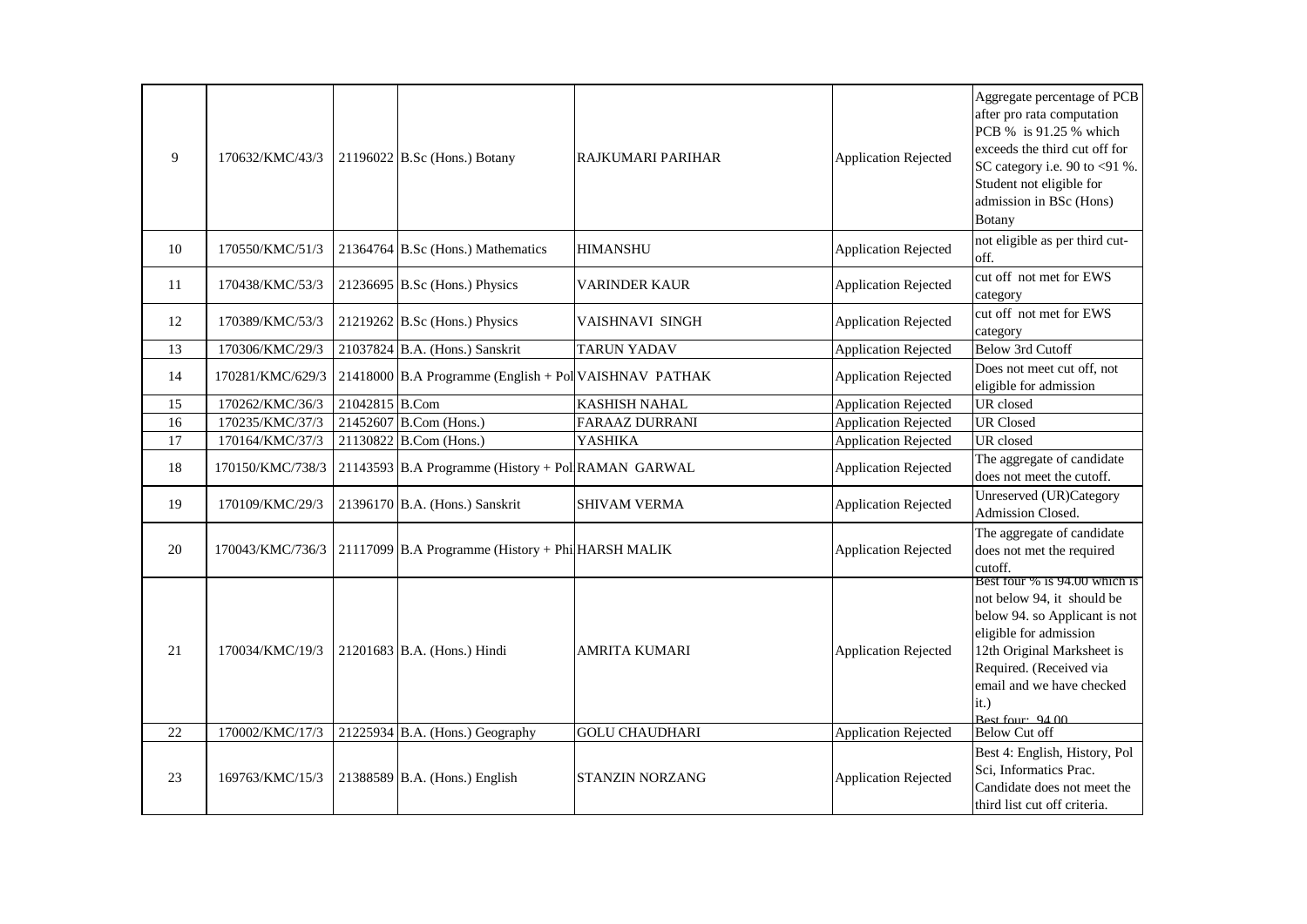| 24 | 169716/KMC/71/3  |                | 21381839 B.Sc (Prog.) Physical Science vRINGZIN DAWA            |                      | <b>Application Rejected</b> | He has not mathematics as<br>one of the subjects in PCM                                                     |
|----|------------------|----------------|-----------------------------------------------------------------|----------------------|-----------------------------|-------------------------------------------------------------------------------------------------------------|
| 25 | 169665/KMC/650/3 |                | 21277797 B.A Programme (Hindi + Politi BABITA                   |                      | <b>Application Rejected</b> | not eligible for 3rd cut off                                                                                |
| 26 | 169644/KMC/37/3  |                | 21253111 B.Com (Hons.)                                          | <b>SONAM KUMARI</b>  | <b>Application Rejected</b> | UR closed                                                                                                   |
|    |                  |                |                                                                 |                      |                             | <b>SUMAIKS FINGI Paper can not</b>                                                                          |
| 27 | 169580/KMC/19/3  |                | 21297114 B.A. (Hons.) Hindi                                     | <b>AYUSH KUMAR</b>   | <b>Application Rejected</b> | be considerd for<br>$\mathbf{H}$ indi $\mathbf{h}$ .                                                        |
| 28 | 169491/KMC/72/3  |                | 21030573 B.Sc (Prog.) Physical Science <b>SAMEEKSHA SINGHAL</b> |                      | <b>Application Rejected</b> | P-96, C-100, M-100, PCM-<br>98.67 (C-computer science)<br>Not within third cutoff                           |
| 29 | 169424/KMC/68/3  |                | 21083245 B.Sc Applied Physical Sciences PRATYAKSH JAIN          |                      | <b>Application Rejected</b> | not in desired cut off                                                                                      |
| 30 | 169353/KMC/709/3 |                | 21210736 B.A Programme (Economics + GANESH                      |                      | <b>Application Rejected</b> | 94.5% is not in range of<br>college declared percentage<br>for Unreserved category<br>$98.50\% - 98.75\%$ . |
| 31 | 169324/KMC/709/3 |                | 21209830 B.A Programme (Economics + POONAM GUPTA                |                      | <b>Application Rejected</b> | 93.5% is not in range of<br>college declared percentage<br>for Unreserved category<br>$98.50\% - 98.75\%$ . |
| 32 | 169289/KMC/650/3 |                | 21207945 B.A Programme (Hindi + Politi NEELAM GUPTA             |                      | <b>Application Rejected</b> | not eligible for 3rd cut off                                                                                |
| 33 | 169244/KMC/718/3 |                | 21078567 B.A Programme (Economics + NANDINI DEHARIYA            |                      | <b>Application Rejected</b> | best four percentage lower<br>than third cutoff.                                                            |
| 34 | 169156/KMC/36/3  | 21080813 B.Com |                                                                 | <b>RUSHABH JOSHI</b> | <b>Application Rejected</b> | UR closed                                                                                                   |
| 35 | 169142/KMC/17/3  |                | 21313954 B.A. (Hons.) Geography                                 | <b>VIKAS SINGH</b>   | <b>Application Rejected</b> | <b>Below Cut off</b>                                                                                        |
| 36 | 169114/KMC/44/3  |                | 21381839 B.Sc (Hons.) Chemistry                                 | <b>RINGZIN DAWA</b>  | Application Rejected        | Mathematics is compulsory                                                                                   |
| 37 | 169096/KMC/19/3  |                | 21434617 B.A. (Hons.) Hindi                                     | <b>ANJALI</b>        | <b>Application Rejected</b> | Higher than UR 3rd Cut off<br>best four: 93.50+2.00(Hindi<br>Elective)=95.50                                |
| 38 | 169036/KMC/36/3  | 21276747 B.Com |                                                                 | <b>SAPNA</b>         | <b>Application Rejected</b> | not meeting cut off under obc<br>category                                                                   |
| 39 | 168980/KMC/629/3 |                | $21092871$ B.A Programme (English + Pol PRANAY KUMAR SINGH)     |                      | <b>Application Rejected</b> | Does not meet cut-off<br>percentage                                                                         |
| 40 | 168932/KMC/36/3  | 21400073 B.Com |                                                                 | <b>PIYUSH KUMAR</b>  | <b>Application Rejected</b> | not meeting cut off under obc<br>category                                                                   |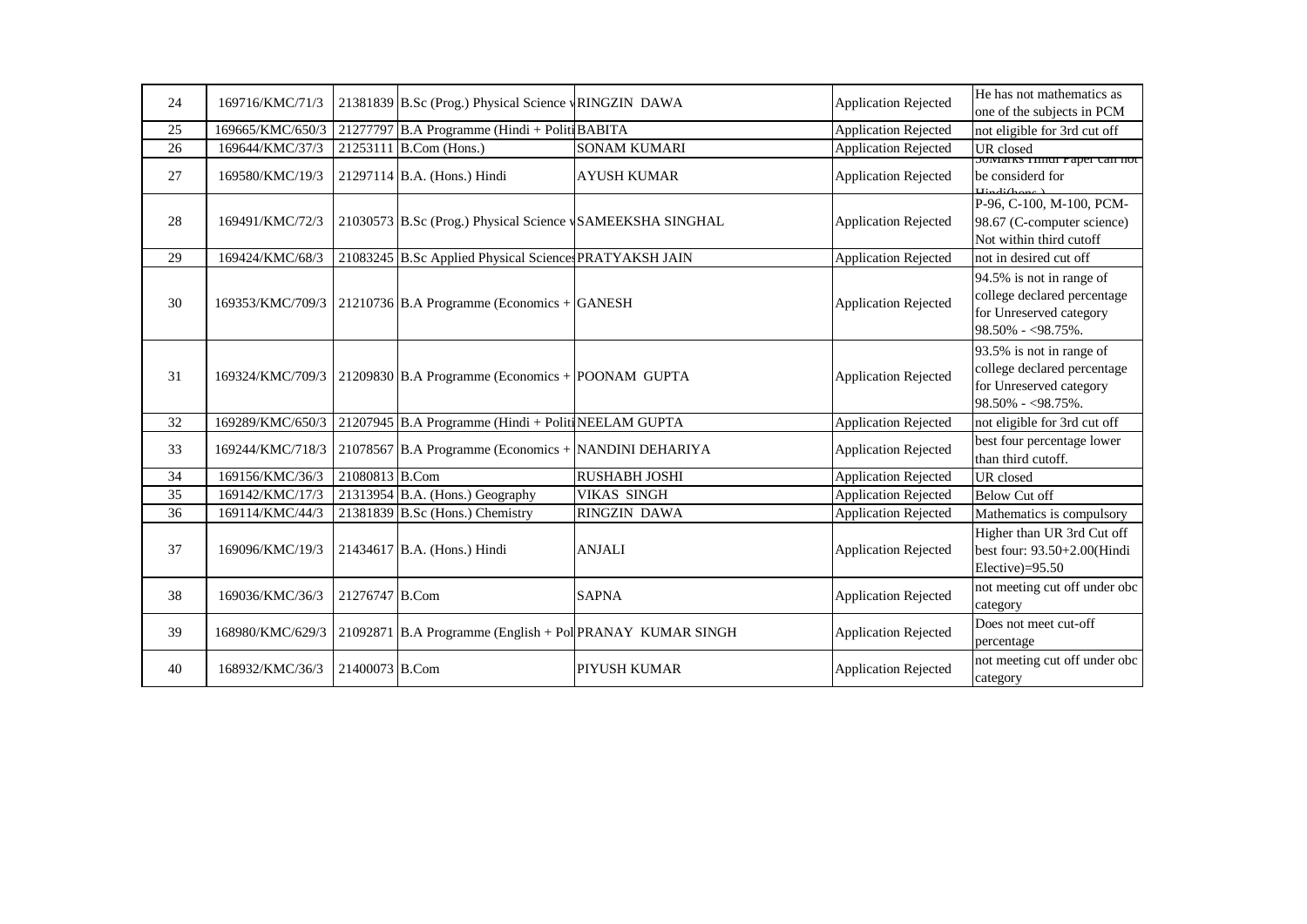| 41 | 168927/KMC/19/3 |                | 21177503 B.A. (Hons.) Hindi                         | <b>SUMIT</b>          | <b>Application Rejected</b> | Lower than SC third Cut<br>off<br>Best four: 91.375-2.5(fine<br>arts)-2.5(Phy. Edu.)=<br>86.375<br>Two core Languages can not<br>be included, that is why we<br>have to include Fine arts<br>(Non-Listed Subject in List-<br>B) and Phy. Edu. (Non-<br>Listed Subject in List-B) in<br>best four. So there is -2.5<br>deduction for each. Exact<br>best four Percentage is |
|----|-----------------|----------------|-----------------------------------------------------|-----------------------|-----------------------------|----------------------------------------------------------------------------------------------------------------------------------------------------------------------------------------------------------------------------------------------------------------------------------------------------------------------------------------------------------------------------|
| 42 | 168887/KMC/19/3 |                | 21344468 B.A. (Hons.) Hindi                         | <b>KAJAL</b>          | <b>Application Rejected</b> | Less than SC 3rd Cut off<br>Best four: 81.75+2.00(hindi<br>elective) = $83.75$                                                                                                                                                                                                                                                                                             |
| 43 | 168720/KMC/36/3 | 21198306 B.Com |                                                     | <b>GATIK GAUTAM</b>   | <b>Application Rejected</b> | not meeting cut off under SC<br>category                                                                                                                                                                                                                                                                                                                                   |
| 44 | 168665/KMC/36/3 | 21210613 B.Com |                                                     | <b>MEHAK</b>          | <b>Application Rejected</b> | not meeting cut off under obc<br>category                                                                                                                                                                                                                                                                                                                                  |
| 45 | 168412/KMC/17/3 |                | 21080773 B.A. (Hons.) Geography                     | <b>RAM AVTAR</b>      | <b>Application Rejected</b> | <b>Below Cut off</b>                                                                                                                                                                                                                                                                                                                                                       |
| 46 | 168378/KMC/55/3 |                | $21125055$ B.Sc (Hons.) Zoology                     | <b>SHIVANI SINGH</b>  | <b>Application Rejected</b> | PCB 79.33% is less than UR<br>3rd cutoff 96.33                                                                                                                                                                                                                                                                                                                             |
| 47 | 168322/KMC/44/3 |                | $21071150$ B.Sc (Hons.) Chemistry                   | <b>AHANA KAUSHIK</b>  | <b>Application Rejected</b> | Not meeting the 3rd cut off<br>percentage                                                                                                                                                                                                                                                                                                                                  |
| 48 | 168278/KMC/68/3 |                | 21419414 B.Sc Applied Physical Sciences SAPNA SAROJ |                       | <b>Application Rejected</b> | not in desired cut off                                                                                                                                                                                                                                                                                                                                                     |
| 49 | 168253/KMC/37/3 |                | 21019197 B.Com (Hons.)                              | <b>NAMAN SACHDEVA</b> | <b>Application Rejected</b> | The best four is less than the<br>cut-off.<br>97% & above but below<br>97.25%                                                                                                                                                                                                                                                                                              |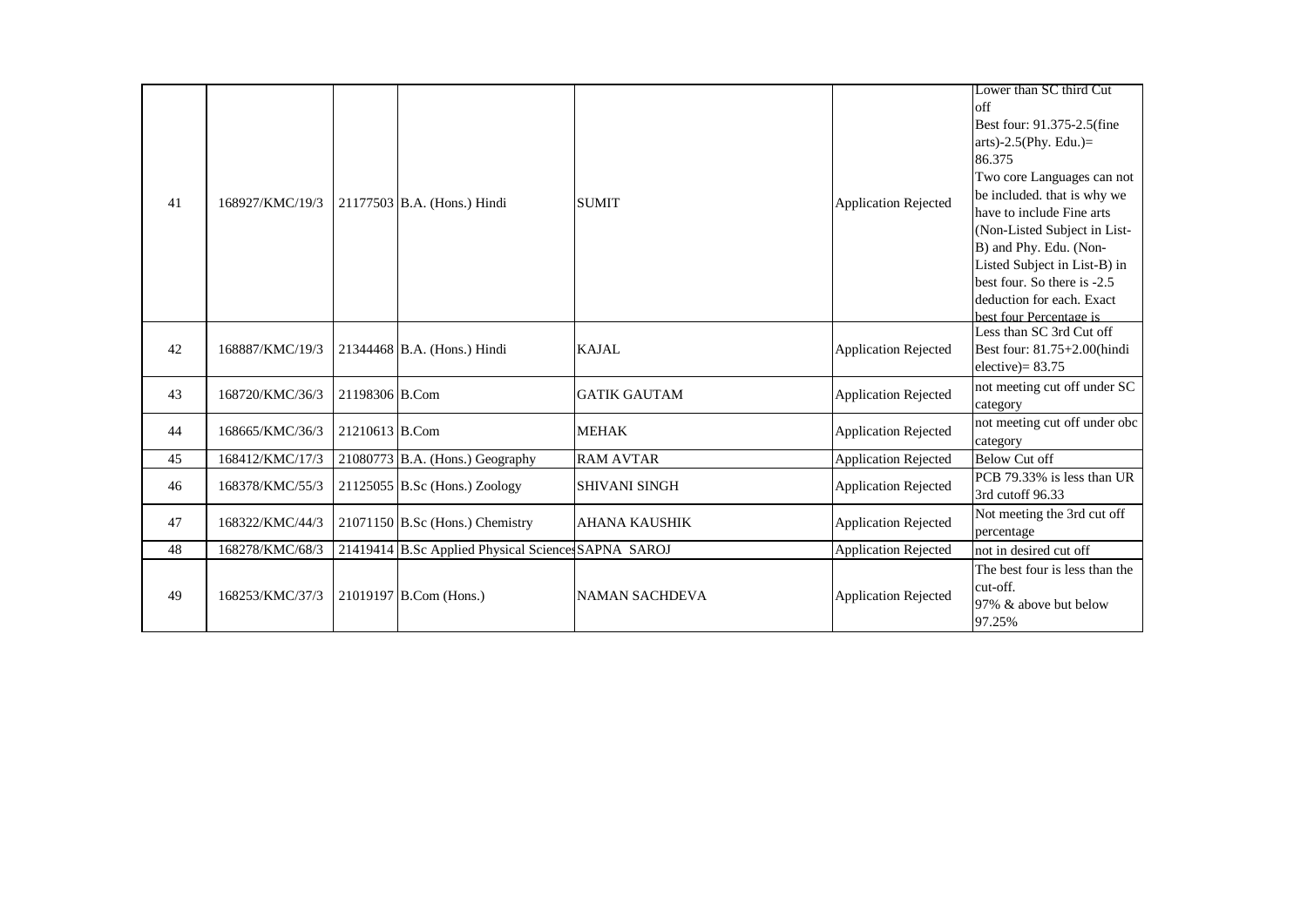| 50 | 168233/KMC/71/3  | 21183863 B.Sc (Prog.) Physical Science vTALIM                  |                       | <b>Application Rejected</b> | The aggregate percentage of<br>PCM has been computed in<br>proration and after pro rata<br>computation the following<br>marks have been computed:<br>Mathematics: $740/8 + 30 =$<br>92.5<br>Chemistry: $520/8 + 30 = 95$ ,<br>and<br>Physics: $520/8 + 30 = 95$ .<br>So aggregate in PCM would<br>come out to be 94.166%.<br>Since the candidate has not<br>met the third cut-off list<br>(94.33% and above but below<br>95%), therefore application<br>got rejected |
|----|------------------|----------------------------------------------------------------|-----------------------|-----------------------------|----------------------------------------------------------------------------------------------------------------------------------------------------------------------------------------------------------------------------------------------------------------------------------------------------------------------------------------------------------------------------------------------------------------------------------------------------------------------|
| 51 | 168214/KMC/19/3  | 21237638 B.A. (Hons.) Hindi                                    | <b>AMAR PRAJAPATI</b> | <b>Application Rejected</b> | lower than Current SC cut<br>off<br>best four: $89.25$                                                                                                                                                                                                                                                                                                                                                                                                               |
| 52 | 168168/KMC/26/3  | 21177993 B.A. (Hons.) Political Science                        | <b>KHUSHI BISHT</b>   | <b>Application Rejected</b> | Below the required cut-off                                                                                                                                                                                                                                                                                                                                                                                                                                           |
| 53 | 168037/KMC/44/3  | 21394481 B.Sc (Hons.) Chemistry                                | VEDHA VINOD A P       | <b>Application Rejected</b> | Only class XII marks are<br>considerd                                                                                                                                                                                                                                                                                                                                                                                                                                |
| 54 | 167987/KMC/738/3 | 21351815 B.A Programme (History + Pol MD WAHAJUDDIN            |                       | <b>Application Rejected</b> | The aggregate of candidate<br>does not meet the cutoff.                                                                                                                                                                                                                                                                                                                                                                                                              |
| 55 | 167857/KMC/629/3 | 21117153 B.A Programme (English + Pol SONIYA MORIYA            |                       | <b>Application Rejected</b> | Does not meet cut-off<br>percentage                                                                                                                                                                                                                                                                                                                                                                                                                                  |
| 56 | 167834/KMC/17/3  | 21261864 B.A. (Hons.) Geography                                | <b>AZMIR HUSSAIN</b>  | <b>Application Rejected</b> | <b>Below Cut Off</b>                                                                                                                                                                                                                                                                                                                                                                                                                                                 |
| 57 | 167823/KMC/29/3  | 21244677 B.A. (Hons.) Sanskrit                                 | PIYUSH TIWARI         | <b>Application Rejected</b> | Admission are Closed For<br>UR Category<br>Not engible as per uniu cut                                                                                                                                                                                                                                                                                                                                                                                               |
| 58 | 167724/KMC/51/3  | $21121091$ B.Sc (Hons.) Mathematics                            | <b>HARSH GUPTA</b>    | <b>Application Rejected</b> |                                                                                                                                                                                                                                                                                                                                                                                                                                                                      |
| 59 | 167722/KMC/37/3  | 21050696 B.Com (Hons.)                                         | DHRUV GOYAL           | <b>Application Rejected</b> | UR closed                                                                                                                                                                                                                                                                                                                                                                                                                                                            |
| 60 | 167523/KMC/738/3 | 21380972 B.A Programme (History + Pol DHRUV KUMAR              |                       | <b>Application Rejected</b> | The aggregate of candidate<br>does not meet the cutoff.                                                                                                                                                                                                                                                                                                                                                                                                              |
| 61 | 167483/KMC/736/3 | 21047024 B.A Programme (History + Phi CHIRANTAN RALHAN         |                       | <b>Application Rejected</b> | 94.75% is not in range of<br>college declared percentage<br>for Unreserved category<br>$97.50\% - 97.75\%$ .                                                                                                                                                                                                                                                                                                                                                         |
| 62 |                  | 167441/KMC/629/3 21373369 B.A Programme (English + Pol JAHANVI |                       | <b>Application Rejected</b> | Admission closed in SC<br>category                                                                                                                                                                                                                                                                                                                                                                                                                                   |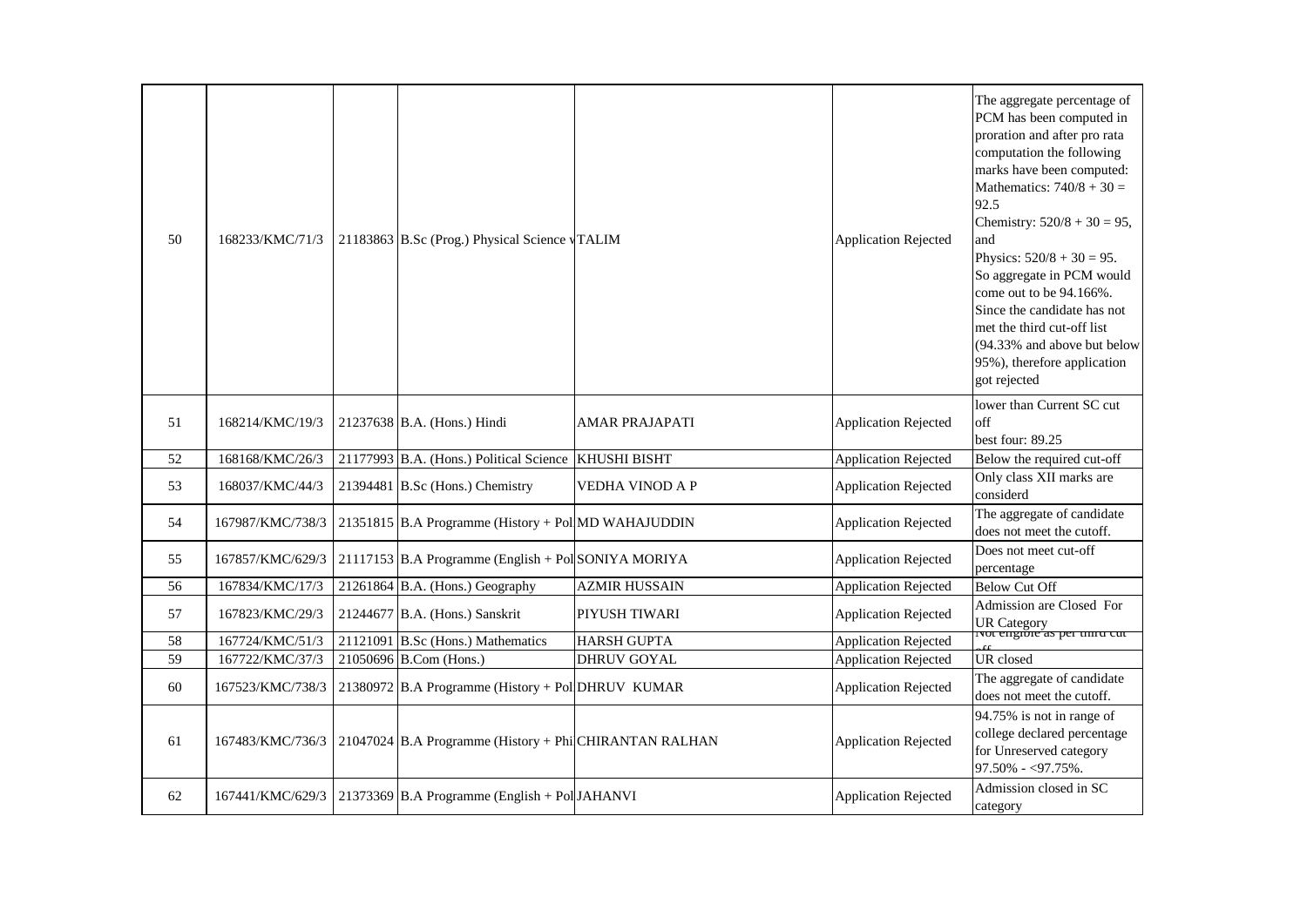| 63 | 167413/KMC/51/3  |                | 21185446 B.Sc (Hons.) Mathematics                       | <b>NIKHIL KUMAR</b>                                               | <b>Application Rejected</b> | ivot engioie as per unita cut                                                                                                                      |
|----|------------------|----------------|---------------------------------------------------------|-------------------------------------------------------------------|-----------------------------|----------------------------------------------------------------------------------------------------------------------------------------------------|
| 64 | 167401/KMC/15/3  |                | $21167640$ B.A. (Hons.) English                         | YOSMAN KAUL                                                       | <b>Application Rejected</b> | Best 4: English History Eco<br>Psychology. The candidate<br>has more marks than third list<br>upper cut off. May be<br>considered in special list. |
| 65 | 167363/KMC/53/3  |                | 21307773 B.Sc (Hons.) Physics                           | <b>PREETI</b>                                                     | <b>Application Rejected</b> | cut off not met for UR<br>category                                                                                                                 |
| 66 | 167253/KMC/709/3 |                | 21419020 B.A Programme (Economics + RAJ ARYAN           |                                                                   | <b>Application Rejected</b> | The aggregate of candidate<br>does not meet the cutoff.                                                                                            |
| 67 | 167143/KMC/36/3  | 21022761 B.Com |                                                         | MEHAK SACHDEVA                                                    | <b>Application Rejected</b> | UR closed                                                                                                                                          |
| 68 | 167129/KMC/55/3  |                | $21079161$ B.Sc (Hons.) Zoology                         | ARITRA GANGULY                                                    | <b>Application Rejected</b> | PCB 56.33% is less than UR<br>3rd cut off 96.33%                                                                                                   |
| 69 | 167002/KMC/19/3  |                | 21410083 B.A. (Hons.) Hindi                             | ANKIT KUMAR PATHAK                                                | <b>Application Rejected</b> | Less than UR 3rd cut off<br>Best four: 94.75-<br>2.5(Painting)= 92.25                                                                              |
| 70 | 166974/KMC/51/3  |                | 21451602 B.Sc (Hons.) Mathematics                       | <b>RAHUL</b>                                                      | <b>Application Rejected</b> | Not Eligible as per third cut-<br>off.                                                                                                             |
| 71 | 166846/KMC/51/3  |                | 21157748 B.Sc (Hons.) Mathematics                       | <b>NIKHIL RAJ</b>                                                 | <b>Application Rejected</b> | Not Eligible as per third cut-<br>off.                                                                                                             |
| 72 | 166842/KMC/44/3  |                | 21453114 B.Sc (Hons.) Chemistry                         | <b>MAYANK PAWAR</b>                                               | <b>Application Rejected</b> | Mathematics is compulsory                                                                                                                          |
| 73 | 166701/KMC/36/3  | 21344932 B.Com |                                                         | RAJNISH KUMAR MISHRA                                              | <b>Application Rejected</b> | UR closed                                                                                                                                          |
| 74 | 166680/KMC/55/3  |                | $21118433$ B.Sc (Hons.) Zoology                         | <b>SAHIL SINGH</b>                                                | <b>Application Rejected</b> | PCB 68.67% is less than UR<br>1st cut off 96.33%                                                                                                   |
| 75 | 166609/KMC/68/3  |                | 21005304 B.Sc Applied Physical Science HARSHIKA BALOT   |                                                                   | <b>Application Rejected</b> | Mathematics is compulsory                                                                                                                          |
| 76 | 166601/KMC/718/3 |                | 21125895 B.A Programme (Economics + ANSHULA MAHAJAN     |                                                                   | <b>Application Rejected</b> | Doesn't qualify for admission<br>under third cutoff.                                                                                               |
| 77 | 166532/KMC/629/3 |                | 21210394 B.A Programme (English + Pol GURSHEEN KAUR     |                                                                   | <b>Application Rejected</b> | Does not meet cut-off<br>percentage                                                                                                                |
| 78 | 166365/KMC/72/3  |                | 21261374 B.Sc (Prog.) Physical Science vSONU RANI       |                                                                   | <b>Application Rejected</b> | $PCM = 94.07(C = computer$<br>science) Student's marks not<br>within third cutoff.                                                                 |
| 79 | 166292/KMC/718/3 |                | 21452910 B.A Programme (Economics + MANISH KUMAR        |                                                                   | <b>Application Rejected</b> | Doesn't qualify for admission<br>under third cutoff.                                                                                               |
| 80 | 166162/KMC/55/3  |                | 21173256 B.Sc (Hons.) Zoology                           | <b>NIKITA</b>                                                     | <b>Application Rejected</b> | SC admission is closed                                                                                                                             |
| 81 | 166086/KMC/629/3 |                |                                                         | 21219294 B.A Programme (English + Pol CHITRAKSHI DEOCHAND KAPGATE | <b>Application Rejected</b> | Admission closed in OBC<br>category                                                                                                                |
| 82 | 166012/KMC/738/3 |                | 21326512 B.A Programme (History + Pol SUJAL SINGH YADAV |                                                                   | <b>Application Rejected</b> | The aggregate of candidate<br>does not meets the cutoff.                                                                                           |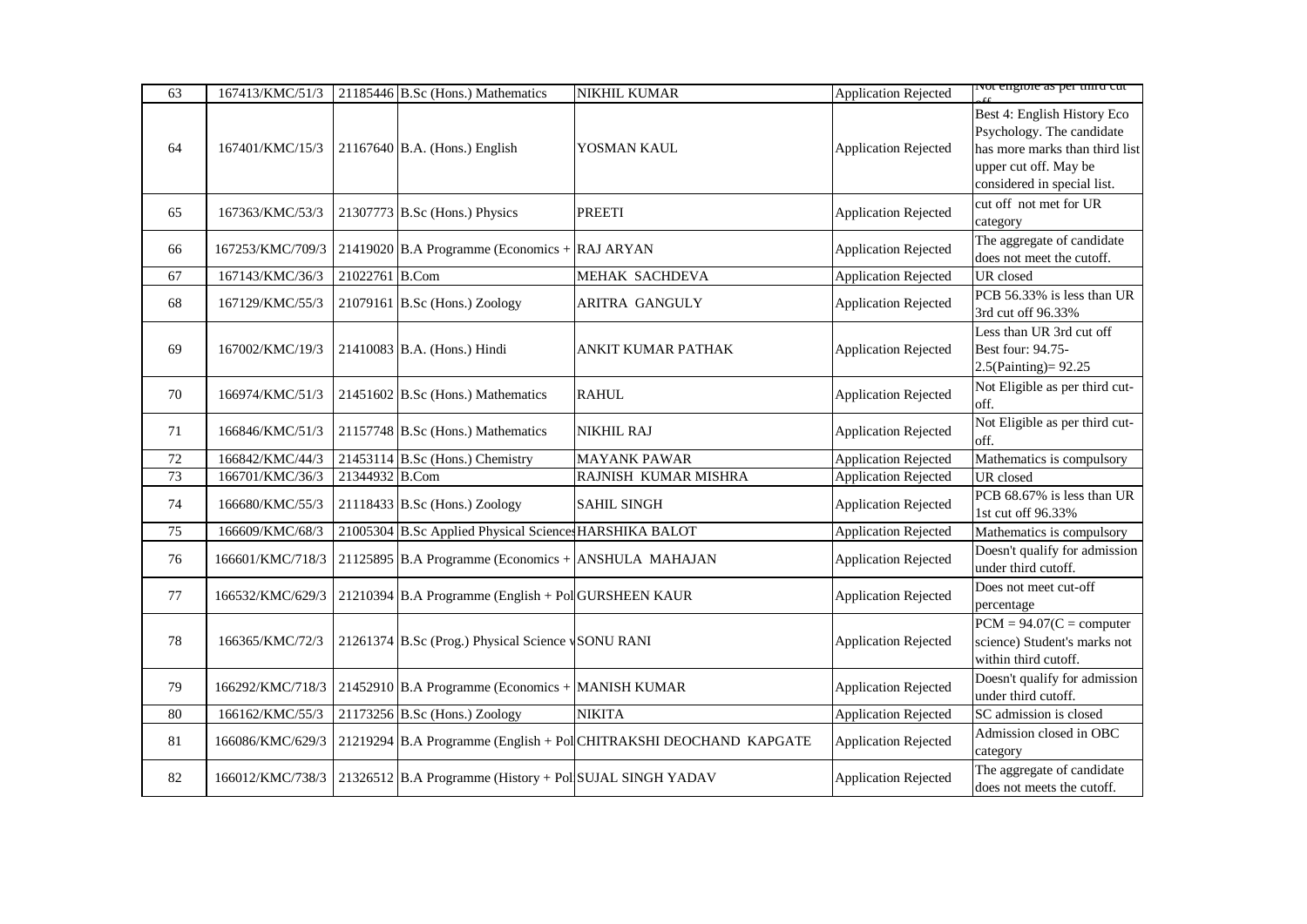| 83 | 165997/KMC/718/3 |                | 21234737 B.A Programme (Economics + $AAKASH$          |                           | <b>Application Rejected</b> | Doesn't qualify under third<br>cutoff.                                                                                                                                                               |
|----|------------------|----------------|-------------------------------------------------------|---------------------------|-----------------------------|------------------------------------------------------------------------------------------------------------------------------------------------------------------------------------------------------|
| 84 | 165955/KMC/629/3 |                | 21171719 B.A Programme (English + Pol ROYAL UJJAINWAL |                           | <b>Application Rejected</b> | Does not meet cut-off<br>percentage                                                                                                                                                                  |
| 85 | 165909/KMC/717/3 |                | 21360445 B.A Programme (Economics + MANISHA KUMARI    |                           | <b>Application Rejected</b> | Admission closed for UR<br>category                                                                                                                                                                  |
| 86 | 165867/KMC/37/3  |                | 21049743 B.Com (Hons.)                                | <b>KASHISH GUPTA</b>      | <b>Application Rejected</b> | Not eligible under 3rd cut<br>off.<br>UR is closed                                                                                                                                                   |
| 87 | 165839/KMC/718/3 |                | 21147788 B.A Programme (Economics + PUNEET YADAV      |                           | <b>Application Rejected</b> | Admission closed for OBC<br>category.                                                                                                                                                                |
| 88 | 165792/KMC/43/3  |                | 21027484 B.Sc (Hons.) Botany                          | <b>SUHANI SHARMA</b>      | <b>Application Rejected</b> | Not eligible for admission to<br>B.Sc (Hons) Botany 1st year.<br>Aggregate percentage of PCB<br>is 81.33 % is less than the<br>third cut off range for<br>unreserved category i.e.<br>$0/133 + 0.06$ |
| 89 | 165739/KMC/617/3 |                | 21068875 B.A Programme (Bengali + Pol ANIT DAS        |                           | <b>Application Rejected</b> | Admission closed in UR<br>category                                                                                                                                                                   |
| 90 | 165680/KMC/21/3  |                | $21152444$ B.A. (Hons.) History                       | <b>TRISHITA ROY</b>       | <b>Application Rejected</b> | The admission in UR<br>category are closed                                                                                                                                                           |
| 91 | 165352/KMC/15/3  |                | $21382415$ B.A. (Hons.) English                       | SHAMBABRATA BHATTACHARJEE | <b>Application Rejected</b> | Best 4: English, Econ,<br>Business Studies, Bengali<br>(presumed elective, kindly<br>recheck)                                                                                                        |
| 92 | 165348/KMC/55/3  |                | $21365253$ B.Sc (Hons.) Zoology                       | HITEKSHA VISHNU SHAH      | <b>Application Rejected</b> | PCB 83.93% is less than UR<br>3rd cut off 96.33%                                                                                                                                                     |
| 93 | 165320/KMC/709/3 |                | 21312764 B.A Programme (Economics + TEJAVATH MAHARAJU |                           | <b>Application Rejected</b> | 96.25% is not in range of<br>college declared percentage<br>for ST category 94.50% -<br>$<$ 94.75%.                                                                                                  |
| 94 | 165184/KMC/33/3  |                | 21425744 B.A. (Hons.) Urdu                            | <b>MOHD ZAFAR KHAN</b>    | <b>Application Rejected</b> |                                                                                                                                                                                                      |
| 95 | 165174/KMC/36/3  | 21228777 B.Com |                                                       | <b>VISHAKHA</b>           | <b>Application Rejected</b> | not meeting cut off under SC<br>category                                                                                                                                                             |
| 96 | 165143/KMC/53/3  |                | $21151583$ B.Sc (Hons.) Physics                       | ASHIQ HUSSAIN MIR         | <b>Application Rejected</b> | cut off not met for ST<br>category                                                                                                                                                                   |
| 97 | 165118/KMC/33/3  |                | 21268552 B.A. (Hons.) Urdu                            | <b>MIZAN KHAN</b>         | <b>Application Rejected</b> |                                                                                                                                                                                                      |
| 98 | 165106/KMC/717/3 |                | 21087073 B.A Programme (Economics + $AQSA DURRANI$    |                           | <b>Application Rejected</b> | Admission closed for UR<br>category.                                                                                                                                                                 |
| 99 | 165010/KMC/17/3  |                | $21011572$ B.A. (Hons.) Geography                     | <b>KUNAL MADAAN</b>       | <b>Application Rejected</b> | <b>Below Cut off</b>                                                                                                                                                                                 |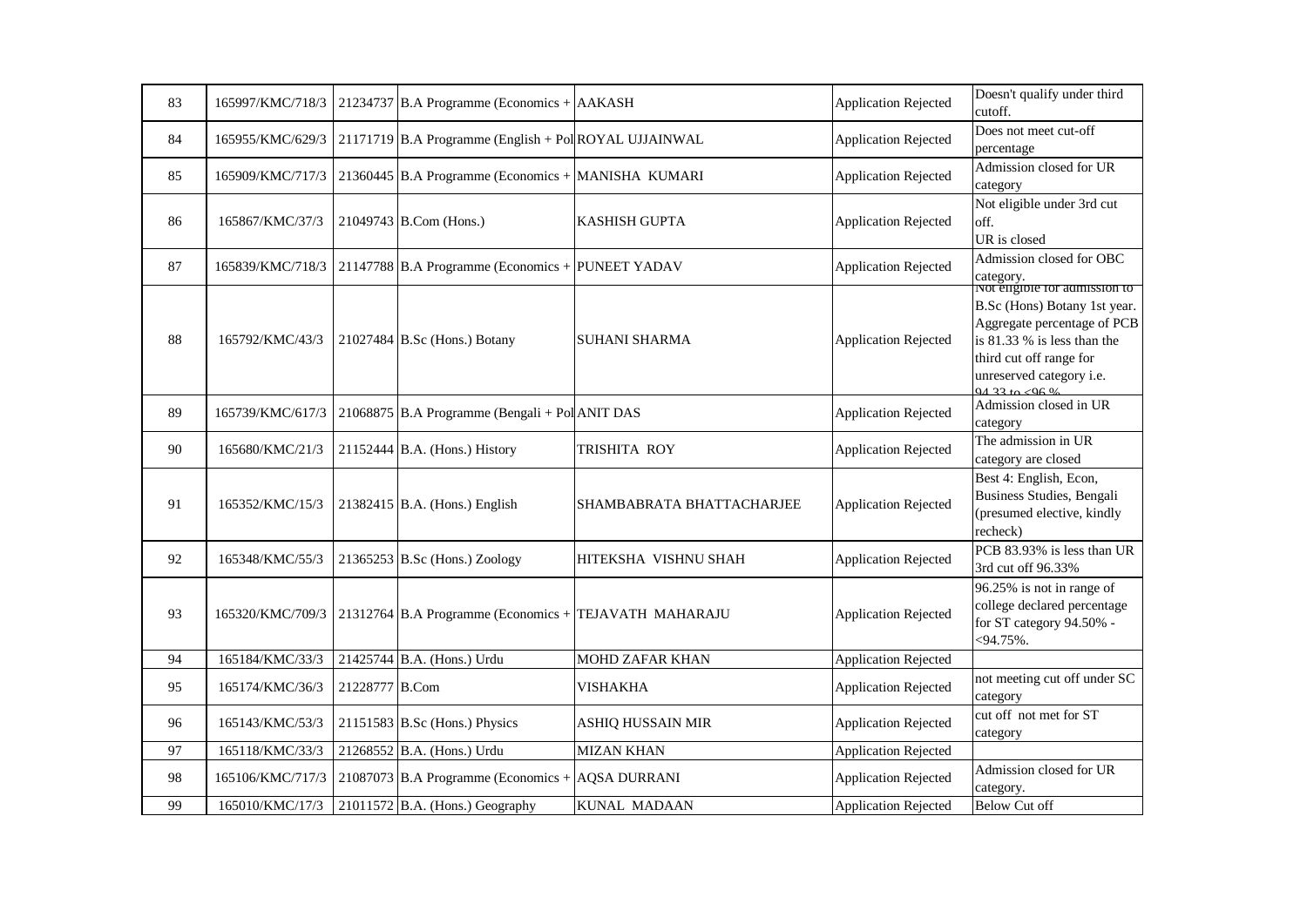| 100 | 164949/KMC/72/3  |                | 21412478 B.Sc (Prog.) Physical Science vKARUKURI AKHILA |                            | <b>Application Rejected</b> | Student's marks not within<br>third cutoff.<br>P=98.8, C=95.33, M=92,<br>PCM=95.38                                                                                                       |
|-----|------------------|----------------|---------------------------------------------------------|----------------------------|-----------------------------|------------------------------------------------------------------------------------------------------------------------------------------------------------------------------------------|
| 101 | 164929/KMC/37/3  |                | 21355700 B.Com (Hons.)                                  | <b>MAYANK</b>              | <b>Application Rejected</b> | Eligibility criterion not<br>fulfilled. mathematics is<br>compulsory for B.com hons.                                                                                                     |
| 102 | 164917/KMC/36/3  | 21022448 B.Com |                                                         | NITIN GODARA               | <b>Application Rejected</b> | UR closed                                                                                                                                                                                |
| 103 | 164843/KMC/36/3  | 21036858 B.Com |                                                         | VISHAL YADAV               | <b>Application Rejected</b> | 12th mark sheet is not<br>uploaded                                                                                                                                                       |
| 104 | 164753/KMC/17/3  |                | 21305200 B.A. (Hons.) Geography                         | <b>RITU RAJ</b>            | <b>Application Rejected</b> | <b>Below Cut off</b>                                                                                                                                                                     |
| 105 | 164713/KMC/15/3  |                | 21139910 B.A. (Hons.) English                           | <b>DEVANSHI</b>            | <b>Application Rejected</b> | Best 4: English, Hindi Core,<br>Pol Sci, Sociology                                                                                                                                       |
| 106 | 164618/KMC/14/3  |                | 21164188 B.A. (Hons.) Economics                         | VANIYA , MEIRAJ            | <b>Application Rejected</b> | Not eligible. No Maths.                                                                                                                                                                  |
| 107 | 164323/KMC/718/3 |                | 21117018 B.A Programme (Economics + VINAY               |                            | <b>Application Rejected</b> | Admission closed for OBC<br>category.                                                                                                                                                    |
| 108 | 164318/KMC/709/3 |                | 21078567 B.A Programme (Economics + NANDINI DEHARIYA    |                            | <b>Application Rejected</b> | doesn't qualify for admission<br>under third cutoff.                                                                                                                                     |
| 109 | 164309/KMC/718/3 |                | 21052571 B.A Programme (Economics + ABHISHEK            |                            | <b>Application Rejected</b> | Doesn't qualify for admission<br>under third cutoff                                                                                                                                      |
| 110 | 164210/KMC/14/3  |                | 21036858 B.A. (Hons.) Economics                         | VISHAL YADAV               | <b>Application Rejected</b> | Not eligible. No Maths.                                                                                                                                                                  |
| 111 | 164155/KMC/43/3  |                | 21119773 B.Sc (Hons.) Botany                            | SRISHTI SARASWAT           | <b>Application Rejected</b> | Not eligible for admission<br>into B.Sc (Hons) Botany 1st<br>year<br>PCB % (68.66 %) less than<br>the 3rd cut-off 94.33 to 96 %<br>for unreserved category<br>admission into Botany Hons |
| 112 | 164136/KMC/55/3  |                | 21151653 B.Sc (Hons.) Zoology                           | <b>NARASIMHA CHOUDHURY</b> | <b>Application Rejected</b> | PCB83.66% is less than OBC<br>3rd cut off 94.66%                                                                                                                                         |
| 113 | 163987/KMC/55/3  |                | 21225437 B.Sc (Hons.) Zoology                           | <b>MANYA SINHA</b>         | <b>Application Rejected</b> | PCB 94.66% is less than UR<br>3rd cut off 96.33%                                                                                                                                         |
| 114 | 163959/KMC/650/3 |                | 21071119 B.A Programme (Hindi + Politi ANURAG UPADHYAY  |                            | <b>Application Rejected</b> | not eligible                                                                                                                                                                             |
| 115 | 163925/KMC/15/3  |                | 21064929 B.A. (Hons.) English                           | AYUSHI CHOUDHARY           | <b>Application Rejected</b> | Best for English, Home Sci,<br>Pol Sci, Commercial Art (-<br>$2.5\%$ )                                                                                                                   |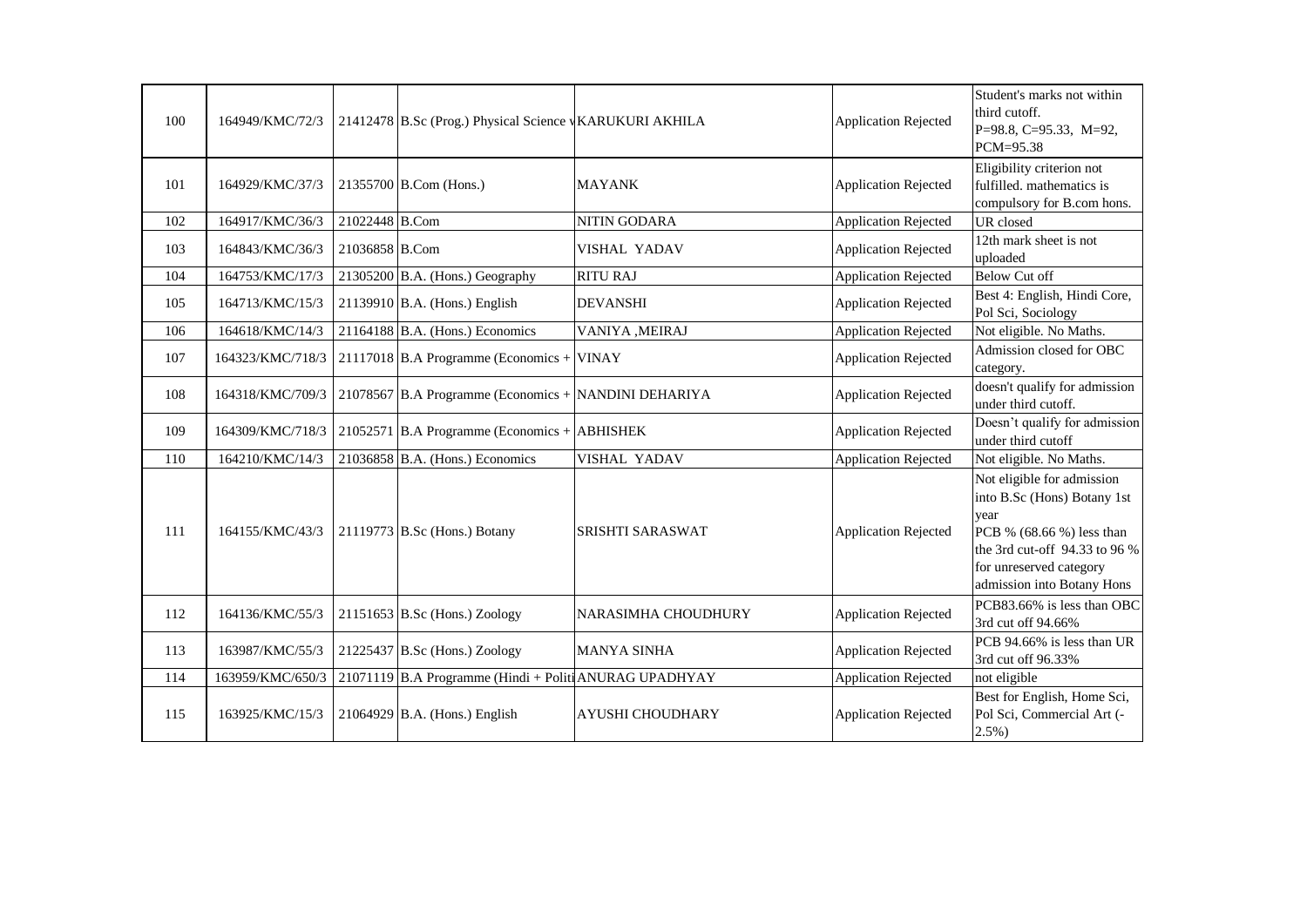| 116 | 163755/KMC/43/3  |                | 21083249 B.Sc (Hons.) Botany                            | VRISHTI GARG                                               | <b>Application Rejected</b> | Not eligible for admission to<br>B.Sc (Hons) Botany 1st year.<br>Biology in class 12th<br>compulsory for admission to<br><b>B.Sc</b> (Hons) Botany |
|-----|------------------|----------------|---------------------------------------------------------|------------------------------------------------------------|-----------------------------|----------------------------------------------------------------------------------------------------------------------------------------------------|
| 117 | 163675/KMC/26/3  |                | 21344085 B.A. (Hons.) Political Science                 | <b>MOHD. ARSHAD</b>                                        | <b>Application Rejected</b> | Below the required cut-off                                                                                                                         |
| 118 | 163635/KMC/17/3  |                | 21313496 B.A. (Hons.) Geography                         | <b>ADITI</b>                                               | <b>Application Rejected</b> | <b>Below Cut off</b>                                                                                                                               |
| 119 | 163603/KMC/21/3  |                | $21167640$ B.A. (Hons.) History                         | YOSMAN KAUL                                                | <b>Application Rejected</b> | The candidate does not meet<br>the cutoff criteria                                                                                                 |
| 120 | 163591/KMC/36/3  | 21073679 B.Com |                                                         | <b>ROHIT GUPTA</b>                                         | <b>Application Rejected</b> | not meeting cut off under<br>OBC category                                                                                                          |
| 121 | 163566/KMC/36/3  | 21155501 B.Com |                                                         | VED DIXIT                                                  | <b>Application Rejected</b> | UR closed                                                                                                                                          |
| 122 | 163275/KMC/15/3  |                | 21030682 B.A. (Hons.) English                           | <b>JESSICA WILLIAMS</b>                                    | <b>Application Rejected</b> | <b>Barely legiole marksheet</b> ,<br>read like so: English 89, Pol<br>Sc 98, Soc 97, Hist 79 as best                                               |
| 123 | 163063/KMC/21/3  |                | 21158495 B.A. (Hons.) History                           | <b>AKASH SINGH</b>                                         | <b>Application Rejected</b> | The admission in UR<br>category are closed.                                                                                                        |
| 124 | 163059/KMC/68/3  |                | 21020318 B.Sc Applied Physical Science ABHRATOSH SAHA   |                                                            | <b>Application Rejected</b> | not in the desired range.                                                                                                                          |
| 125 | 163016/KMC/19/3  |                | 21259764 B.A. (Hons.) Hindi                             | <b>KUMKUM</b>                                              | <b>Application Rejected</b> | Higher than current UR cut<br>off<br>best four: 92.25+2.00(hindi<br>elective) = $94.25$                                                            |
| 126 | 162861/KMC/68/3  |                | 21432277 B.Sc Applied Physical Sciences SEEMA JAT       |                                                            | <b>Application Rejected</b> | Maths is compulsory, student<br>has PCB.                                                                                                           |
| 127 | 162648/KMC/36/3  | 21319743 B.Com |                                                         | <b>ISHITA LOOMBA</b>                                       | <b>Application Rejected</b> | UR closed                                                                                                                                          |
| 128 | 162603/KMC/629/3 |                | $21230670$ B.A Programme (English + Pol RISHABH PUNDEER |                                                            | <b>Application Rejected</b> | Does not meet cut-off<br>percentage                                                                                                                |
| 129 | 162534/KMC/72/3  |                |                                                         | 21151653 B.Sc (Prog.) Physical Science WARASIMHA CHOUDHURY | <b>Application Rejected</b> | The student has not studied<br>Maths in 12th which is<br>required for eligibility to this<br>course.                                               |
| 130 | 162517/KMC/60/3  |                | 21133012 B.Sc (Prog.) Life Science                      | <b>EKLUVIA</b>                                             | <b>Application Rejected</b> | Rejected. % is above<br>according to 3rd cut-off.                                                                                                  |
| 131 | 162507/KMC/36/3  | 21367094 B.Com |                                                         | RIDHAM CHADHA                                              | <b>Application Rejected</b> | UR closed                                                                                                                                          |
| 132 | 162479/KMC/51/3  |                | 21009577 B.Sc (Hons.) Mathematics                       | TANUSHREE KHOOBCHAND BELWANSI Application Rejected         |                             | Not eligible as per third cut-<br>off.                                                                                                             |
| 133 | 162389/KMC/53/3  |                | 21079953 B.Sc (Hons.) Physics                           | <b>ANIKET KUMAR</b>                                        | <b>Application Rejected</b> | Admission closed                                                                                                                                   |
| 134 | 162283/KMC/44/3  |                | 21134078 B.Sc (Hons.) Chemistry                         | SHREYA SINHA                                               | <b>Application Rejected</b> | Not meeting the 3rd cut off<br>percentage<br>Tvot meeting engromty                                                                                 |
| 135 | 161865/KMC/37/3  |                | 21216046 B.Com (Hons.)                                  | LAKSHITA SHARMA                                            | <b>Application Rejected</b> |                                                                                                                                                    |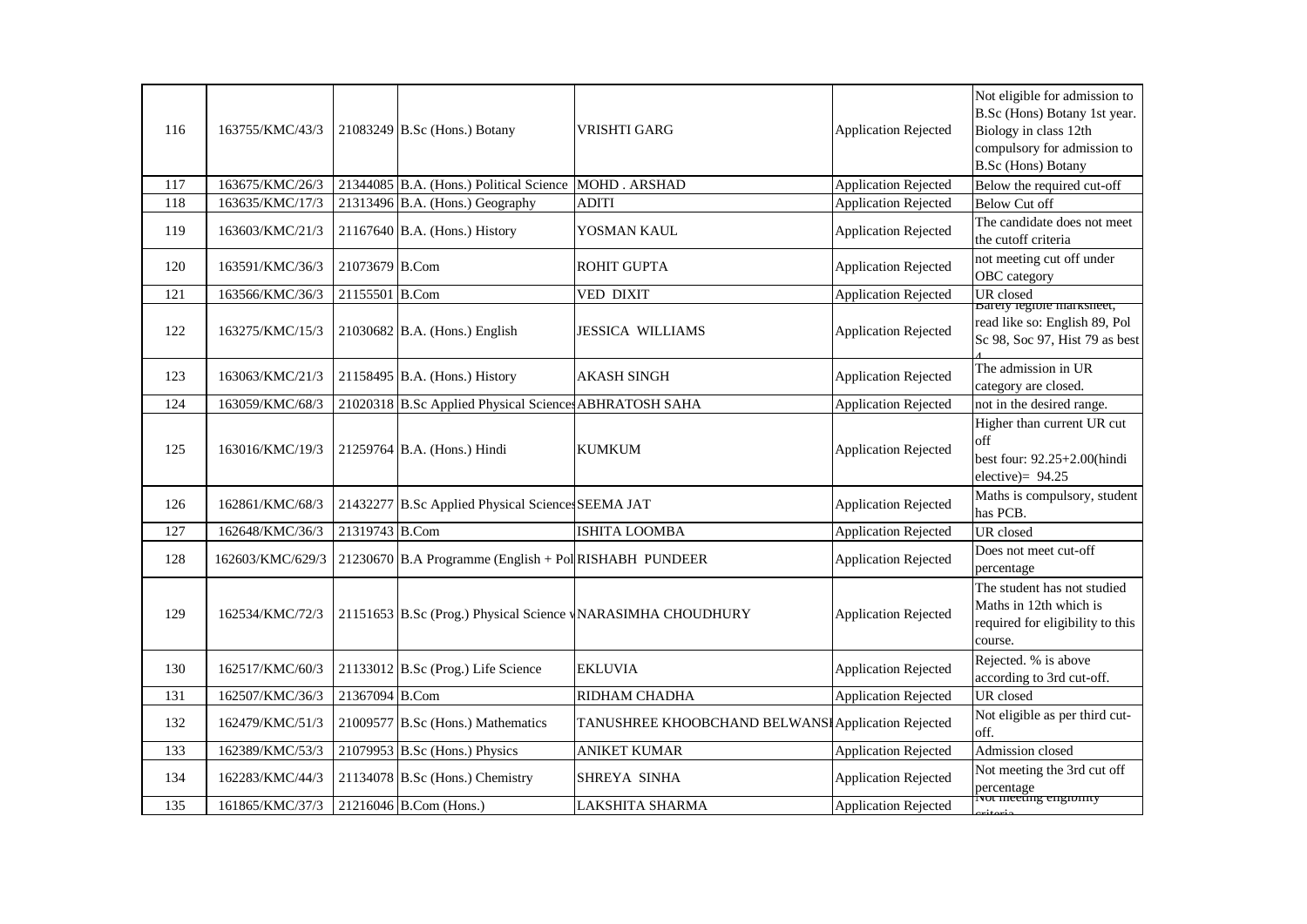| 136 | 161819/KMC/26/3  |                | 21289586 B.A. (Hons.) Political Science MANTUN DAS     |                       | <b>Application Rejected</b> | Below the required cut-off                                                                                                 |
|-----|------------------|----------------|--------------------------------------------------------|-----------------------|-----------------------------|----------------------------------------------------------------------------------------------------------------------------|
| 137 | 161704/KMC/629/3 |                | 21267494 B.A Programme (English + Pol MEGHA            |                       | <b>Application Rejected</b> | Admission closed in SC<br>category                                                                                         |
| 138 | 161619/KMC/37/3  |                | 21264676 B.Com (Hons.)                                 | PRASANTHKUMAR MUPPIDI | <b>Application Rejected</b> | The best four is less than the<br>cut-off.                                                                                 |
| 139 | 161573/KMC/51/3  |                | 21340438 B.Sc (Hons.) Mathematics                      | <b>SAHIL SINGH</b>    | <b>Application Rejected</b> | <u>ivot engible as per unita cut</u>                                                                                       |
| 140 | 161540/KMC/26/3  |                | 21327862 B.A. (Hons.) Political Science                | <b>ROHAN KUMAR</b>    | <b>Application Rejected</b> | Below the required cut-off                                                                                                 |
| 141 | 161494/KMC/44/3  |                | 21426546 B.Sc (Hons.) Chemistry                        | <b>SUBU KORMO</b>     | <b>Application Rejected</b> | Not eligible in 3rd cut off                                                                                                |
| 142 | 161018/KMC/629/3 |                | $21253255$ B.A Programme (English + Pol SHIVANI        |                       | <b>Application Rejected</b> | Does not meet cut-off<br>percentage                                                                                        |
| 143 | 160960/KMC/51/3  |                | 21093252 B.Sc (Hons.) Mathematics                      | <b>MANISHA</b>        | <b>Application Rejected</b> | Not eligible as per third cut-<br>off. Internal Assessment<br>marks are not included and<br>Pro rata calculation is done.  |
| 144 | 160927/KMC/36/3  | 21132798 B.Com |                                                        | <b>MONA</b>           | <b>Application Rejected</b> | UR closed                                                                                                                  |
| 145 | 160849/KMC/718/3 |                | 21018981 B.A Programme (Economics + VIJAY SINGH PATEL  |                       | <b>Application Rejected</b> | Admission closed for OBC<br>category                                                                                       |
| 146 | 160794/KMC/26/3  |                | 21253327 B.A. (Hons.) Political Science SWADHYAYAN M   |                       | <b>Application Rejected</b> | Not eligible for the admission<br>as the required cut off is out<br>the bracket for 3rd cut off<br>98.25 above & below 99. |
| 147 | 160749/KMC/26/3  |                | 21035975 B.A. (Hons.) Political Science                | <b>ADITYA VERN</b>    | <b>Application Rejected</b> | Below the required cut-off                                                                                                 |
| 148 | 160671/KMC/29/3  |                | 21161154 B.A. (Hons.) Sanskrit                         | <b>URMILA</b>         | <b>Application Rejected</b> | Below 3rd Cut off                                                                                                          |
| 149 | 160588/KMC/17/3  |                | 21299823 B.A. (Hons.) Geography                        | SHASHANK MAURYA       | <b>Application Rejected</b> | <b>Below Cut Off</b>                                                                                                       |
| 150 | 160465/KMC/736/3 |                | 21004183 B.A Programme (History + Phi KUNAL KUMAR      |                       | <b>Application Rejected</b> | The aggregate of candidate<br>doesn't meet the cutoff.                                                                     |
| 151 | 160443/KMC/17/3  |                | $21251267$ B.A. (Hons.) Geography                      | <b>SHIVANI PANDEY</b> | <b>Application Rejected</b> | <b>Below Cut Off</b>                                                                                                       |
| 152 | 160441/KMC/68/3  |                | 21445527 B.Sc Applied Physical Sciences NIRBHAY KUMAR  |                       | <b>Application Rejected</b> | Mathematics is Mandatory                                                                                                   |
| 153 | 160410/KMC/629/3 |                | 21069306 B.A Programme (English + Pol SUMIT            |                       | <b>Application Rejected</b> | Does not meet cut-off<br>percentage                                                                                        |
| 154 | 160376/KMC/53/3  |                | 21090990 B.Sc (Hons.) Physics                          | NISHANT MORODIA       | <b>Application Rejected</b> | <b>Admission Closed</b>                                                                                                    |
| 155 | 160344/KMC/709/3 |                | 21153112 B.A Programme (Economics + SAVITA KOUL        |                       | <b>Application Rejected</b> | candidate doesn't qualify for<br>admission under third cutoff.                                                             |
| 156 | 160054/KMC/629/3 |                | 21417368 B.A Programme (English + Pol DEEPAK THAPA     |                       | <b>Application Rejected</b> | Does not meet cut-off<br>percentage                                                                                        |
| 157 | 160010/KMC/68/3  |                | 21326571 B.Sc Applied Physical Science RIMJHIM DHINGRA |                       | <b>Application Rejected</b> | Mathematics is Mandatory                                                                                                   |
| 158 | 159919/KMC/629/3 |                | 21435079 B.A Programme (English + Pol RITU             |                       | <b>Application Rejected</b> | Does not meet cut-off<br>percentage                                                                                        |
| 159 | 159832/KMC/37/3  |                | 21230824 B.Com (Hons.)                                 | <b>SACHIN</b>         | <b>Application Rejected</b> | The best four is less than the<br>cut-off.                                                                                 |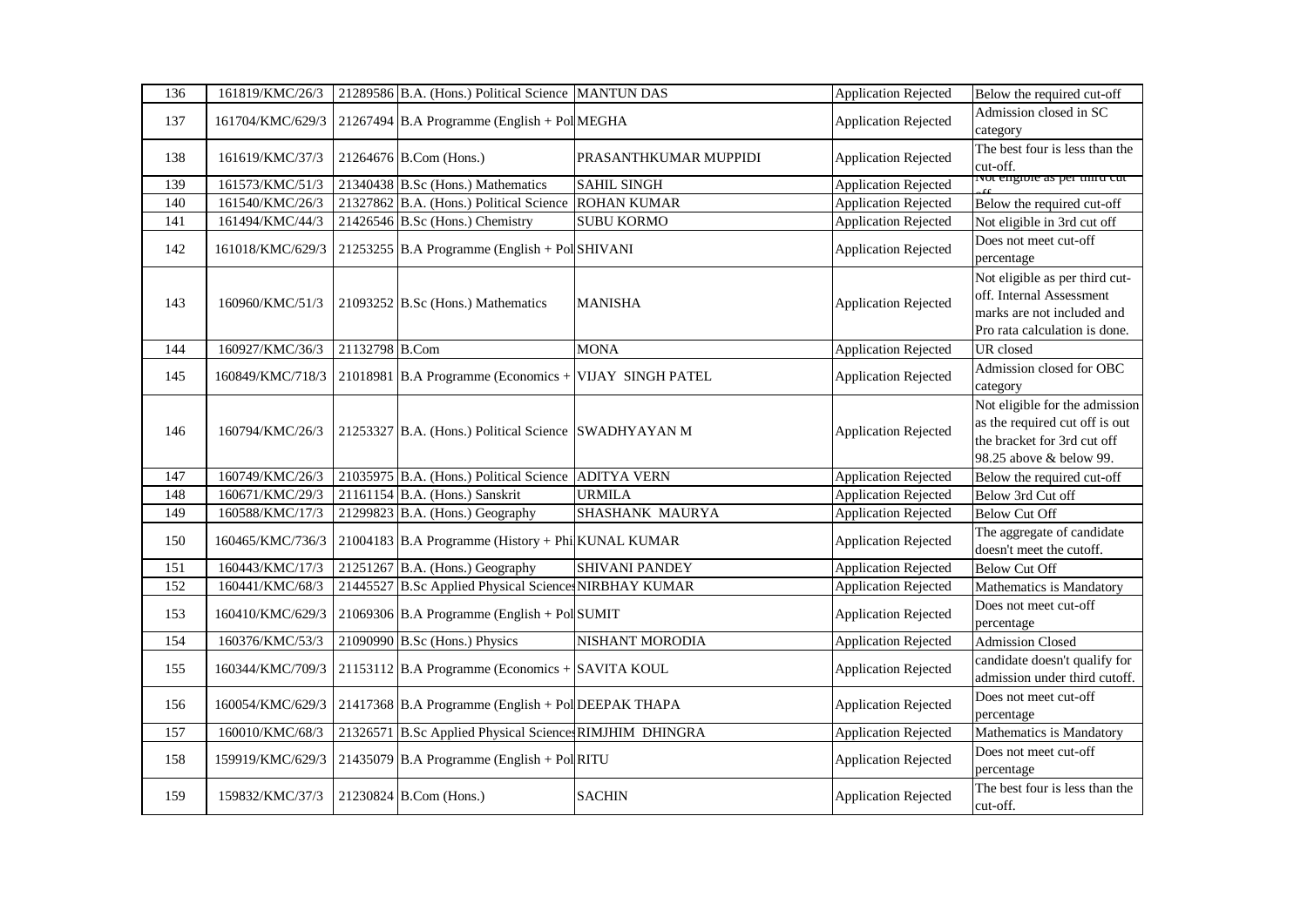| 160 | 159657/KMC/629/3 |                | $21074130$ B.A Programme (English + Pol NISHANK TIWARY |                                                              | <b>Application Rejected</b> | Does not meet cut-off<br>percentage                                                                       |
|-----|------------------|----------------|--------------------------------------------------------|--------------------------------------------------------------|-----------------------------|-----------------------------------------------------------------------------------------------------------|
| 161 | 159623/KMC/55/3  |                | $21447486$ B.Sc (Hons.) Zoology                        | <b>BHAVANA</b>                                               | <b>Application Rejected</b> | PCB97% is equal to UR 2nd<br>cut off                                                                      |
| 162 | 159499/KMC/36/3  | 21081321 B.Com |                                                        | RIYA PATHAK                                                  | <b>Application Rejected</b> | UR closed                                                                                                 |
| 163 | 159490/KMC/17/3  |                | 21443161 B.A. (Hons.) Geography                        | YASH KUMAR BHAGAT                                            | <b>Application Rejected</b> | <b>Below Cut off</b>                                                                                      |
| 164 | 159446/KMC/650/3 |                | 21423183 B.A Programme (Hindi + Politi SUMAN           |                                                              | <b>Application Rejected</b> | not eligible                                                                                              |
| 165 | 159407/KMC/709/3 |                | 21164188 B.A Programme (Economics + VANIYA , MEIRAJ    |                                                              | <b>Application Rejected</b> | candidate doesn't qualify for<br>admission under third cutoff.                                            |
| 166 | 159284/KMC/53/3  |                | $21014255$ B.Sc (Hons.) Physics                        | <b>ANKIT NAIR</b>                                            | <b>Application Rejected</b> | cut off not met for UR                                                                                    |
| 167 | 159248/KMC/55/3  |                | 21391782 B.Sc (Hons.) Zoology                          | <b>SHREY UPADHYAY</b>                                        | <b>Application Rejected</b> | PCB91% is less than UR 3rd<br>cut off 96.33%                                                              |
| 168 | 159227/KMC/55/3  |                | 21335697 B.Sc (Hons.) Zoology                          | PRITESH JANGID                                               | <b>Application Rejected</b> | PCB 98.75% is more than<br>OBC 3rd cut off 94.66% and<br>is not less than 2nd cut off<br>95.66%           |
| 169 | 159221/KMC/33/3  |                | 21303607 B.A. (Hons.) Urdu                             | <b>CHANDA KHATUN</b>                                         | <b>Application Rejected</b> |                                                                                                           |
| 170 | 159121/KMC/68/3  |                | 21275110 B.Sc Applied Physical Sciences SUMAN SAURABH  |                                                              | <b>Application Rejected</b> | Mathematics is Mandatory                                                                                  |
| 171 | 159056/KMC/55/3  |                | $21201812$ B.Sc (Hons.) Zoology                        | <b>TANNU</b>                                                 | <b>Application Rejected</b> | PCB 66% is less than OBC<br>3rd cutoff 94.66%                                                             |
| 172 | 159034/KMC/68/3  |                |                                                        | 21151653 B.Sc Applied Physical Science NARASIMHA CHOUDHURY   | <b>Application Rejected</b> | Mathematics is Mandatory                                                                                  |
| 173 | 158975/KMC/629/3 |                | 21292654 B.A Programme (English + Pol TASNEEM BANO     |                                                              | <b>Application Rejected</b> | Does not meet cut-off<br>percentage                                                                       |
| 174 | 158935/KMC/17/3  |                | 21259543 B.A. (Hons.) Geography                        | <b>RIYA PATI</b>                                             | <b>Application Rejected</b> | <b>Below Cut off</b>                                                                                      |
| 175 | 158861/KMC/55/3  |                | $21285546$ B.Sc (Hons.) Zoology                        | <b>AMISHA KUMARI</b>                                         | <b>Application Rejected</b> | PCB 94.33% is less than<br>OBC 3rd cut off 94.66%                                                         |
| 176 | 158592/KMC/760/3 |                |                                                        | 21293725 B.A Programme (Philosophy + SATYENDRA PRATAP GAUTAM | <b>Application Rejected</b> | Admission closed                                                                                          |
| 177 | 158229/KMC/19/3  |                | 21167104 B.A. (Hons.) Hindi                            | AZAD KUMAR                                                   | <b>Application Rejected</b> | HIGHER THAN CURRENT<br><b>UR CUT OFF</b><br><b>BEST FOUR:</b><br>$93.25+2.00$ (Hindi Elective) =<br>95.25 |
| 178 | 158223/KMC/44/3  |                | 21215084 B.Sc (Hons.) Chemistry                        | <b>SAHIL</b>                                                 | <b>Application Rejected</b> | Not meeting the 3rd cut off<br>percentage                                                                 |
| 179 | 158165/KMC/709/3 |                | $21041778$ B.A Programme (Economics + ANUSHKA JOGANI   |                                                              | <b>Application Rejected</b> | 98.125% is not in range of<br>college declared percentage<br>for Unreserved category<br>98.50% - <98.75%. |
| 180 | 158163/KMC/68/3  |                | 21019082 B.Sc Applied Physical Sciences ADITYA KANOZIA |                                                              | <b>Application Rejected</b> | not in desired cut off<br>PCM where $C =$ Chemistry                                                       |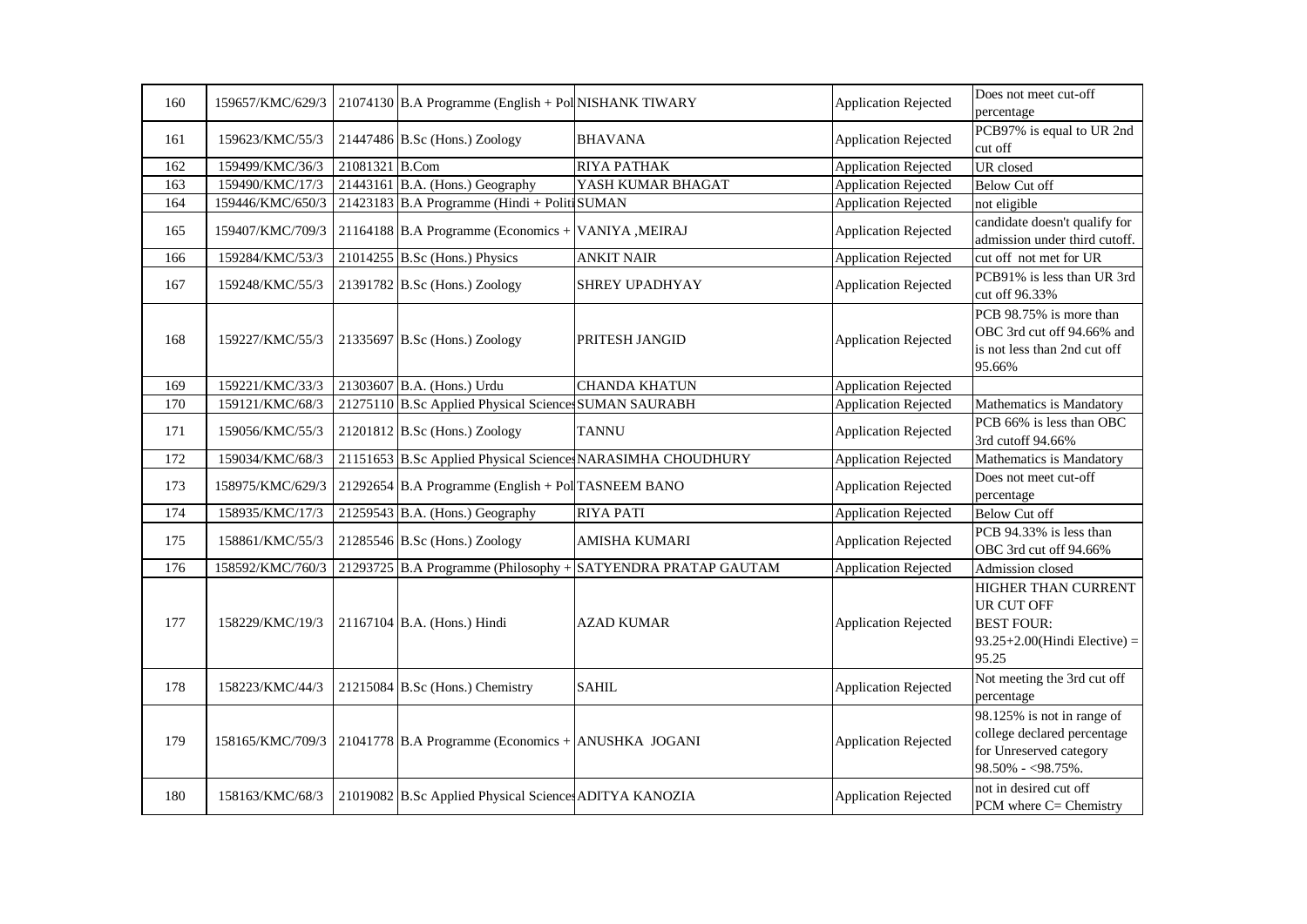| 181 | 158110/KMC/55/3  |                | 21021951 B.Sc (Hons.) Zoology                        | <b>AARUSHI SINGH</b>       | <b>Application Rejected</b> | PCB 77% is less than UR 3rd<br>cut off 96.33%                                                                                                                                                                                                          |
|-----|------------------|----------------|------------------------------------------------------|----------------------------|-----------------------------|--------------------------------------------------------------------------------------------------------------------------------------------------------------------------------------------------------------------------------------------------------|
| 182 | 157800/KMC/55/3  |                | $21046469$ B.Sc (Hons.) Zoology                      | AGNI ARPAN PAUL            | <b>Application Rejected</b> | PCB 64% is less than<br>OBC3rd cut off 94.66%                                                                                                                                                                                                          |
| 183 | 157739/KMC/37/3  |                | 21210641 B.Com (Hons.)                               | PRINCE PANDEY              | <b>Application Rejected</b> | <u>ivot meeting engromty</u>                                                                                                                                                                                                                           |
| 184 | 157673/KMC/617/3 |                | 21122147 B.A Programme (Bengali + Pol JAZEEB KHAN    |                            | <b>Application Rejected</b> | Admission closed in UR<br>category                                                                                                                                                                                                                     |
| 185 | 157602/KMC/43/3  |                | 21151653 B.Sc (Hons.) Botany                         | NARASIMHA CHOUDHURY        | <b>Application Rejected</b> | Not eligible for admission to<br>B.Sc (Hons) Botany 1st year.<br>Aggregate percentage of PCB<br>is 83.67 % which does not lie<br>within the third cut off range<br>for OBC category therefore<br>, application is rejected.                            |
| 186 | 157576/KMC/68/3  |                | 21365993 B.Sc Applied Physical Sciences SHIVAM SARAN |                            | <b>Application Rejected</b> | not in desired cut off<br>PCM (C= chemistry)                                                                                                                                                                                                           |
| 187 | 157522/KMC/36/3  | 21351783 B.Com |                                                      | <b>LAROSH NIL SAMANT</b>   | <b>Application Rejected</b> | not meeting cut off under SC<br>category                                                                                                                                                                                                               |
| 188 | 157484/KMC/17/3  |                | 21419630 B.A. (Hons.) Geography                      | <b>ROHIT RAJ</b>           | <b>Application Rejected</b> | <b>Below Cut Off</b>                                                                                                                                                                                                                                   |
| 189 | 157404/KMC/43/3  |                | 21020318 B.Sc (Hons.) Botany                         | ABHRATOSH SAHA             | <b>Application Rejected</b> | Not eligible for admission to<br>B.Sc (Hons) Botany 1st year.<br>Aggregate percentage of PCB<br>is 89 % which does not lie<br>within the third cut off range<br>for unreserved category i.e.<br>94.33 to <96 % therefore<br>, application is rejected. |
| 190 | 157346/KMC/51/3  |                | 21045886 B.Sc (Hons.) Mathematics                    | <b>SPARSH</b>              | <b>Application Rejected</b> | Not Eligible as per third cut-<br>off                                                                                                                                                                                                                  |
| 191 | 157329/KMC/29/3  |                | 21062224 B.A. (Hons.) Sanskrit                       | <b>AMAN PASWAN</b>         | <b>Application Rejected</b> | Below 3rd Cut off                                                                                                                                                                                                                                      |
| 192 | 157316/KMC/36/3  | 21327835 B.Com |                                                      | YASH SONKAR                | <b>Application Rejected</b> | not meeting cut off under SC<br>category                                                                                                                                                                                                               |
| 193 | 157092/KMC/60/3  |                | 21272991 B.Sc (Prog.) Life Science                   | <b>ANKITA RAHI</b>         | <b>Application Rejected</b> | Rejected. % is below<br>according to 3rd cut-off.                                                                                                                                                                                                      |
| 194 | 157057/KMC/21/3  |                | 21073036 B.A. (Hons.) History                        | RAHUL KUMAR SINGH          | <b>Application Rejected</b> | The admission are closed in<br>UR category.                                                                                                                                                                                                            |
| 195 | 156950/KMC/38/3  |                | 21109971 B.Sc (Hons.) Statistics                     | MOHAMMED HAVAS THANGAL V T | <b>Application Rejected</b> | Not eligible as per cutoff                                                                                                                                                                                                                             |
| 196 | 156906/KMC/17/3  |                | 21348386 B.A. (Hons.) Geography                      | <b>BUDHAN SINGH GAGRAI</b> | <b>Application Rejected</b> | <b>Below Cut Off</b>                                                                                                                                                                                                                                   |
| 197 | 156903/KMC/36/3  | 21037979 B.Com |                                                      | <b>SARTHAK SINGH</b>       | <b>Application Rejected</b> | not meeting cut off under SC<br>category                                                                                                                                                                                                               |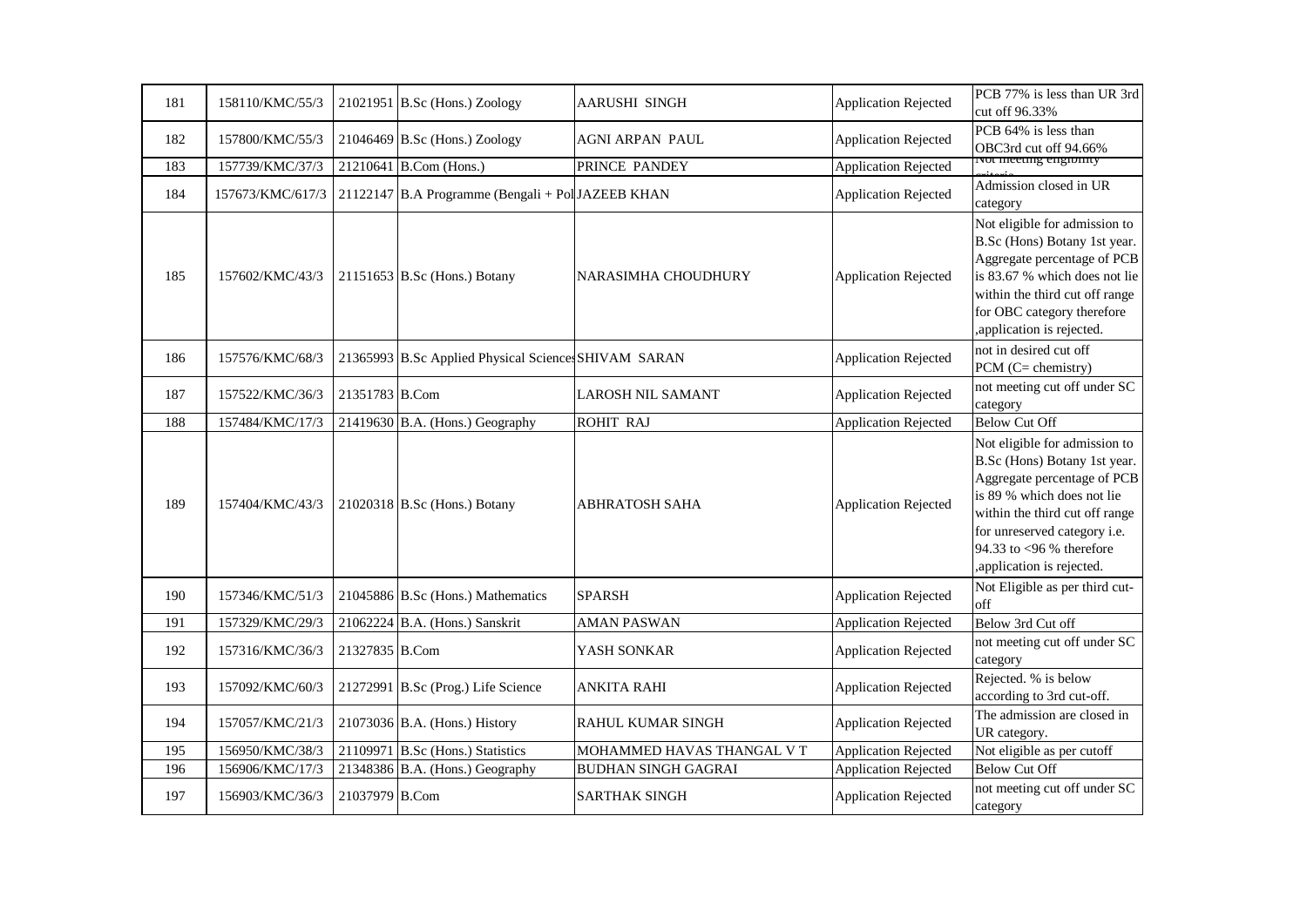| 198 | 156864/KMC/629/3 |                | 21241671 B.A Programme (English + Pol JITENDER YADAV    |                        | <b>Application Rejected</b> | Does not meet cut-off                                                                                                                         |
|-----|------------------|----------------|---------------------------------------------------------|------------------------|-----------------------------|-----------------------------------------------------------------------------------------------------------------------------------------------|
|     |                  |                |                                                         |                        |                             | percentage                                                                                                                                    |
| 199 | 156751/KMC/17/3  |                | $21175023$ B.A. (Hons.) Geography                       | <b>CHONGA LINGGI</b>   | <b>Application Rejected</b> | <b>Below Cut Off</b>                                                                                                                          |
| 200 | 156741/KMC/17/3  |                | 21333613 B.A. (Hons.) Geography                         | RAJAB ALI CHOUDHARY    | <b>Application Rejected</b> | <b>Below Cut Off</b>                                                                                                                          |
| 201 | 156735/KMC/36/3  | 21098221 B.Com |                                                         | <b>GANESH V</b>        | <b>Application Rejected</b> | UR closed                                                                                                                                     |
| 202 | 156564/KMC/29/3  |                | 21362474 B.A. (Hons.) Sanskrit                          | SOHRAB AHMAD           | <b>Application Rejected</b> | Below 3rd Cutoff                                                                                                                              |
| 203 | 156456/KMC/738/3 |                | 21378319 B.A Programme (History + Pol SAHIL KUMAR       |                        | <b>Application Rejected</b> | 86.25% is not in range of<br>college declared percentage<br>for Unreserved category<br>99.00% - <99.25%<br><b>Mathematics is computently.</b> |
| 204 | 156434/KMC/37/3  |                | 21254239 B.Com (Hons.)                                  | SOGYAL PHINTSO WANGYAL | <b>Application Rejected</b> | Eligibility criterion not<br>65161154                                                                                                         |
| 205 | 156418/KMC/38/3  |                | 21224394 B.Sc (Hons.) Statistics                        | SAGAR SINGH GAUR       | <b>Application Rejected</b> | Not eligible as per cutoff                                                                                                                    |
| 206 | 156376/KMC/60/3  |                | 21381839 B.Sc (Prog.) Life Science                      | <b>RINGZIN DAWA</b>    | <b>Application Rejected</b> | Rejected. % is below<br>according to 3rd cut-off.                                                                                             |
| 207 | 156325/KMC/55/3  |                | 21395627 B.Sc (Hons.) Zoology                           | <b>NAVYA ARORA</b>     | <b>Application Rejected</b> | PCB 96% is less than UR cut<br>off 96.33%                                                                                                     |
| 208 | 156249/KMC/55/3  |                | 21386698 B.Sc (Hons.) Zoology                           | <b>BHAWANA KASHYAP</b> | <b>Application Rejected</b> | PCB 70.66 % is less than UR<br>cut off 96.33%                                                                                                 |
| 209 | 156240/KMC/60/3  |                | 21079161 B.Sc (Prog.) Life Science                      | ARITRA GANGULY         | <b>Application Rejected</b> | Rejected. % is below<br>according to 3rd cut-off.                                                                                             |
| 210 | 156194/KMC/68/3  |                | 21415659 B.Sc Applied Physical Science ABHAY AGRAHARI   |                        | <b>Application Rejected</b> | not in the required cut-off                                                                                                                   |
| 211 | 156177/KMC/629/3 |                | 21133359 B.A Programme (English + Pol JOSIAH MOMIN      |                        | <b>Application Rejected</b> | Admission closed in ST<br>category                                                                                                            |
| 212 | 156112/KMC/72/3  |                | 21263026 B.Sc (Prog.) Physical Science vMO USMAN        |                        | <b>Application Rejected</b> | The marks are not valid for<br>third cutoff                                                                                                   |
| 213 | 155832/KMC/36/3  | 21060671 B.Com |                                                         | <b>ASHWIN DHYANI</b>   | <b>Application Rejected</b> | UR closed                                                                                                                                     |
| 214 | 155730/KMC/629/3 |                | 21344085 B.A Programme (English + Pol MOHD . ARSHAD     |                        | <b>Application Rejected</b> | Does not meet cut-off<br>percentage                                                                                                           |
| 215 | 155458/KMC/629/3 |                | 21163357 B.A Programme (English + Pol ANKIT             |                        | <b>Application Rejected</b> | Does not meet cut-off<br>percentage                                                                                                           |
| 216 | 155360/KMC/60/3  |                | $21186012$ B.Sc (Prog.) Life Science                    | <b>YUKTA</b>           | <b>Application Rejected</b> | Rejected. % is below<br>according to 3rd cut-off.                                                                                             |
| 217 | 154521/KMC/717/3 |                | 21119239 B.A Programme (Economics + DAYAJEET SINGH GILL |                        | <b>Application Rejected</b> | Admission closed in UR<br>category                                                                                                            |
| 218 | 154423/KMC/738/3 |                | 21231945 B.A Programme (History + Pol OM PRIYAM         |                        | <b>Application Rejected</b> | 77.5% is not in range of<br>college declared percentage<br>for Unreserved category<br>99.00% - <99.25%                                        |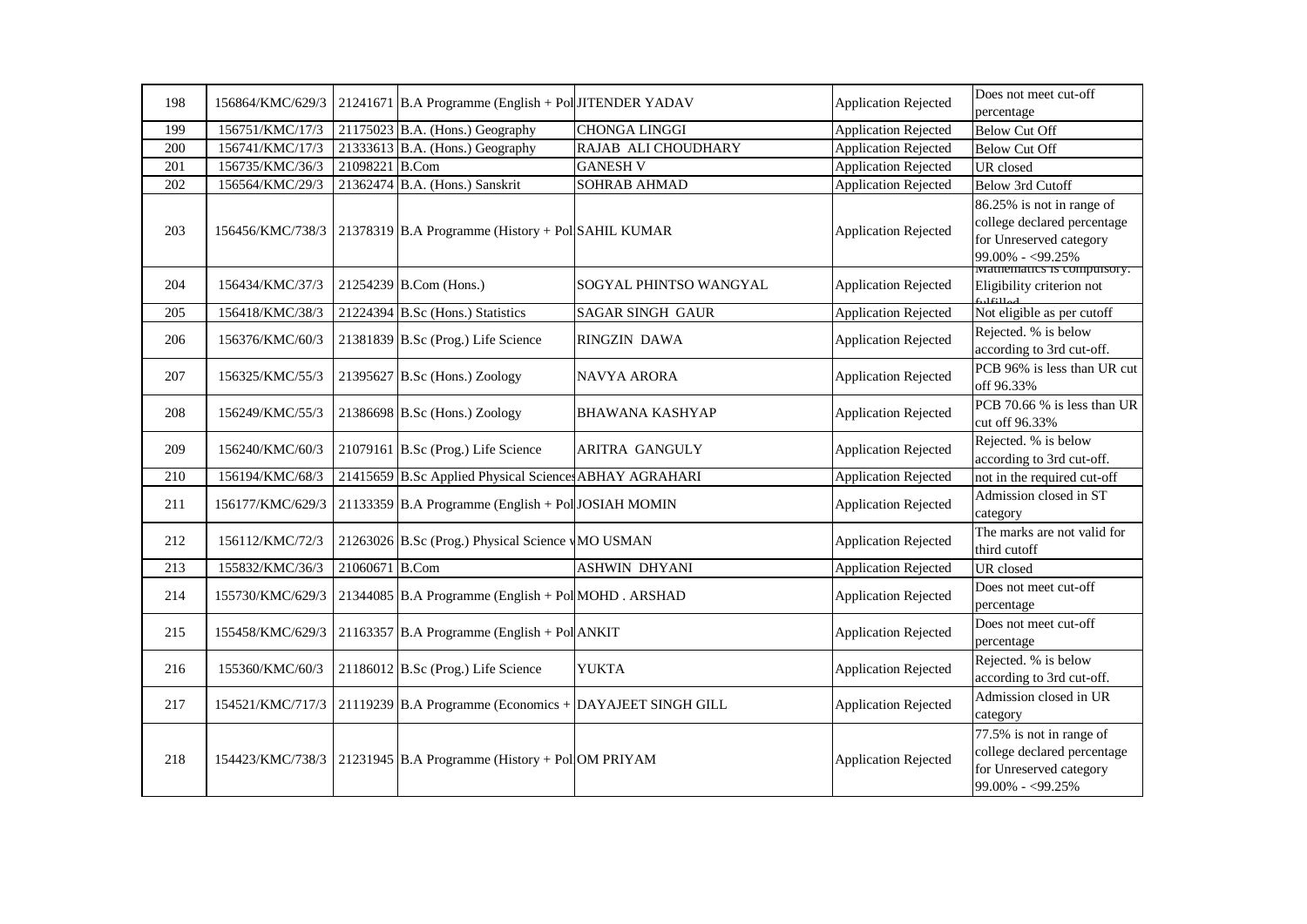| 219 | 154316/KMC/37/3  | 21258230 B.Com (Hons.)                            | <b>OM MAHESWARY</b> | <b>Application Rejected</b> | Not eligible under 3rd cut-<br>off. PWD certificate was not<br>provided.                                                                                                                                                                                                                                                              |
|-----|------------------|---------------------------------------------------|---------------------|-----------------------------|---------------------------------------------------------------------------------------------------------------------------------------------------------------------------------------------------------------------------------------------------------------------------------------------------------------------------------------|
| 220 | 154303/KMC/29/3  | 21311329 B.A. (Hons.) Sanskrit                    | <b>AKSHAY KUMAR</b> | <b>Application Rejected</b> | Admission are Closed For<br><b>UR Category</b>                                                                                                                                                                                                                                                                                        |
| 221 | 154296/KMC/53/3  | $21124469$ B.Sc (Hons.) Physics                   | <b>AMAN GOGOI</b>   | <b>Application Rejected</b> | cut off not met for OBC<br>category                                                                                                                                                                                                                                                                                                   |
| 222 | 154243/KMC/21/3  | $21011645$ B.A. (Hons.) History                   | ANSHUL SINGH PARMAR | <b>Application Rejected</b> | The admission are closed in<br>UR category                                                                                                                                                                                                                                                                                            |
| 223 | 154192/KMC/71/3  | 21165189 B.Sc (Prog.) Physical Science VPRIYANSHU |                     | <b>Application Rejected</b> | Aggregate marks in PCM has<br>been computed, the PCM<br>score of the candidate is as<br>follows:<br>Physics: 96,<br>Chemistry: 96, and<br>Mathematics: 96.<br>So, the aggregate percentage<br>scored by the student in<br>PCM: 96.00%.<br>Since the candidate has not<br>met the third cut-off list, his<br>application got rejected. |
| 224 | 154139/KMC/55/3  | $21446559$ B.Sc (Hons.) Zoology                   | <b>SAMEER KUMAR</b> | <b>Application Rejected</b> | SC admission is closed                                                                                                                                                                                                                                                                                                                |
| 225 | 154012/KMC/26/3  | 21221390 B.A. (Hons.) Political Science           | <b>MOHD SHAAD</b>   | <b>Application Rejected</b> | Below the required cut off.                                                                                                                                                                                                                                                                                                           |
| 226 | 153971/KMC/29/3  | 21091397 B.A. (Hons.) Sanskrit                    | <b>AKASH BABU</b>   | <b>Application Rejected</b> | <b>Below 3rd Cutoff</b>                                                                                                                                                                                                                                                                                                               |
| 227 | 153945/KMC/629/3 | $21021306$ B.A Programme (English + Pol MOHIT)    |                     | <b>Application Rejected</b> | Admission closed in SC<br>category                                                                                                                                                                                                                                                                                                    |
| 228 | 153684/KMC/33/3  | 21339942 B.A. (Hons.) Urdu                        | <b>MD HUZAIFA</b>   | <b>Application Rejected</b> |                                                                                                                                                                                                                                                                                                                                       |
| 229 | 153509/KMC/29/3  | 21351702 B.A. (Hons.) Sanskrit                    | <b>MOHD ARHAN</b>   | <b>Application Rejected</b> | Below 3rd Cutoff                                                                                                                                                                                                                                                                                                                      |
| 230 | 153376/KMC/38/3  | 21040197 B.Sc (Hons.) Statistics                  | NITISH KUMAR        | <b>Application Rejected</b> | Not eligible as per cutoff                                                                                                                                                                                                                                                                                                            |
| 231 | 152748/KMC/53/3  | 21263486 B.Sc (Hons.) Physics                     | RAHUL               | <b>Application Rejected</b> | cut off not met for OBC<br>category                                                                                                                                                                                                                                                                                                   |
| 232 | 152740/KMC/38/3  | 21046694 B.Sc (Hons.) Statistics                  | <b>JENITHRIKA S</b> | <b>Application Rejected</b> | Not eligible as per the cutoff.<br>Marks are more than the<br>upper limit i.e. 98%.                                                                                                                                                                                                                                                   |
| 233 | 152683/KMC/43/3  | 21146215 B.Sc (Hons.) Botany                      | <b>JATIN GOYAL</b>  | <b>Application Rejected</b> | Not eligible for admission.<br>Physics compulsory for<br>admission into B.Sc (Hons)<br>Botany 1st year under UG<br>category.                                                                                                                                                                                                          |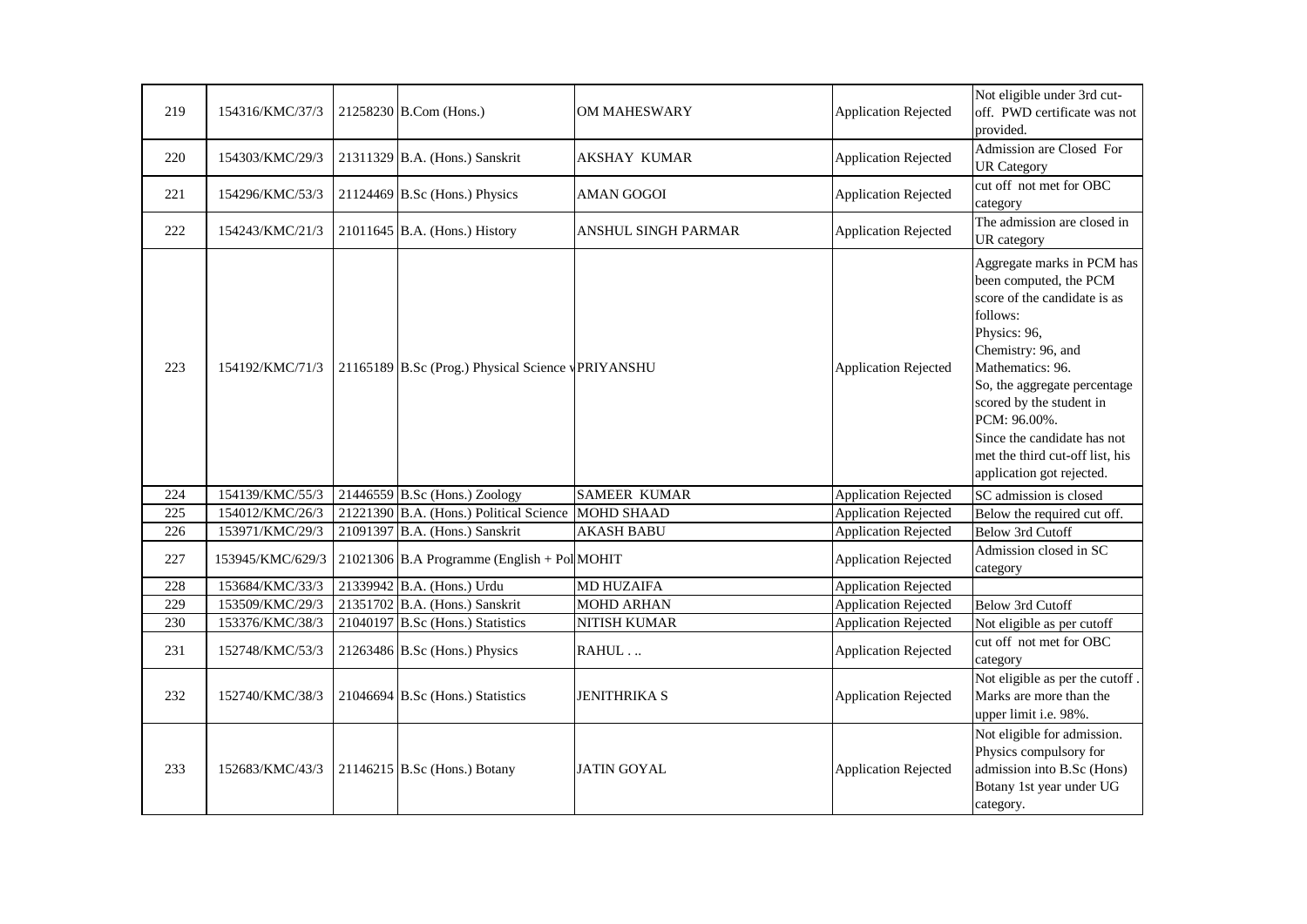| 234              | 152572/KMC/629/3 |                | 21196007 B.A Programme (English + Pol PRANAY SWAROOP |                                                              | <b>Application Rejected</b> | Does not meet cut-off<br>percentage                                                                                                                                                                                                                |
|------------------|------------------|----------------|------------------------------------------------------|--------------------------------------------------------------|-----------------------------|----------------------------------------------------------------------------------------------------------------------------------------------------------------------------------------------------------------------------------------------------|
| 235              | 152257/KMC/629/3 |                | 21380629 B.A Programme (English + Pol TUSHAR RATHEE  |                                                              | Application Rejected        | Admission closed in SC<br>category                                                                                                                                                                                                                 |
| 236              | 151957/KMC/38/3  |                | 21177463 B.Sc (Hons.) Statistics                     | AVANTIKA RAJYALAXMI REMELLA                                  | <b>Application Rejected</b> | Not Eligible as per cutoff.                                                                                                                                                                                                                        |
| 237              | 151603/KMC/629/3 |                | 21392542 B.A Programme (English + Pol TAMANYA        |                                                              | <b>Application Rejected</b> | Does not cut-off percentage                                                                                                                                                                                                                        |
| 238              | 151496/KMC/36/3  | 21020960 B.Com |                                                      | PRASHANT KUMAR                                               | <b>Application Rejected</b> | not meeting cut off                                                                                                                                                                                                                                |
| 239              | 151370/KMC/26/3  |                | 21182029 B.A. (Hons.) Political Science              | <b>MANISH KUMAR</b>                                          | <b>Application Rejected</b> | Below the required cut-off                                                                                                                                                                                                                         |
| 240              | 151352/KMC/17/3  |                | $21041451$ B.A. (Hons.) Geography                    | <b>TUSHAR</b>                                                | <b>Application Rejected</b> | Below cut off therefore not<br>eligible                                                                                                                                                                                                            |
| 241              | 151323/KMC/33/3  |                | 21182985 B.A. (Hons.) Urdu                           | <b>FAYASS AHMAD</b>                                          | <b>Application Rejected</b> |                                                                                                                                                                                                                                                    |
| 242              | 151286/KMC/37/3  |                | 21090127 B.Com (Hons.)                               | <b>YASHPAL</b>                                               | <b>Application Rejected</b> | Best four percentage are less<br>than the cut-off                                                                                                                                                                                                  |
| 243              | 151262/KMC/51/3  |                | 21234735 B.Sc (Hons.) Mathematics                    | AATMIKA MARY ROYS                                            | <b>Application Rejected</b> | Not eligible as per third cut -<br>off. She was eligible in first<br>cutoff                                                                                                                                                                        |
| 244              | 151013/KMC/43/3  |                | 21120565 B.Sc (Hons.) Botany                         | <b>ISTEFAQ</b>                                               | <b>Application Rejected</b> | Not eligible for admission<br>into B.Sc (Hons) Botany 1st<br>year.<br>Aggregate PCB percentage is<br>less than the 3rd cut-off 94<br>to $<$ 95 % for OBC category<br>for admission into Botany<br>Hons.<br>OBC category certificate not<br>undated |
| 245              | 150968/KMC/72/3  |                |                                                      | 21219205 B.Sc (Prog.) Physical Science VYUVRAJ SINGH CHAUHAN | <b>Application Rejected</b> | Student's marks not valid for<br>third cut-off                                                                                                                                                                                                     |
| 246              | 150955/KMC/29/3  |                | 21386651 B.A. (Hons.) Sanskrit                       | <b>PUNIT</b>                                                 | <b>Application Rejected</b> | <b>Below 3rd Cutoff</b>                                                                                                                                                                                                                            |
| 247              | 150923/KMC/33/3  |                | 21058939 B.A. (Hons.) Urdu                           | <b>SAMIHA MARYAM</b>                                         | <b>Application Rejected</b> |                                                                                                                                                                                                                                                    |
| 248              | 150744/KMC/53/3  |                | $21065310$ B.Sc (Hons.) Physics                      | <b>LAVANYA</b>                                               | <b>Application Rejected</b> | <b>ADMISSION CLOSED</b>                                                                                                                                                                                                                            |
| 249              | 150690/KMC/37/3  |                | 21363892 B.Com (Hons.)                               | <b>KHUSHBOO</b>                                              | <b>Application Rejected</b> | Not eligible under 3rd cut off<br>as UR category is closed                                                                                                                                                                                         |
| 250              | 150636/KMC/60/3  |                | 21381072 B.Sc (Prog.) Life Science                   | <b>ADITI BHATT</b>                                           | <b>Application Rejected</b> | Rejected. % is below cut-off.                                                                                                                                                                                                                      |
| $\overline{251}$ | 150499/KMC/26/3  |                | 21376538 B.A. (Hons.) Political Science              | <b>KAVINDER</b>                                              | <b>Application Rejected</b> | Below the required cut off.                                                                                                                                                                                                                        |
| 252              | 150473/KMC/36/3  | 21063572 B.Com |                                                      | YASH KUMAR                                                   | <b>Application Rejected</b> | not meeting cut off                                                                                                                                                                                                                                |
| 253              | 150397/KMC/55/3  |                | 21429535 B.Sc (Hons.) Zoology                        | <b>LAXMI KUMARI</b>                                          | <b>Application Rejected</b> | SC admission is closed                                                                                                                                                                                                                             |
| 254              | 150351/KMC/738/3 |                | 21431325 B.A Programme (History + Pol SHUBHAM JANGID |                                                              | <b>Application Rejected</b> | 88.75% is not in range of<br>college declared percentage<br>for OBC category 98.00% -<br>$< 98.25\%$                                                                                                                                               |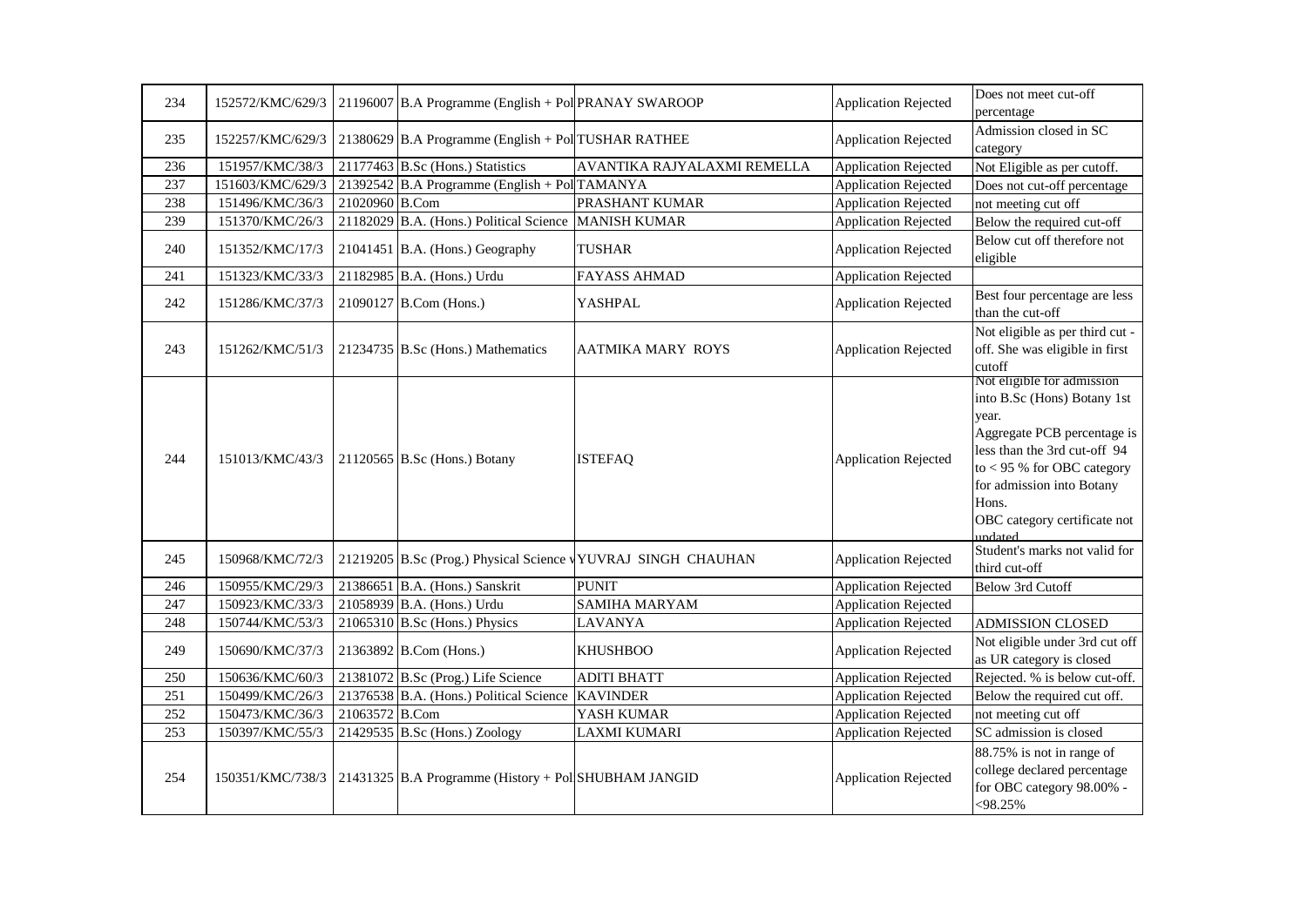|     |                  |                |                                                                   |                            |                             | Best 4: English,                                                                                                                   |
|-----|------------------|----------------|-------------------------------------------------------------------|----------------------------|-----------------------------|------------------------------------------------------------------------------------------------------------------------------------|
| 255 | 150221/KMC/15/3  |                | 21421873 B.A. (Hons.) English                                     | <b>SARTHAK PODDAR</b>      | <b>Application Rejected</b> | Accountancy, Economics and<br>Comp Sci. Could be<br>considered in Special                                                          |
| 256 | 150129/KMC/17/3  |                | 21148651 B.A. (Hons.) Geography                                   | HARSHIT GAUTAM             | <b>Application Rejected</b> | Admission Drive<br><b>Below Cut off</b>                                                                                            |
| 257 | 150084/KMC/37/3  |                | 21107945 B.Com (Hons.)                                            | ANANYA TIWARI              | <b>Application Rejected</b> | Not eligible under 3rd cut<br>off.<br>UR category is closed                                                                        |
| 258 | 150019/KMC/33/3  |                | 21023400 B.A. (Hons.) Urdu                                        | AYESHA NAAZ                | <b>Application Rejected</b> |                                                                                                                                    |
| 259 | 149842/KMC/36/3  | 21045048 B.Com |                                                                   | ISHIKA KHEMKA              | <b>Application Rejected</b> | UR closed                                                                                                                          |
| 260 | 149799/KMC/17/3  |                | 21338810 B.A. (Hons.) Geography                                   | <b>MADHU</b>               | <b>Application Rejected</b> | Below Cut off in UR and SC<br>admissions are closed in third<br>list                                                               |
| 261 | 149792/KMC/19/3  |                | 21444322 B.A. (Hons.) Hindi                                       | <b>SONIT KUMAR</b>         | <b>Application Rejected</b> | Higher than SC 3rd cut off<br>best four: 91.00+2.00(hindi<br>elective)=93.00                                                       |
| 262 | 149606/KMC/37/3  |                | 21098381 B.Com (Hons.)                                            | <b>RITIK RAUSHAN SINGH</b> | <b>Application Rejected</b> | Best four percentage is less<br>than the cut off 96.75%<br>Below cut on. (After                                                    |
| 263 | 149594/KMC/14/3  |                | $21406093$ B.A. (Hons.) Economics                                 | <b>SAURABH KUMAR MEENA</b> | <b>Application Rejected</b> | adjusting for SS and 2.5%<br>deduction for not having                                                                              |
| 264 | 149535/KMC/718/3 |                | $21002863$ B.A Programme (Economics +                             | <b>DEEPA</b>               | <b>Application Rejected</b> | Ecesariquality for the                                                                                                             |
| 265 | 149509/KMC/44/3  |                | 21450703 B.Sc (Hons.) Chemistry                                   | HARSH DHANKAR              | <b>Application Rejected</b> | Not eligible in 3rd cut off                                                                                                        |
| 266 | 149427/KMC/650/3 |                | $21414644$ B.A Programme (Hindi + Politi DEEPANSHU GAUR           |                            | <b>Application Rejected</b> | not eligible                                                                                                                       |
| 267 | 149266/KMC/15/3  |                | $21321013$ B.A. (Hons.) English                                   | ANSHUL KUMAR MEENA         | <b>Application Rejected</b> | Best 4: English, Physics,<br>Chemistry, Math. SS not<br>added. 70:30 former used for<br>Physics and Chemistry.                     |
| 268 | 149238/KMC/33/3  |                | 21402059 B.A. (Hons.) Urdu                                        | <b>SHAMA</b>               | <b>Application Rejected</b> |                                                                                                                                    |
| 269 | 148958/KMC/19/3  |                | 21372185 B.A. (Hons.) Hindi                                       | DEEPIKA SHARMA             | <b>Application Rejected</b> | Not Eligible: less than UR<br>3rd cut off<br>best four: 94.25-2.5(Phy<br>Edu. $)= 91.75$                                           |
| 270 | 148924/KMC/15/3  |                | 21208500 B.A. (Hons.) English                                     | <b>KUHU SHARMA</b>         | <b>Application Rejected</b> | Best 4: English, Chemistry,<br>Comp Sci, Physical Ed (-<br>2.5%) Candidate does not<br>meet the Third List cut off<br>requirement. |
| 271 |                  |                | 148812/KMC/736/3 21142173 B.A Programme (History + Phi MAHAM KHAN |                            | <b>Application Rejected</b> | does not meet the 3rd cut off                                                                                                      |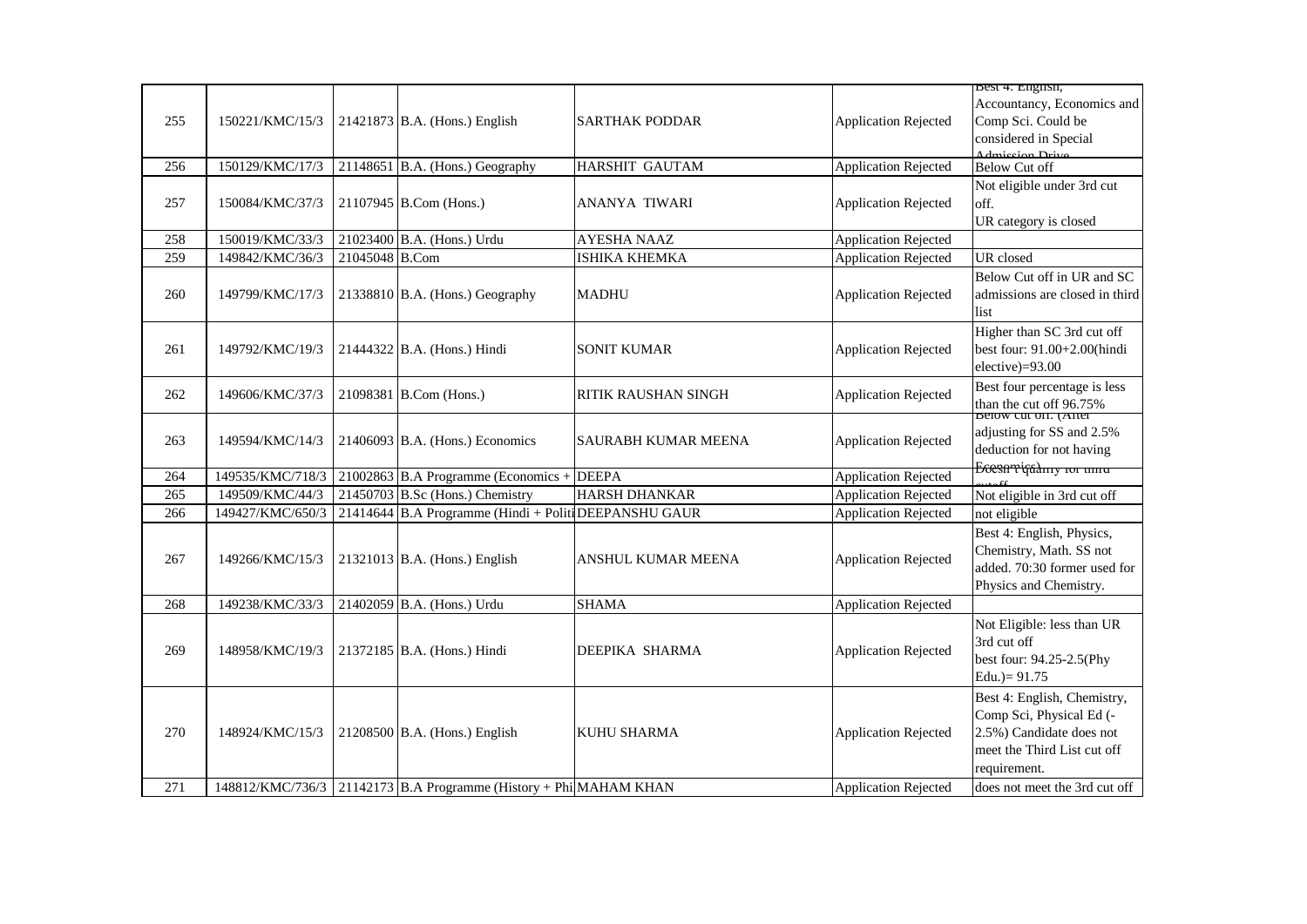| 272 | 148800/KMC/55/3  | $21314453$ B.Sc (Hons.) Zoology                           | <b>SHABNAM</b>                                             | <b>Application Rejected</b> | PCB 74 % is less than OBC<br>3rd cut off 94.66%                                                                                                                                                           |
|-----|------------------|-----------------------------------------------------------|------------------------------------------------------------|-----------------------------|-----------------------------------------------------------------------------------------------------------------------------------------------------------------------------------------------------------|
| 273 | 148797/KMC/616/3 |                                                           | 21391918 B.A Programme (Bengali + His ARNISH KUMAR ADHEESH | <b>Application Rejected</b> | Best four percentage is high<br>as per 3rd cut-off.                                                                                                                                                       |
| 274 | 148767/KMC/650/3 | 21188527 B.A Programme (Hindi + Politi SURAJ KUMAR        |                                                            | <b>Application Rejected</b> | not eligible                                                                                                                                                                                              |
| 275 | 148688/KMC/71/3  | 21379940 B.Sc (Prog.) Physical Science vAAPSI SHRADHA     |                                                            | <b>Application Rejected</b> | EWS admission is closed, no<br>third cut off                                                                                                                                                              |
| 276 | 148663/KMC/37/3  | 21237160 B.Com (Hons.)                                    | PRANAY NAINI                                               | <b>Application Rejected</b> | UR closed                                                                                                                                                                                                 |
| 277 | 148391/KMC/15/3  | 21126558 B.A. (Hons.) English                             | <b>LAXMAN</b>                                              | <b>Application Rejected</b> | Best 4: English, Physics,<br>Chemistry, Bio. Candidate<br>does not meet the Third List<br>cut off requirement.                                                                                            |
| 278 | 148379/KMC/15/3  | 21078925 B.A. (Hons.) English                             | <b>KAMLESH MEGHWAL</b>                                     | <b>Application Rejected</b> | Best 4: English, Physics,<br>Chemistry, Math<br>ivot engible for admission, as                                                                                                                            |
| 279 | 148323/KMC/26/3  | 21298704 B.A. (Hons.) Political Science LALIN KUMAR SINGH |                                                            | <b>Application Rejected</b> | the average best four is less<br>than the required cut off<br>08.25                                                                                                                                       |
| 280 | 148304/KMC/43/3  | $21031722$ B.Sc (Hons.) Botany                            | <b>DEVANG SINGH</b>                                        | <b>Application Rejected</b> | Not eligible for admission<br>into B.Sc (Hons) Botany 1st<br>year.<br>Aggregate PCB 90% is less<br>than the 3rd cut-off 94.33 to<br><96 % for unreserved<br>category admission into<br><b>Botany Hons</b> |
| 281 | 148237/KMC/55/3  | $21449596$ B.Sc (Hons.) Zoology                           | <b>KARTIK MUDGAL</b>                                       | <b>Application Rejected</b> | PCB95% is less than EWS<br>3rd cut off 95.33%                                                                                                                                                             |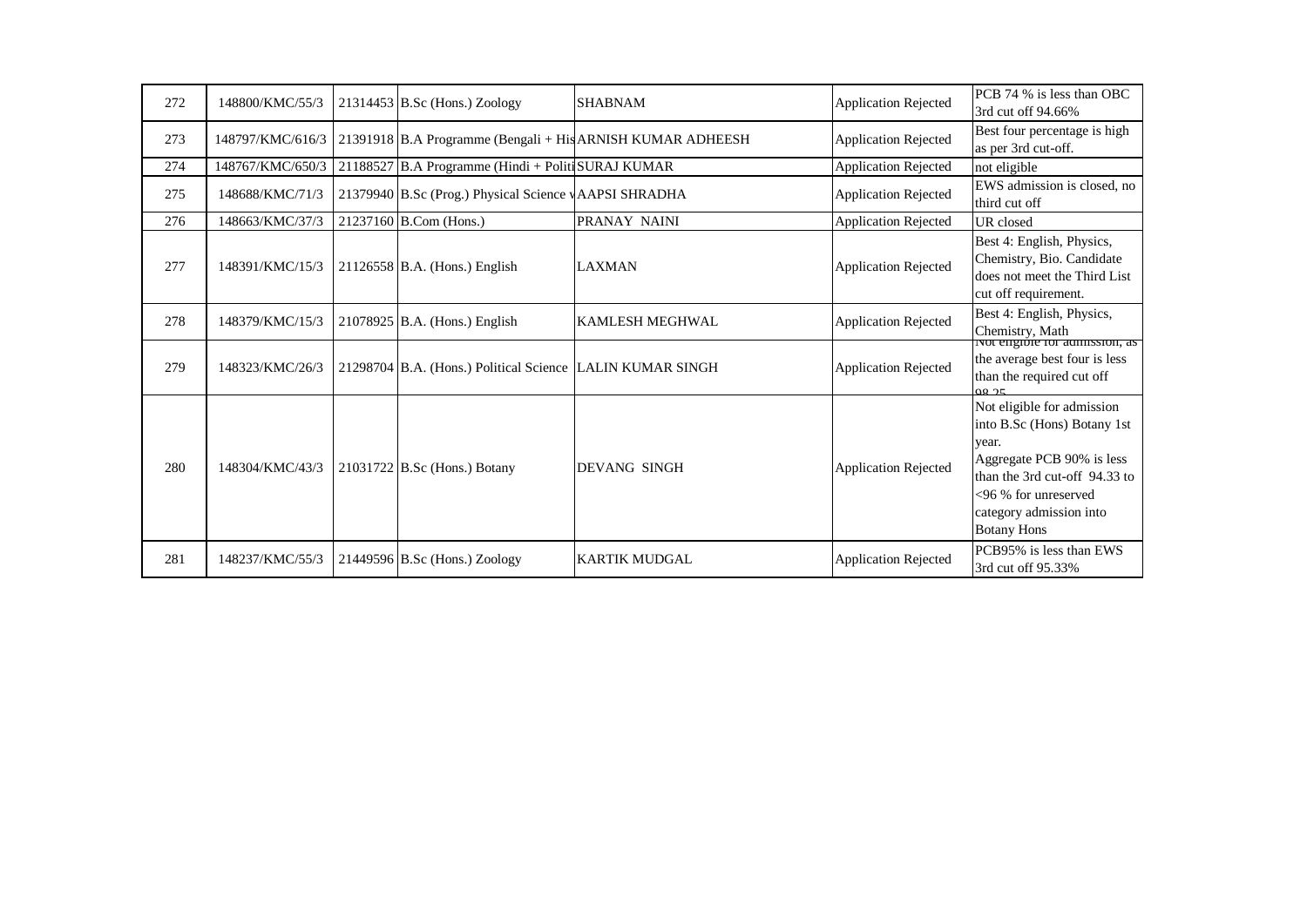| 282 | 148234/KMC/71/3  | 21289872 B.Sc (Prog.) Physical Science vLOKESH                     |                                                             | <b>Application Rejected</b> | Aggregate marks in PCM has<br>been computed via proration<br>and after pro-rata the<br>computation goes as<br>follows:<br>Physics: $530/8 + 29 =$<br>95.25,<br>Chemistry: $530/8 + 30 =$<br>96.25, and<br>Mathematics: $750/8 =$<br>93.75.<br>So the aggregate percentage<br>in PCM came out to be:<br>95.08%.<br>Since the candidate has not<br>met the percentage of third |
|-----|------------------|--------------------------------------------------------------------|-------------------------------------------------------------|-----------------------------|------------------------------------------------------------------------------------------------------------------------------------------------------------------------------------------------------------------------------------------------------------------------------------------------------------------------------------------------------------------------------|
| 283 | 148225/KMC/29/3  | 21274373 B.A. (Hons.) Sanskrit                                     | PIYUSH VERMA                                                | <b>Application Rejected</b> | Below 3rd Cutoff                                                                                                                                                                                                                                                                                                                                                             |
| 284 | 148160/KMC/17/3  | 21298824 B.A. (Hons.) Geography                                    | <b>SHUBHAM KUMAR</b>                                        | <b>Application Rejected</b> | <b>Below Cut off</b>                                                                                                                                                                                                                                                                                                                                                         |
| 285 | 147886/KMC/60/3  | 21071984 B.Sc (Prog.) Life Science                                 | <b>KOVID KESHAV</b>                                         | <b>Application Rejected</b> | Rejected.% is 91.75 below<br>according to 3rd cut -off.<br>Not Engible for the                                                                                                                                                                                                                                                                                               |
| 286 | 147662/KMC/26/3  | 21115455 B.A. (Hons.) Political Science AKASH DHANKA               |                                                             | <b>Application Rejected</b> | admission, as the average<br>best cut off for ST<br>CATEGORY is above (96-                                                                                                                                                                                                                                                                                                   |
| 287 |                  | 147652/KMC/738/3 21146969 B.A Programme (History + Pol KARAN KUMAR |                                                             | <b>Application Rejected</b> | 76% is not in range of college<br>declared percentage for<br>Unreserved category 99.00% -<br>$<$ 99.25%.                                                                                                                                                                                                                                                                     |
| 288 | 147627/KMC/37/3  | 21235765 B.Com (Hons.)                                             | <b>DIYA GARG</b>                                            | <b>Application Rejected</b> | Not eligible under 3rd cut off.                                                                                                                                                                                                                                                                                                                                              |
| 289 | 147618/KMC/738/3 |                                                                    | 21125107 B.A Programme (History + Pol JEETENDRA SINGH DEVAL | <b>Application Rejected</b> | 97.5% is not in range of<br>college declared percentage<br>for OBC category 98.00% -<br>$<$ 98.25%.                                                                                                                                                                                                                                                                          |
| 290 | 147421/KMC/718/3 | 21240589 B.A Programme (Economics +                                | ASHISH K SHINTU                                             | <b>Application Rejected</b> | Doesn't quality for third                                                                                                                                                                                                                                                                                                                                                    |
| 291 | 147416/KMC/53/3  | $21114083$ B.Sc (Hons.) Physics                                    | CHINTA BAI MEENA                                            | <b>Application Rejected</b> | cut off not met for ST<br>category                                                                                                                                                                                                                                                                                                                                           |
| 292 | 147117/KMC/29/3  | 21216866 B.A. (Hons.) Sanskrit                                     | PRIYANSHU RAJ                                               | <b>Application Rejected</b> | <b>Below 2nd Cutoff</b>                                                                                                                                                                                                                                                                                                                                                      |
| 293 | 147110/KMC/650/3 | 21093252 B.A Programme (Hindi + Politi MANISHA                     |                                                             | <b>Application Rejected</b> | not eligible for 3rd cut off                                                                                                                                                                                                                                                                                                                                                 |
| 294 | 147064/KMC/19/3  | 21308086 B.A. (Hons.) Hindi                                        | SHESHNATH YADAV                                             | <b>Application Rejected</b> | less than OBC 3rd cut off<br>best four: 70.75                                                                                                                                                                                                                                                                                                                                |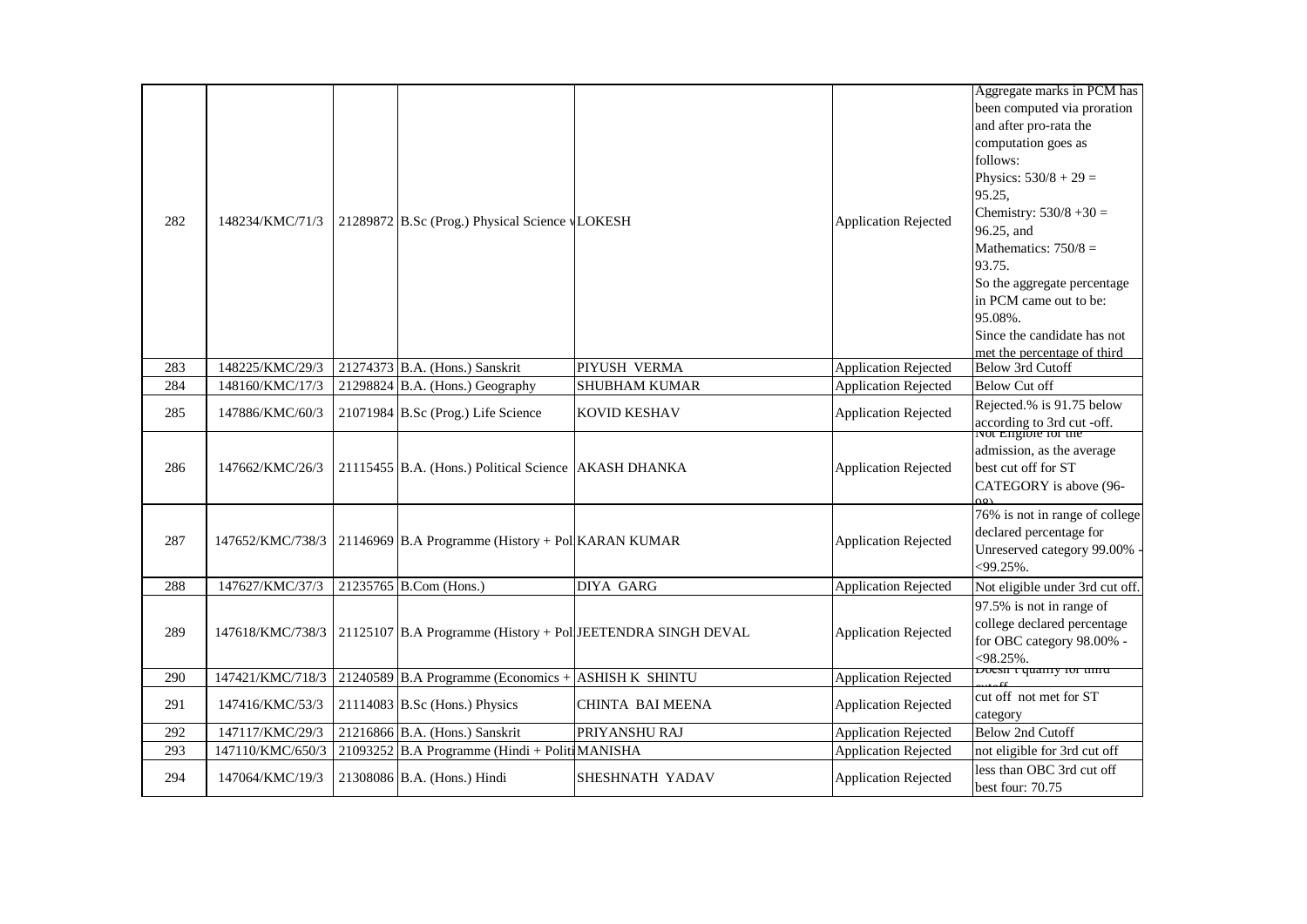| 295 | 147052/KMC/51/3 |                | 21050201 B.Sc (Hons.) Mathematics                    | NIHARIKA TIWARI         | <b>Application Rejected</b> | Not eligible as per third cut-<br>off. Internal assessment<br>marks not included. Pro- rata<br>calculation has been done.                                                                                          |
|-----|-----------------|----------------|------------------------------------------------------|-------------------------|-----------------------------|--------------------------------------------------------------------------------------------------------------------------------------------------------------------------------------------------------------------|
| 296 | 147050/KMC/43/3 |                | 21209313 B.Sc (Hons.) Botany                         | <b>REET KAUR MINHAS</b> | <b>Application Rejected</b> | Not eligible for admission<br>into B.Sc (Hons) Botany 1st<br>year.<br>Aggregate PCB percentage<br>$(93.67%)$ is less than the 3rd<br>cut-off 94.33 to <96 % for<br>unreserved category<br>admission to Botany Hons |
| 297 | 146964/KMC/29/3 |                | 21336340 B.A. (Hons.) Sanskrit                       | <b>ANJOLINA DAS</b>     | <b>Application Rejected</b> | Above 3rd Cutoff                                                                                                                                                                                                   |
| 298 | 146940/KMC/33/3 |                | 21425015 B.A. (Hons.) Urdu                           | TARUN KUMAR             | <b>Application Rejected</b> |                                                                                                                                                                                                                    |
| 299 | 146927/KMC/19/3 |                | 21042576 B.A. (Hons.) Hindi                          | <b>CHARU SHARMA</b>     | <b>Application Rejected</b> | less than UR 3rd cut off<br>best four: 91.00+2.00(hindi<br>elective)=93.00                                                                                                                                         |
| 300 | 146393/KMC/68/3 |                | 21379940 B.Sc Applied Physical Science AAPSI SHRADHA |                         | <b>Application Rejected</b> | admission closed                                                                                                                                                                                                   |
| 301 | 146261/KMC/36/3 | 21284052 B.Com |                                                      | <b>RINKU</b>            | <b>Application Rejected</b> | Best four is less than the<br>cutoff i.e. 98.25%                                                                                                                                                                   |
| 302 | 146051/KMC/53/3 |                | 21018185 B.Sc (Hons.) Physics                        | <b>AMRUTHA LIBISH</b>   | <b>Application Rejected</b> | cut off not met for OBC<br>category                                                                                                                                                                                |
| 303 | 145787/KMC/29/3 |                | 21068439 B.A. (Hons.) Sanskrit                       | DEEPIKA DEEPIKA         | <b>Application Rejected</b> | <b>Below 3rd Cutoff</b>                                                                                                                                                                                            |
| 304 | 145503/KMC/15/3 |                | $21164188$ B.A. (Hons.) English                      | VANIYA , MEIRAJ         | <b>Application Rejected</b> | <b>Best 4: English, History,</b><br>Geography, Economics.<br>Candidate does not meet the<br>Third List cut off                                                                                                     |
| 305 | 145500/KMC/36/3 | 21290417 B.Com |                                                      | YASH JAIN               | <b>Application Rejected</b> | Admission closed for UR<br>category                                                                                                                                                                                |
| 306 | 145282/KMC/21/3 |                | 21050074 B.A. (Hons.) History                        | NOURIN ISTHAQ SHEREEF   | <b>Application Rejected</b> | The admission in OBC<br>category are closed                                                                                                                                                                        |
| 307 | 145204/KMC/29/3 |                | 21303126 B.A. (Hons.) Sanskrit                       | SHREYA YADAV            | <b>Application Rejected</b> | below 3rd cutoff                                                                                                                                                                                                   |
| 308 | 144995/KMC/55/3 |                | 21099838 B.Sc (Hons.) Zoology                        | <b>DEEKSHA</b>          | <b>Application Rejected</b> | PCB 96.66% is higher than<br>2nd cut off 95.66%                                                                                                                                                                    |
| 309 | 144950/KMC/51/3 |                | 21133616 B.Sc (Hons.) Mathematics                    | DHARMENDRA MUDGAL       | <b>Application Rejected</b> | Not eligible as per third cut-<br>off. Internal assessment<br>marks not included. Pro-rata<br>calculation has been done.                                                                                           |
| 310 | 144775/KMC/68/3 |                | 21415961 B.Sc Applied Physical Science AMAN THAKUR   |                         | <b>Application Rejected</b> | not in desired cut off PCM<br>$C =$ Chemistry                                                                                                                                                                      |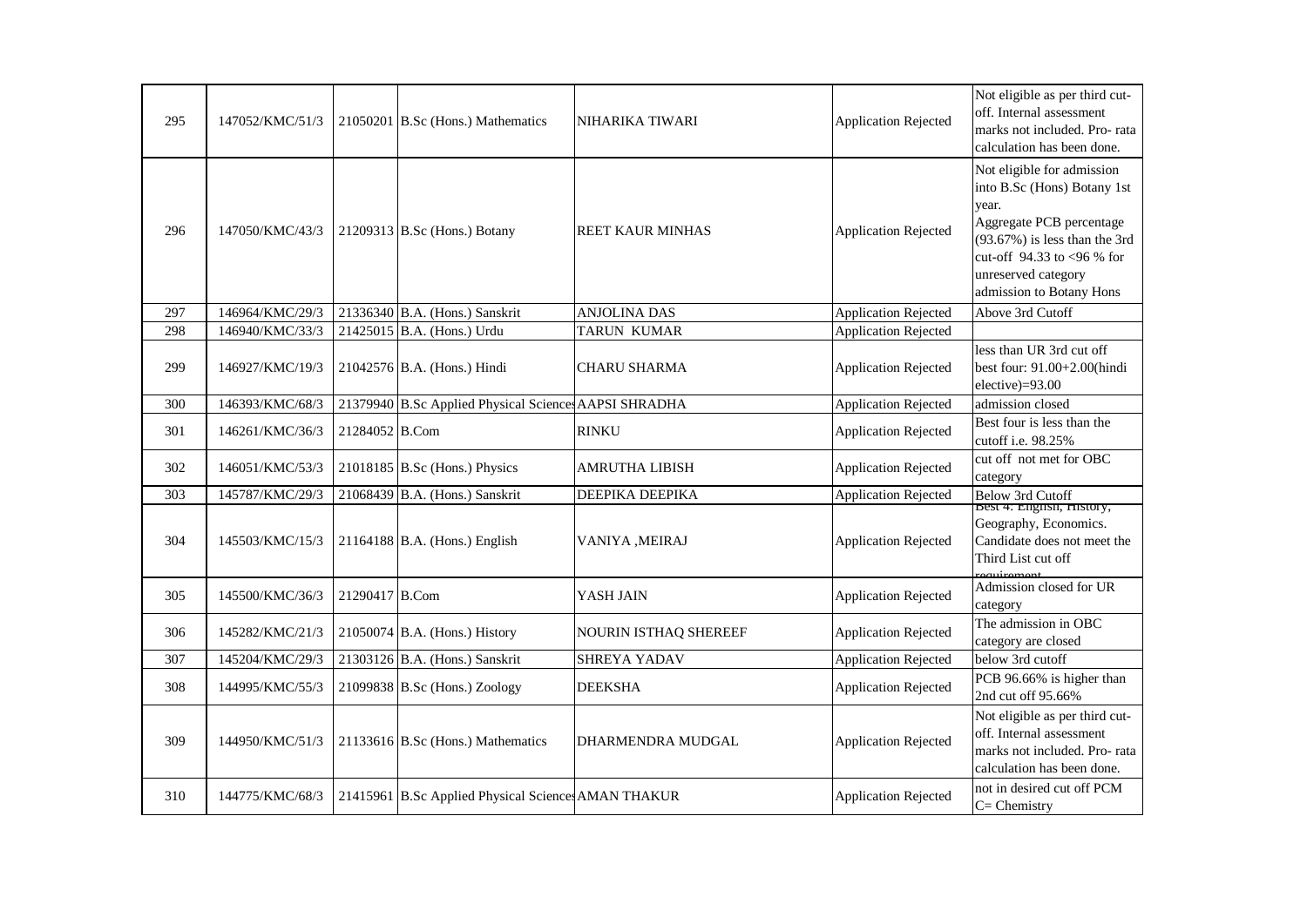| 311 | 144773/KMC/44/3  |                | 21412031 B.Sc (Hons.) Chemistry                      | <b>ASHOK KUMAR</b>                                          | <b>Application Rejected</b> | 2nd cut off case.                                                                                                                                                                                                       |
|-----|------------------|----------------|------------------------------------------------------|-------------------------------------------------------------|-----------------------------|-------------------------------------------------------------------------------------------------------------------------------------------------------------------------------------------------------------------------|
| 312 | 144768/KMC/21/3  |                | 21093126 B.A. (Hons.) History                        | <b>GAURAV</b>                                               | <b>Application Rejected</b> | The admission are closed in<br>UR category in our<br>department.                                                                                                                                                        |
| 313 | 144574/KMC/629/3 |                | 21423970 B.A Programme (English + Pol ANSH KHANNA    |                                                             | <b>Application Rejected</b> | Does not meet cut0off<br>percentage                                                                                                                                                                                     |
| 314 | 144517/KMC/19/3  |                | $21000029$ B.A. (Hons.) Hindi                        | PUSHPENDRA KUMAR                                            | <b>Application Rejected</b> | Lower than 3rd OBC cut off<br>best four: 78.75 which is less<br>than current cut off.                                                                                                                                   |
| 315 | 144446/KMC/43/3  |                | 21300663 B.Sc (Hons.) Botany                         | <b>JATIN KUMAR</b>                                          | <b>Application Rejected</b> | Aggregate percentage of PCB<br>after pro rata computation is<br>92.5 % which does not lie<br>within the third cut off range<br>for OBC category (i.e. 94 to<br><95 %) therefore, student not<br>eligible for admission. |
| 316 | 144345/KMC/36/3  | 21235765 B.Com |                                                      | <b>DIYA GARG</b>                                            | <b>Application Rejected</b> | Best four is less than the<br>cutoff i.e. 97.75%                                                                                                                                                                        |
| 317 | 144195/KMC/55/3  |                | 21406350 B.Sc (Hons.) Zoology                        | <b>ANVESHA ANAND</b>                                        | <b>Application Rejected</b> | PCB93.66% is less than OBC<br>3rd cut off 94.66%                                                                                                                                                                        |
| 318 | 144124/KMC/37/3  |                | 21315653 B.Com (Hons.)                               | DEBANKAR SUBHRAM                                            | <b>Application Rejected</b> | UR closed                                                                                                                                                                                                               |
| 319 | 143894/KMC/43/3  |                | 21147576 B.Sc (Hons.) Botany                         | <b>JANHAVI TRIPATHI</b>                                     | <b>Application Rejected</b> | Not eligible for admission to<br>B.Sc (Hons) Botany 1st year.<br>Aggregate percentage of PCB<br>is 96 % which exceeds the<br>third cut off range for<br>unreserved category i.e.<br>94.33 to < 96 %.                    |
| 320 | 143835/KMC/650/3 |                |                                                      | 21373414 B.A Programme (Hindi + Politi RISHAV RAMESH THAKUR | <b>Application Rejected</b> | not eligible                                                                                                                                                                                                            |
| 321 | 143781/KMC/53/3  |                | 21034101 B.Sc (Hons.) Physics                        | ASHUTOSH SINGH                                              | <b>Application Rejected</b> | cut off not met for OBC<br>category                                                                                                                                                                                     |
| 322 | 143753/KMC/53/3  |                | 21389677 B.Sc (Hons.) Physics                        | <b>BELAL QAMAR</b>                                          | <b>Application Rejected</b> | cut off not met for UR<br>category                                                                                                                                                                                      |
| 323 | 143723/KMC/26/3  |                | 21106620 B.A. (Hons.) Political Science              | YUVRAJ SINGH                                                | <b>Application Rejected</b> | Below the required cut-off                                                                                                                                                                                              |
| 324 | 143575/KMC/37/3  |                | 21016170 B.Com (Hons.)                               | <b>DRISTI JAIN PATNI</b>                                    | <b>Application Rejected</b> | UR closed                                                                                                                                                                                                               |
| 325 | 143535/KMC/37/3  |                | 21038615 B.Com (Hons.)                               | <b>HIMANI RAJ</b>                                           | <b>Application Rejected</b> | ivot meeting the basic<br>eligibility criterion.<br>Mathematics is compulsory                                                                                                                                           |
| 326 | 143224/KMC/26/3  |                | 21396814 B.A. (Hons.) Political Science SABUHI AFZAL |                                                             | <b>Application Rejected</b> | Below the required cut-off                                                                                                                                                                                              |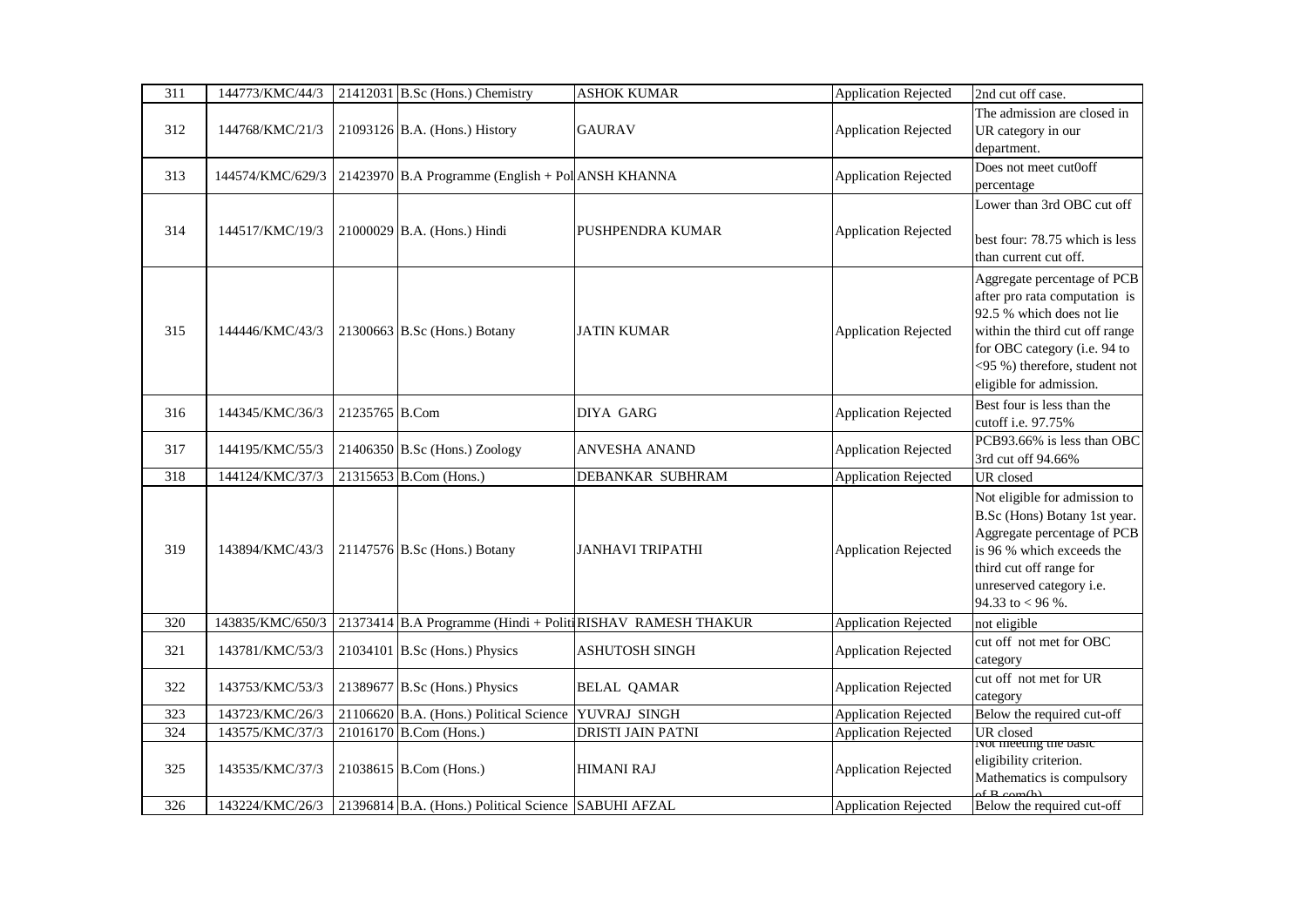|     |                  |                |                                                    |                                                              |                             | Update: Best 4: English                                                                                                                                                                                    |
|-----|------------------|----------------|----------------------------------------------------|--------------------------------------------------------------|-----------------------------|------------------------------------------------------------------------------------------------------------------------------------------------------------------------------------------------------------|
| 327 | 142811/KMC/15/3  |                | 21162969 B.A. (Hons.) English                      | <b>RAMANDEEP</b>                                             | <b>Application Rejected</b> | Geography, Math, Punjabi.<br>Candidate does not meet the<br>Third List cut off<br>requirement. May be<br>considered in special                                                                             |
|     |                  |                |                                                    |                                                              |                             | dmission drive                                                                                                                                                                                             |
| 328 | 142716/KMC/44/3  |                | $21420620$ B.Sc (Hons.) Chemistry                  | <b>ANJALI CHAUHAN</b>                                        | <b>Application Rejected</b> | 2nd cut off case                                                                                                                                                                                           |
| 329 | 142681/KMC/15/3  |                | 21374354 B.A. (Hons.) English                      | <b>RISHABH</b>                                               | <b>Application Rejected</b> | Best 4: English, Econ,<br>Business St, Acc                                                                                                                                                                 |
| 330 | 142674/KMC/53/3  |                | 21340438 B.Sc (Hons.) Physics                      | <b>SAHIL SINGH</b>                                           | <b>Application Rejected</b> | Cut off not met<br><b>DIDDDD</b> IS NOT PAIT OF                                                                                                                                                            |
| 331 | 142620/KMC/55/3  |                | $21078279$ B.Sc (Hons.) Zoology                    | <b>LAKHWINDER SINGH</b>                                      | <b>Application Rejected</b> | marking as he has no biology                                                                                                                                                                               |
| 332 | 142431/KMC/36/3  | 21076102 B.Com |                                                    | <b>KARAN</b>                                                 | <b>Application Rejected</b> | Admission closed for UR<br>category                                                                                                                                                                        |
| 333 | 142400/KMC/17/3  |                | 21143593 B.A. (Hons.) Geography                    | <b>RAMAN GARWAL</b>                                          | <b>Application Rejected</b> | <b>Below Cut Off</b>                                                                                                                                                                                       |
| 334 | 142262/KMC/629/3 |                |                                                    | 21312796 B.A Programme (English + Pol JYOTIRADITYA CHOUDHARY | <b>Application Rejected</b> | Admission closed in OBC<br>category                                                                                                                                                                        |
| 335 | 142203/KMC/629/3 |                | 21292640 B.A Programme (English + Pol PRAYAS KUMAR |                                                              | <b>Application Rejected</b> | Admission closed in SC<br>category                                                                                                                                                                         |
| 336 | 142010/KMC/53/3  |                | 21251983 B.Sc (Hons.) Physics                      | <b>RAMPRAKASH</b>                                            | <b>Application Rejected</b> | cut off not met for OBC<br>category                                                                                                                                                                        |
| 337 | 141959/KMC/53/3  |                | 21048397 B.Sc (Hons.) Physics                      | PRATYUSH SINGH                                               | <b>Application Rejected</b> | cut off not met for UR<br>category                                                                                                                                                                         |
| 338 | 141882/KMC/14/3  |                | 21048843 B.A. (Hons.) Economics                    | SIMRAN PRADHAN                                               | <b>Application Rejected</b> | Below cut off                                                                                                                                                                                              |
| 339 | 141404/KMC/33/3  |                | 21396239 B.A. (Hons.) Urdu                         | ARBAB HUSSAIN ANSARI                                         | <b>Application Rejected</b> |                                                                                                                                                                                                            |
| 340 | 141382/KMC/17/3  |                | 21438819 B.A. (Hons.) Geography                    | PANKAJ KUMAR GAUTAM                                          | <b>Application Rejected</b> | Not eligible for third cutoff                                                                                                                                                                              |
| 341 | 141361/KMC/43/3  |                | 21125866 B.Sc (Hons.) Botany                       | <b>SAGAR</b>                                                 | <b>Application Rejected</b> | Not eligible for admission to<br>B.Sc (Hons) Botany 1st year.<br>Aggregate percentage of PCB<br>is 84.67 % which does not lie<br>within the third cut off range<br>for SC category i.e. 90 to $<$<br>91 %. |
| 342 | 141319/KMC/37/3  |                | 21059671 B.Com (Hons.)                             | RAVI AGGARWAL                                                | <b>Application Rejected</b> | UK closed and not meeting<br>the eligibility criterion.<br>Mathematics is the<br>compulsory eligibility<br>ritorion                                                                                        |
| 343 | 141236/KMC/44/3  |                | $21095409$ B.Sc (Hons.) Chemistry                  | <b>ATUL RAJ</b>                                              | <b>Application Rejected</b> | Not meeting the 3rd cut off<br>percentage                                                                                                                                                                  |
| 344 | 141043/KMC/26/3  |                | 21265680 B.A. (Hons.) Political Science            | <b>PRIYANKA</b>                                              | <b>Application Rejected</b> | Below the required cut off.                                                                                                                                                                                |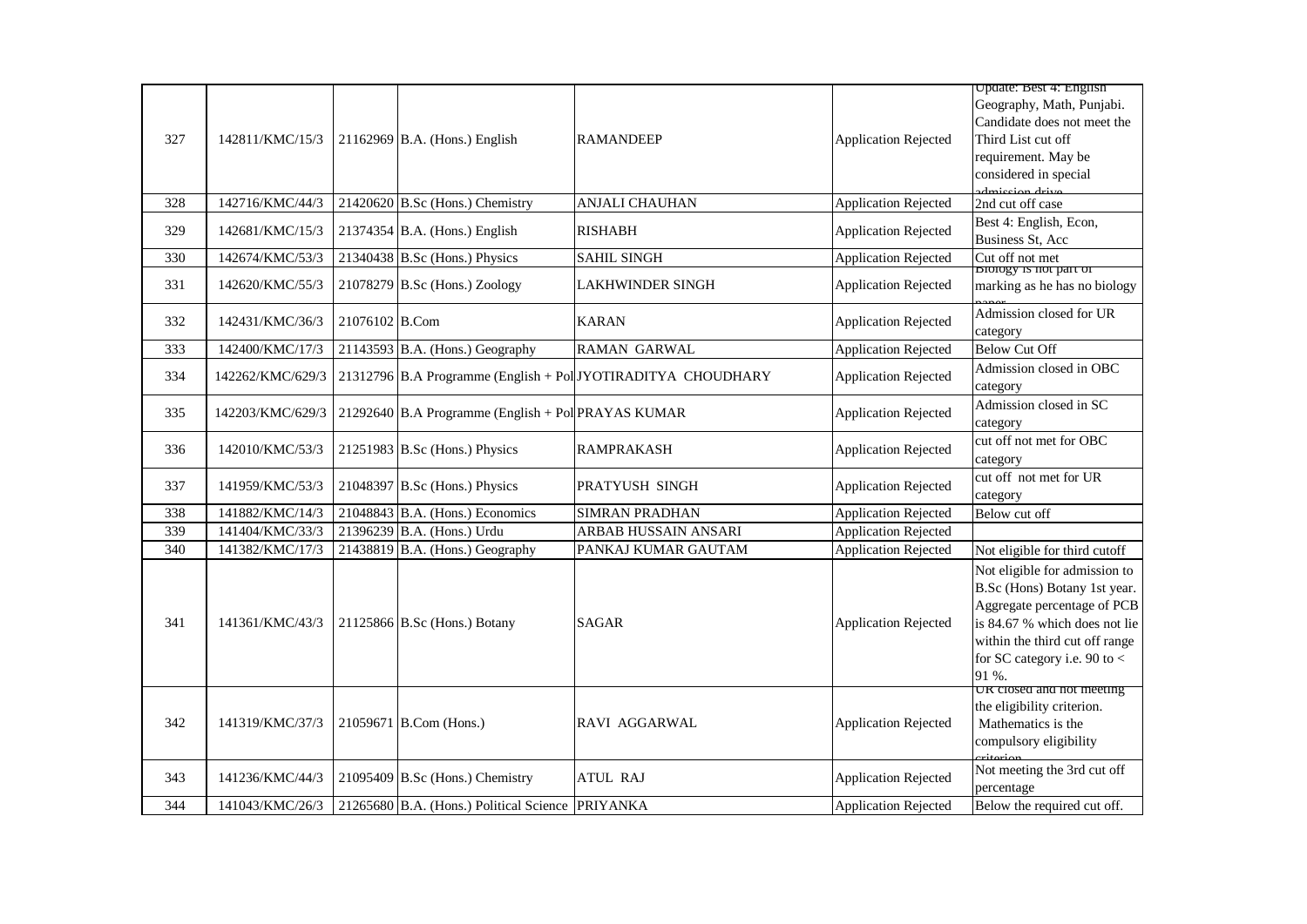| 345 | 140953/KMC/51/3  | 21272521 B.Sc (Hons.) Mathematics                      | AKSHITA GUPTA                                               | Application Rejected        | Not eligible as per Third cut-<br>off                                                                                                                                                                                      |
|-----|------------------|--------------------------------------------------------|-------------------------------------------------------------|-----------------------------|----------------------------------------------------------------------------------------------------------------------------------------------------------------------------------------------------------------------------|
| 346 | 140945/KMC/53/3  | 21094023 B.Sc (Hons.) Physics                          | ZIAUR RAHMAN                                                | <b>Application Rejected</b> | cut off not met for UR<br>category<br>Rejected.% is omy 84.00                                                                                                                                                              |
| 347 | 140742/KMC/60/3  | 21052225 B.Sc (Prog.) Life Science                     | DEEPAK BAIRWA                                               | <b>Application Rejected</b> | below according to 3rd cut-                                                                                                                                                                                                |
| 348 | 140546/KMC/37/3  | 21381918 B.Com (Hons.)                                 | <b>MOHIT YADAV</b>                                          | <b>Application Rejected</b> | <b>UR</b> closed                                                                                                                                                                                                           |
| 349 | 140242/KMC/629/3 |                                                        | 21325436 B.A Programme (English + Pol SHEETAL KUMARI MANDAL | <b>Application Rejected</b> | Does not meet cut-off<br>percentage                                                                                                                                                                                        |
| 350 | 140188/KMC/21/3  | 21017342 B.A. (Hons.) History                          | SHUBHENDRA PRATAP SINGH                                     | <b>Application Rejected</b> | The candidate does not meet<br>the cutoff criteria.                                                                                                                                                                        |
| 351 | 140173/KMC/17/3  | 21049167 B.A. (Hons.) Geography                        | <b>SHUBHAM</b>                                              | <b>Application Rejected</b> | <b>Below Cut off</b>                                                                                                                                                                                                       |
| 352 | 140073/KMC/44/3  | 21228841 B.Sc (Hons.) Chemistry                        | AMANJEET SINGH                                              | <b>Application Rejected</b> | Not meeting the 3rd cut off<br>percentage                                                                                                                                                                                  |
| 353 | 140026/KMC/37/3  | 21413016 B.Com (Hons.)                                 | HARSHIT KUMAR JAISWAL                                       | <b>Application Rejected</b> | Best four are not meeting the<br>criteria                                                                                                                                                                                  |
| 354 | 140024/KMC/53/3  | 21241248 B.Sc (Hons.) Physics                          | MOHAMMED BILAL S                                            | <b>Application Rejected</b> | cut off not met for OBC<br>category                                                                                                                                                                                        |
| 355 | 139949/KMC/17/3  | 21278861 B.A. (Hons.) Geography                        | <b>MAHAK</b>                                                | <b>Application Rejected</b> | <b>Below Cut off</b>                                                                                                                                                                                                       |
| 356 | 139719/KMC/26/3  | 21051729 B.A. (Hons.) Political Science                | HARSHPREET KAUR                                             | <b>Application Rejected</b> | Below the required cut off.                                                                                                                                                                                                |
| 357 | 139545/KMC/26/3  | 21060033 B.A. (Hons.) Political Science DURGAM ANIRUDH |                                                             | <b>Application Rejected</b> | Not eligible for the admission<br>as the best four is less than<br>the required cut off (96 above<br>and below 98). A deduction<br>of 2.5% has been done from<br>best four aggregate for not<br>studying Political Science |
| 358 | 139433/KMC/15/3  | 21307705 B.A. (Hons.) English                          | <b>TALHA SARFRAZ</b>                                        | <b>Application Rejected</b> | Best 4: English, Hindi,<br>Economics, Pol Sci.                                                                                                                                                                             |
| 359 | 139317/KMC/53/3  | 21323563 B.Sc (Hons.) Physics                          | YASH RANJAN DAS                                             | <b>Application Rejected</b> | cut off not met for EWS<br>category<br>More than <i>srd</i> cut off; SC                                                                                                                                                    |
| 360 | 139289/KMC/19/3  | 21078925 B.A. (Hons.) Hindi                            | KAMLESH MEGHWAL                                             | <b>Application Rejected</b> | and UR also<br>Best four: 92.75 + 2.00(hindi<br>special) = $94.75$ which is<br>higher than SC and UR Cut<br><sub>e</sub> er                                                                                                |
| 361 | 139064/KMC/26/3  | 21119149 B.A. (Hons.) Political Science                | <b>KANAV BEHKI</b>                                          | <b>Application Rejected</b> |                                                                                                                                                                                                                            |
| 362 | 139047/KMC/15/3  | $21041451$ B.A. (Hons.) English                        | <b>TUSHAR</b>                                               | <b>Application Rejected</b> | Best 4: English, History, Pol<br>Sci, Physical Ed (-2.5%)                                                                                                                                                                  |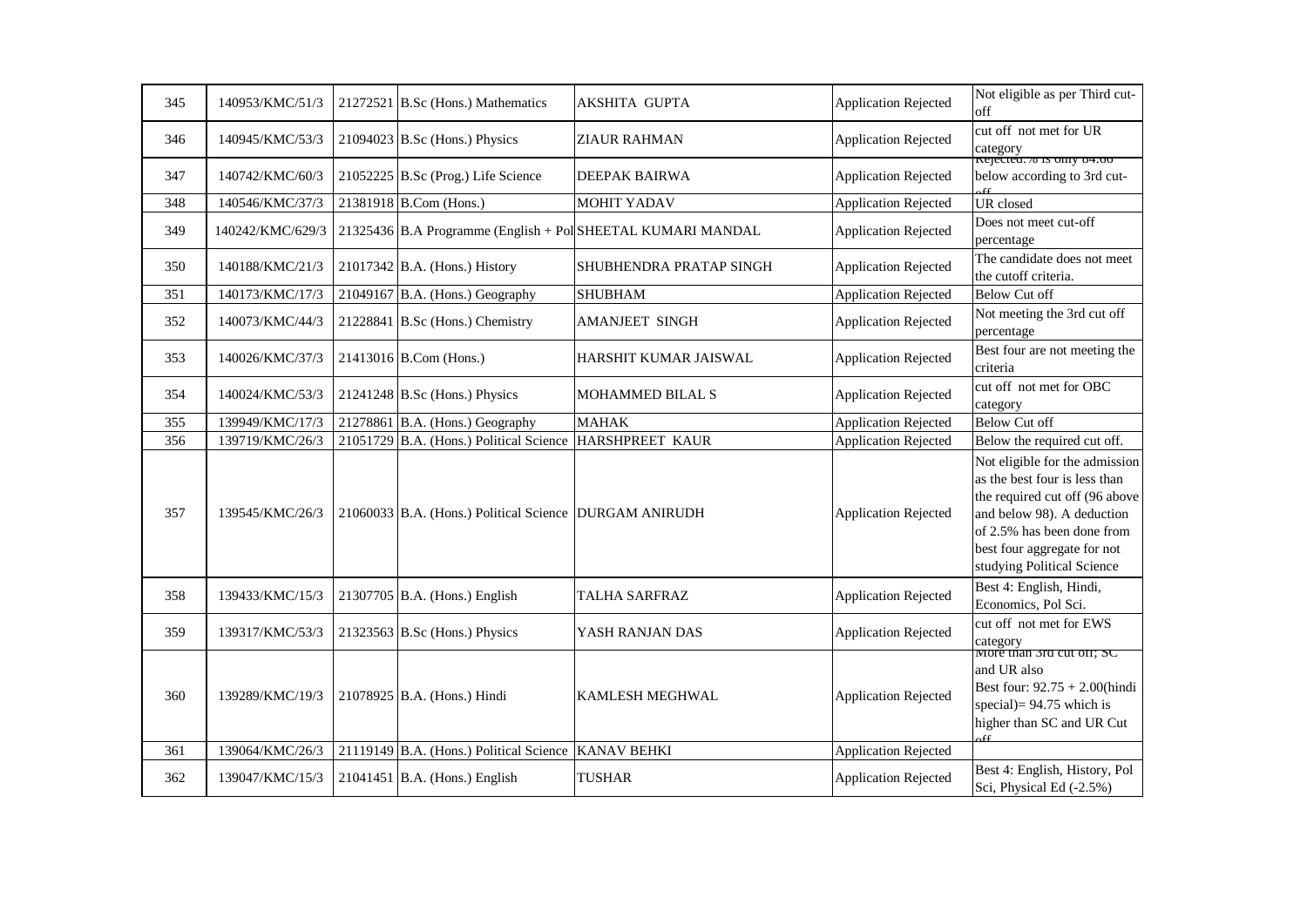| 363 | 139001/KMC/629/3 |                                                      | 21018063 B.A Programme (English + Pol CHAPIDI RAJENDRA PRASAD | <b>Application Rejected</b> | Admission closed in SC<br>category                                                                                                                                                                                                                                                                                                                                                                                                                        |
|-----|------------------|------------------------------------------------------|---------------------------------------------------------------|-----------------------------|-----------------------------------------------------------------------------------------------------------------------------------------------------------------------------------------------------------------------------------------------------------------------------------------------------------------------------------------------------------------------------------------------------------------------------------------------------------|
| 364 | 138949/KMC/650/3 | 21072636 B.A Programme (Hindi + Politi AMAN KUMAR    |                                                               | <b>Application Rejected</b> | not eligible                                                                                                                                                                                                                                                                                                                                                                                                                                              |
| 365 | 138769/KMC/15/3  | $21326362$ B.A. (Hons.) English                      | POONAM KUMARI                                                 | <b>Application Rejected</b> | Admissions are closed for<br>this category in the Third<br>List. Unable to ascertain<br>marks, mark sheet not clear.                                                                                                                                                                                                                                                                                                                                      |
| 366 | 138665/KMC/71/3  | 21374573 B.Sc (Prog.) Physical Science VLOKESH KUMAR |                                                               | <b>Application Rejected</b> | The aggregate percentage of<br>PCM has been computed in<br>proration and after pro rata<br>computation the following<br>marks have been computed:<br>Mathematics: $720/8 = 90$ ,<br>Chemistry: $520/8 + 30 = 95$ ,<br>and<br>Physics: $520/8 + 30 = 95$<br>So aggregate in PCM would<br>come out to be 93.33%. Since<br>the candidate has not met the<br>third cut-off list (94.33% and<br>above but below 95%),<br>Therefore application got<br>rejected |
| 367 | 138562/KMC/51/3  | 21119213 B.Sc (Hons.) Mathematics                    | <b>KAJAL</b>                                                  | <b>Application Rejected</b> |                                                                                                                                                                                                                                                                                                                                                                                                                                                           |
| 368 | 137789/KMC/21/3  | 21053913 B.A. (Hons.) History                        | <b>SIMRAN KUMARI</b>                                          | <b>Application Rejected</b> | Admission are closed in UR<br>category in our department                                                                                                                                                                                                                                                                                                                                                                                                  |
| 369 | 137785/KMC/19/3  | 21388050 B.A. (Hons.) Hindi                          | <b>ANUPAMA</b>                                                | <b>Application Rejected</b> | Lower than 3rd SC cut off<br>best four: $71.50 + 2.00$ (hindi<br>elective) -2.50 (Phy Edu.)=<br>71.00                                                                                                                                                                                                                                                                                                                                                     |
| 370 | 137718/KMC/44/3  | 21060033 B.Sc (Hons.) Chemistry                      | <b>DURGAM ANIRUDH</b>                                         | <b>Application Rejected</b> | Mathematics is compulsory                                                                                                                                                                                                                                                                                                                                                                                                                                 |
| 371 | 137597/KMC/17/3  | 21158495 B.A. (Hons.) Geography                      | <b>AKASH SINGH</b>                                            | <b>Application Rejected</b> | <b>Below Cut Off</b>                                                                                                                                                                                                                                                                                                                                                                                                                                      |
| 372 | 137489/KMC/29/3  | 21060224 B.A. (Hons.) Sanskrit                       | MUKUL ANAND                                                   | <b>Application Rejected</b> | <b>Below Cutoff</b>                                                                                                                                                                                                                                                                                                                                                                                                                                       |
| 373 | 137411/KMC/717/3 | $21281402$ B.A Programme (Economics + HIMANSHU       |                                                               | <b>Application Rejected</b> | out of the bracket (94.25 $&$<br>above but below 94.75)                                                                                                                                                                                                                                                                                                                                                                                                   |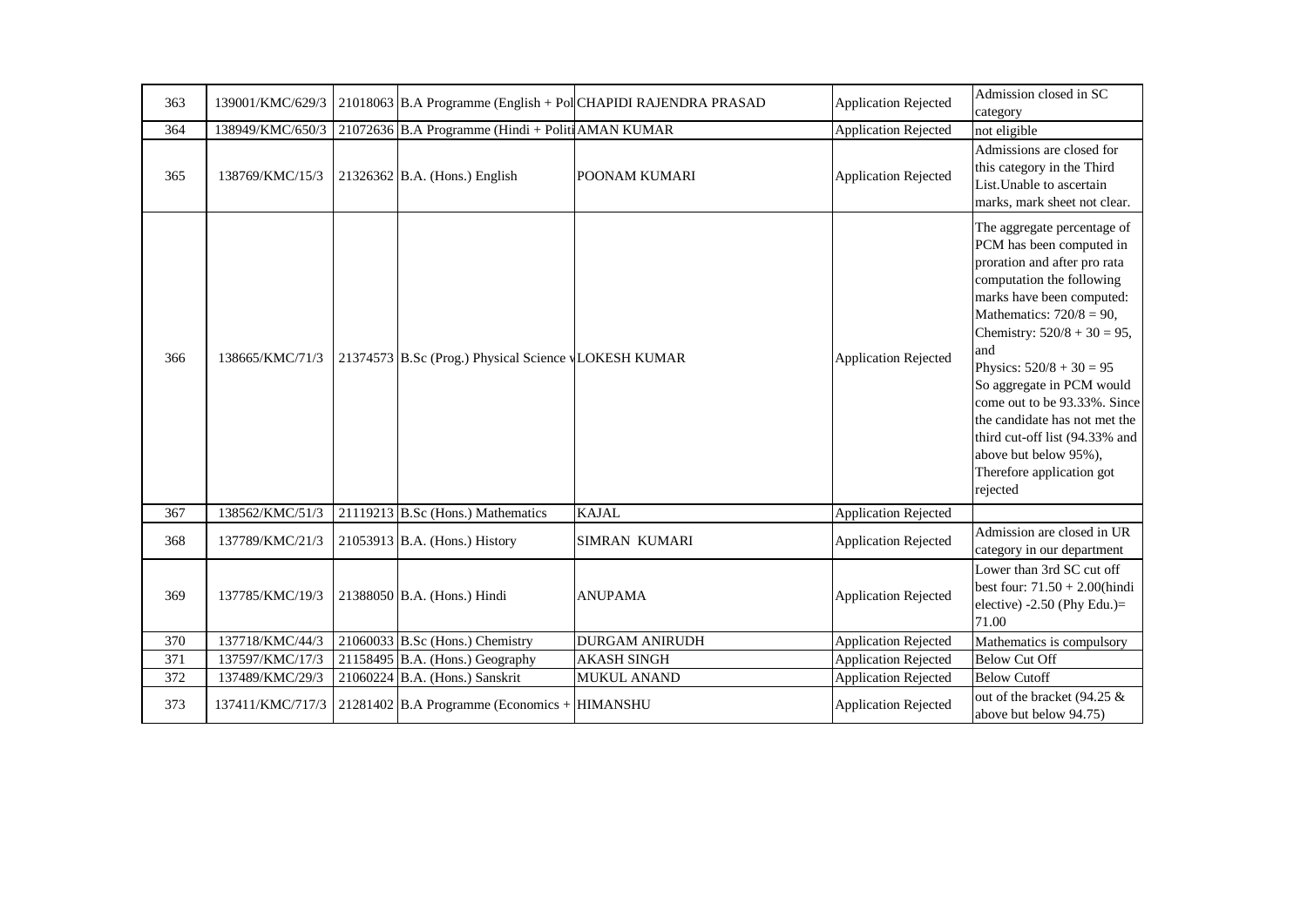| 374 | 137402/KMC/19/3  |                | 21031170 B.A. (Hons.) Hindi                            | PRIYA KUMARI               | <b>Application Rejected</b> | Please Recalculate.<br>Original Documents are<br>required. (ORIGINAL<br><b>DOCUMENTS OF DOB</b><br>AND 12TH MARKSHEET<br>HAVE BEEN RECEIVED<br>VIA EMAIL AND WE<br>HAVE CHECKED IT.)<br>Qualifying Under UR 3rd Cut<br>off<br>best four:<br>[NEW Calculation of best<br>four: 93.00+2.0(Hindi<br>elective) = $95.00$ {Physical<br>Education can not be added<br>because after deduction of<br>10marks/2.5% exact marks of<br>Phy.Edu. is 84 which is<br>lower than English. that is<br>why we have to include<br>English in place of Phy.Edu.}<br>So there will not be any<br>deduction in total % and<br>benefit of Hindi elective is |
|-----|------------------|----------------|--------------------------------------------------------|----------------------------|-----------------------------|----------------------------------------------------------------------------------------------------------------------------------------------------------------------------------------------------------------------------------------------------------------------------------------------------------------------------------------------------------------------------------------------------------------------------------------------------------------------------------------------------------------------------------------------------------------------------------------------------------------------------------------|
|     |                  |                |                                                        |                            |                             | there. Best four % is 95.00<br>which is higher than UR 3rd<br>Cut off] NOT ELIGIBLE in<br>3rd Cut off                                                                                                                                                                                                                                                                                                                                                                                                                                                                                                                                  |
| 375 | 137229/KMC/53/3  |                | 21408926 B.Sc (Hons.) Physics                          | <b>SAHAL MUHAMED</b>       | <b>Application Rejected</b> | cut off not met for OBC<br>category                                                                                                                                                                                                                                                                                                                                                                                                                                                                                                                                                                                                    |
| 376 | 137170/KMC/29/3  |                | 21019829 B.A. (Hons.) Sanskrit                         | <b>MANSI YADAV</b>         | <b>Application Rejected</b> | <b>Below 3rd Cutoff</b>                                                                                                                                                                                                                                                                                                                                                                                                                                                                                                                                                                                                                |
| 377 | 137120/KMC/36/3  | 21130530 B.Com |                                                        | <b>MONIKA PANWAR</b>       | <b>Application Rejected</b> | Best four is less than the<br>cutoff i.e. 98.25%                                                                                                                                                                                                                                                                                                                                                                                                                                                                                                                                                                                       |
| 378 | 136782/KMC/68/3  |                | 21297350 B.Sc Applied Physical Sciences ABHISHEK PAL   |                            | <b>Application Rejected</b> | Not in desired cut off                                                                                                                                                                                                                                                                                                                                                                                                                                                                                                                                                                                                                 |
| 379 | 136770/KMC/736/3 |                | 21389578 B.A Programme (History + Phi DHAIRYA BHARDWAJ |                            | <b>Application Rejected</b> | does not meet 3rd cut off                                                                                                                                                                                                                                                                                                                                                                                                                                                                                                                                                                                                              |
| 380 | 136711/KMC/29/3  |                | 21205096 B.A. (Hons.) Sanskrit                         | <b>MANSI</b>               | <b>Application Rejected</b> | Below 3rd Cutoff                                                                                                                                                                                                                                                                                                                                                                                                                                                                                                                                                                                                                       |
| 381 | 136629/KMC/17/3  |                | 21431229 B.A. (Hons.) Geography                        | AASHIM PARTAP SINGH MANHAS | <b>Application Rejected</b> | <b>Below Cut off</b>                                                                                                                                                                                                                                                                                                                                                                                                                                                                                                                                                                                                                   |
| 382 | 136510/KMC/15/3  |                | $21062803$ B.A. (Hons.) English                        | <b>SHIVA YADAV</b>         | <b>Application Rejected</b> | Aumissions are closed for<br>this category in the Third                                                                                                                                                                                                                                                                                                                                                                                                                                                                                                                                                                                |
| 383 | 136256/KMC/55/3  |                | $21008415$ B.Sc (Hons.) Zoology                        | <b>KARISHMA</b>            | <b>Application Rejected</b> | PCB 97% is equal to UR 2nd<br>cut off 97%                                                                                                                                                                                                                                                                                                                                                                                                                                                                                                                                                                                              |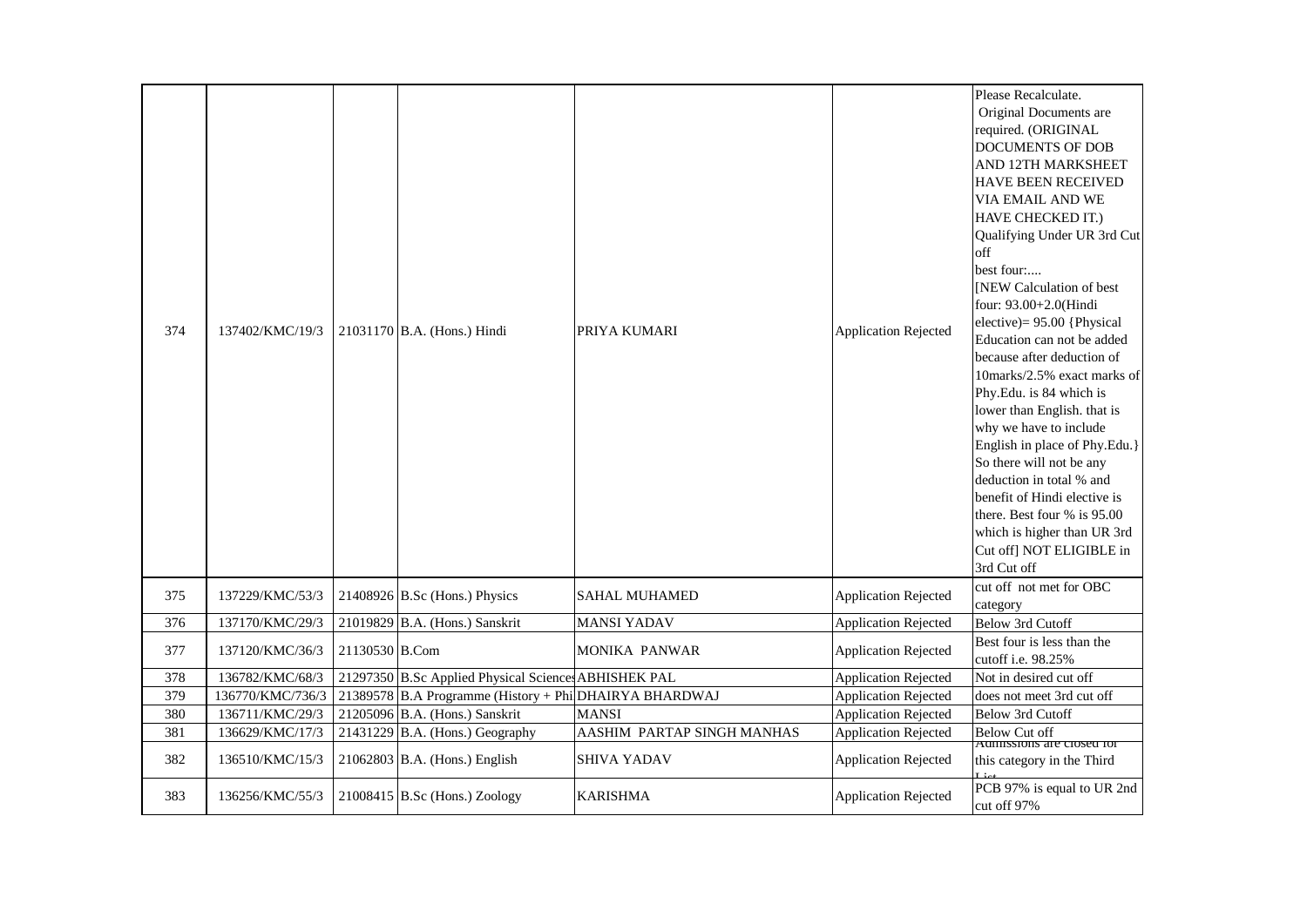| 384 | 136195/KMC/51/3  | 21229054 B.Sc (Hons.) Mathematics                    | <b>HARSH</b>           | <b>Application Rejected</b> |                                                                                                                                                                                                                                                                                                                                                                                                                                                                                                                |
|-----|------------------|------------------------------------------------------|------------------------|-----------------------------|----------------------------------------------------------------------------------------------------------------------------------------------------------------------------------------------------------------------------------------------------------------------------------------------------------------------------------------------------------------------------------------------------------------------------------------------------------------------------------------------------------------|
| 385 | 136133/KMC/19/3  | 21199800 B.A. (Hons.) Hindi                          | <b>PRINCE</b>          | <b>Application Rejected</b> | lower than SC 3rd cut off<br>Best four: 91.00-2.50(Phy<br>Edu. $)= 88.5$                                                                                                                                                                                                                                                                                                                                                                                                                                       |
| 386 | 136024/KMC/68/3  | 21340788 B.Sc Applied Physical Sciences USHA         |                        | <b>Application Rejected</b> | mathematics is compulsory                                                                                                                                                                                                                                                                                                                                                                                                                                                                                      |
| 387 | 136004/KMC/68/3  | 21309211 B.Sc Applied Physical Sciences KIRTI KUMARI |                        | <b>Application Rejected</b> | not in desired cut off                                                                                                                                                                                                                                                                                                                                                                                                                                                                                         |
| 388 | 135580/KMC/650/3 | 21376938 B.A Programme (Hindi + Politi ADNAN         |                        | <b>Application Rejected</b> | not eligible for 3rd cut off                                                                                                                                                                                                                                                                                                                                                                                                                                                                                   |
| 389 | 135577/KMC/17/3  | 21034904 B.A. (Hons.) Geography                      | <b>AMAN SHARMA</b>     | <b>Application Rejected</b> | <b>Below Cut off</b>                                                                                                                                                                                                                                                                                                                                                                                                                                                                                           |
| 390 | 135561/KMC/29/3  | 21086295 B.A. (Hons.) Sanskrit                       | SNEHA SAINI            | <b>Application Rejected</b> | Below 3rd Cutoff                                                                                                                                                                                                                                                                                                                                                                                                                                                                                               |
| 391 | 135404/KMC/19/3  | 21234536 B.A. (Hons.) Hindi                          | <b>AASHIYA PARVEEN</b> | <b>Application Rejected</b> | LESS THAN UR 3RD CUT<br><b>OFF</b><br><b>BEST FOUR: 93.96</b><br>+2.0(hindi elective) -<br>$2.5$ (shorthand) =93.46<br>there are two NON LISTED<br>(LIST-B)subjects;<br>Typography & computer<br>application and Shorthand<br>(Hindi). According to best<br>four rule Shorthand is<br>included and<br>Typo&Comp.App has left. So<br>after Hindi elective benefit<br>and deduction of 2.5 due to<br>NON LISTED subject exact<br>best four is just below to<br>current UR cut off. that's why<br>Not Oualifving. |
| 392 | 135293/KMC/72/3  | 21437495 B.Sc (Prog.) Physical Science vAKSHIT       |                        | <b>Application Rejected</b> | Student's marks not eligible<br>for third cut-off                                                                                                                                                                                                                                                                                                                                                                                                                                                              |
| 393 | 135198/KMC/55/3  | 21317281 B.Sc (Hons.) Zoology                        | <b>ADARSH RAJ</b>      | <b>Application Rejected</b> | PCB88.33% is less than UR<br>3rd cut off 97%                                                                                                                                                                                                                                                                                                                                                                                                                                                                   |
| 394 | 135098/KMC/53/3  | 21005110 B.Sc (Hons.) Physics                        | <b>YOGESH</b>          | <b>Application Rejected</b> | cut off not met for UR<br>category                                                                                                                                                                                                                                                                                                                                                                                                                                                                             |
| 395 | 135058/KMC/53/3  | 21005467 B.Sc (Hons.) Physics                        | <b>YOGVINDER</b>       | <b>Application Rejected</b> | cut off not met for UR<br>category                                                                                                                                                                                                                                                                                                                                                                                                                                                                             |
| 396 | 134820/KMC/37/3  | 21105377 B.Com (Hons.)                               | <b>AARAV KASHYAP</b>   | <b>Application Rejected</b> | Best four percentage is less<br>than the cut off 97%                                                                                                                                                                                                                                                                                                                                                                                                                                                           |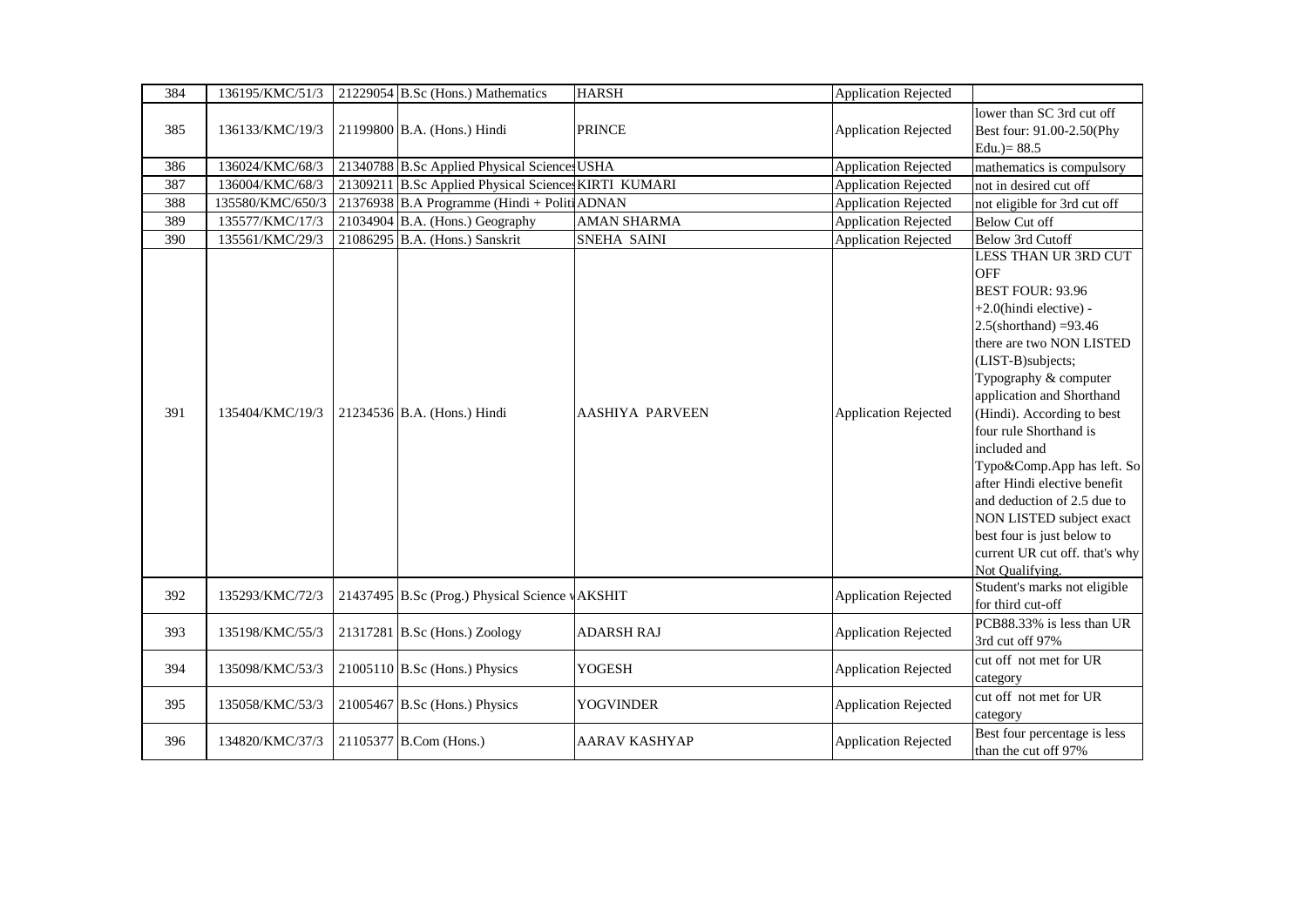| 397 | 134762/KMC/71/3  | 21071307 B.Sc (Prog.) Physical Science WANDAN KUMAR     |                      | <b>Application Rejected</b> | Aggregate marks in PCM has<br>been computed, the PCM<br>score of the candidate is as<br>follows:<br>Physics: 95,<br>Chemistry: 94, and<br>Mathematics: 96.<br>So, the aggregate percentage<br>scored by the student in<br>PCM: 95%.<br>Since the candidate has not<br>met the third cut-off list, his<br>admission got cancelled. |
|-----|------------------|---------------------------------------------------------|----------------------|-----------------------------|-----------------------------------------------------------------------------------------------------------------------------------------------------------------------------------------------------------------------------------------------------------------------------------------------------------------------------------|
| 398 | 134652/KMC/17/3  | $21093252$ B.A. (Hons.) Geography                       | <b>MANISHA</b>       | <b>Application Rejected</b> | <b>Below Cut off</b>                                                                                                                                                                                                                                                                                                              |
| 399 | 134606/KMC/629/3 | 21312643 B.A Programme (English + Pol RAGHAV SHARMA     |                      | <b>Application Rejected</b> | Does not meet cut-off<br>percentage                                                                                                                                                                                                                                                                                               |
| 400 | 134550/KMC/29/3  | 21034359 B.A. (Hons.) Sanskrit                          | <b>JUSTIN KUJOOR</b> | <b>Application Rejected</b> |                                                                                                                                                                                                                                                                                                                                   |
| 401 | 134536/KMC/29/3  | 21384821 B.A. (Hons.) Sanskrit                          | PRIYANKA VERMA       | <b>Application Rejected</b> | above 3rd Cutoff                                                                                                                                                                                                                                                                                                                  |
| 402 | 134500/KMC/629/3 | 21004640 B.A Programme (English + Pol NEHA DAS          |                      | <b>Application Rejected</b> | Does not meet cut-off<br>percentage                                                                                                                                                                                                                                                                                               |
| 403 | 134225/KMC/19/3  | 21354571 B.A. (Hons.) Hindi                             | <b>ANJU</b>          | <b>Application Rejected</b> | <b>LOWER THAN OBC 3RD</b><br><b>CUT OFF</b><br>BEST FOUR: 94.43-2.5(Phy<br>Edu.) -2.5(music hindustani<br>vocal) = 89.43 (2 NON LIST-<br>B subject)                                                                                                                                                                               |
| 404 | 134206/KMC/43/3  | 21323171 B.Sc (Hons.) Botany                            | <b>UMESH MEENA</b>   | <b>Application Rejected</b> | Not eligible for admission.<br>Physics compulsory for<br>admission into B.Sc (Hons)<br>Botany 1st year under UG<br>category.                                                                                                                                                                                                      |
| 405 | 134086/KMC/44/3  | 21015687 B.Sc (Hons.) Chemistry                         | <b>MANAV ACHHAN</b>  | <b>Application Rejected</b> | Not eligible in 3rd cut off                                                                                                                                                                                                                                                                                                       |
| 406 | 133949/KMC/29/3  | 21355709 B.A. (Hons.) Sanskrit                          | ADITYA KUMAR MISHRA  | <b>Application Rejected</b> | Unreserved (UR)Category<br>Admission closed                                                                                                                                                                                                                                                                                       |
| 407 | 133875/KMC/629/3 | 21111282 B.A Programme (English + Pol AAYUSH KUMAR      |                      | <b>Application Rejected</b> | Admission closed in OBC<br>category                                                                                                                                                                                                                                                                                               |
| 408 | 133800/KMC/26/3  | 21403586 B.A. (Hons.) Political Science DANCHUKA RAKESH |                      | <b>Application Rejected</b> | Average best four percentage<br>is less than the required cut<br>off (96-98) for SC category                                                                                                                                                                                                                                      |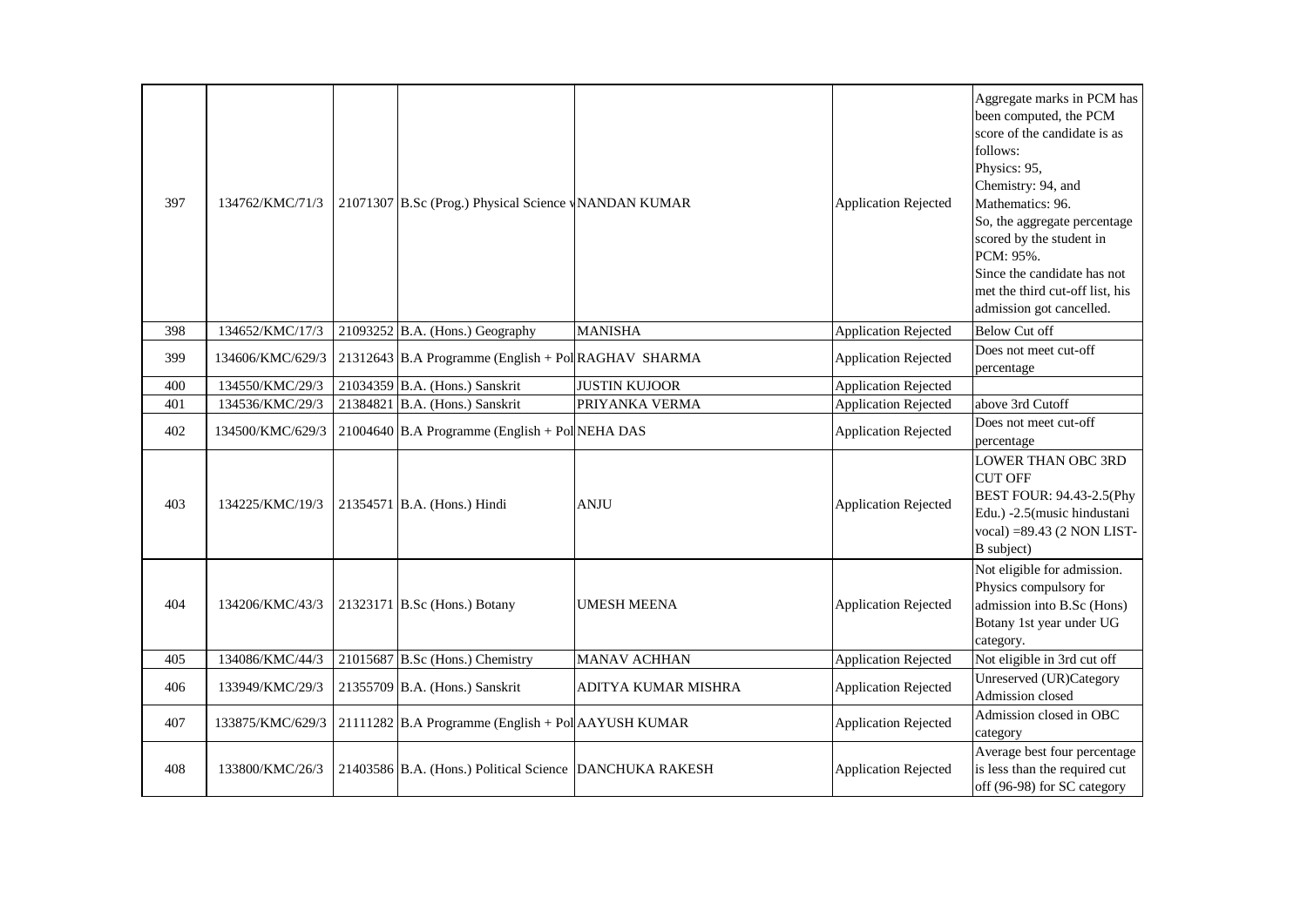| 409 | 133461/KMC/55/3  |                | $21225383$ B.Sc (Hons.) Zoology                      | <b>ARYAN</b>         | <b>Application Rejected</b> | PCB 95.66% is less than UR<br>3rd 96.33%                                                                  |
|-----|------------------|----------------|------------------------------------------------------|----------------------|-----------------------------|-----------------------------------------------------------------------------------------------------------|
| 410 | 133450/KMC/15/3  |                | $21010821$ B.A. (Hons.) English                      | <b>AAYUSH GODARA</b> | <b>Application Rejected</b> | Dest 4: Engilsi,<br>Accountancy, Business<br>$\mathbf{e}_{\text{tridioc}}$ $\mathbf{E}_{\alpha\beta}$     |
| 411 | 133340/KMC/36/3  | 21123690 B.Com |                                                      | <b>SANDEEP KUMAR</b> | <b>Application Rejected</b> | Not meeting 3rd cut off<br>under PwD category                                                             |
| 412 | 133241/KMC/29/3  |                | 21368019 B.A. (Hons.) Sanskrit                       | <b>MANTHAN RANA</b>  | <b>Application Rejected</b> | Unreserved (UR)Category<br>Admission closed                                                               |
| 413 | 133145/KMC/738/3 |                | 21050729 B.A Programme (History + Pol MANISH KUMAR   |                      | <b>Application Rejected</b> | : 70% is not in range or<br>college declared percentage<br>for SC category 96.75% -<br>$-07.000$          |
| 414 | 133144/KMC/72/3  |                | 21063945 B.Sc (Prog.) Physical Science vYUVRAJ SINGH |                      | <b>Application Rejected</b> | The student is not meeting<br>the third cutoff in OBC                                                     |
| 415 | 133128/KMC/29/3  |                | 21325471 B.A. (Hons.) Sanskrit                       | <b>GARVITA SINGH</b> | <b>Application Rejected</b> | <b>Below 3rd Cutoff</b>                                                                                   |
| 416 | 133098/KMC/29/3  |                | 21409982 B.A. (Hons.) Sanskrit                       | <b>SHIVAM</b>        | <b>Application Rejected</b> | Below 3rd Cutoff                                                                                          |
| 417 | 132680/KMC/37/3  |                | 21005098 B.Com (Hons.)                               | <b>ADITI KUMARI</b>  | <b>Application Rejected</b> | The best four is less than the<br>cut-off. i.e. 96.75 & above<br>but below 97.00                          |
| 418 | 132274/KMC/33/3  |                | 21076045 B.A. (Hons.) Urdu                           | YASHA SALEEM         | <b>Application Rejected</b> |                                                                                                           |
| 419 | 132251/KMC/19/3  |                | 21374413 B.A. (Hons.) Hindi                          | <b>ANSHU</b>         | <b>Application Rejected</b> | Not Qualifying! LOWER<br>THAN SC 3RD CUT OFF<br><b>BEST FOUR:</b><br>71.00+2.00(Hindi Elective)=<br>73.00 |
| 420 | 132099/KMC/17/3  |                | 21129948 B.A. (Hons.) Geography                      | <b>KUNAL</b>         | <b>Application Rejected</b> | <b>Below Cut off</b>                                                                                      |
| 421 | 132033/KMC/37/3  |                | 21006396 B.Com (Hons.)                               | <b>SHREYA RAI</b>    | <b>Application Rejected</b> | EWS certificate doesn't have<br>verifiable information.                                                   |
| 422 | 132030/KMC/55/3  |                | $21356178$ B.Sc (Hons.) Zoology                      | <b>TANNU</b>         | <b>Application Rejected</b> | Less than UR 3rd cut off<br>96.33%                                                                        |
| 423 | 131988/KMC/29/3  |                | 21183576 B.A. (Hons.) Sanskrit                       | <b>GAURAV</b>        | <b>Application Rejected</b> | Unreserved (UR) Category<br><b>Admission Closed</b>                                                       |
| 424 | 131919/KMC/19/3  |                | 21269496 B.A. (Hons.) Hindi                          | <b>MANISHA</b>       | <b>Application Rejected</b> | Higher Than UR 3rd Ct off<br>best four: $94.50 + 2.00$ (hindi<br>$electric = 96.50$                       |
| 425 | 131658/KMC/736/3 |                | 21041778 B.A Programme (History + Phi ANUSHKA JOGANI |                      | <b>Application Rejected</b> | 98.125% is not in range of<br>college declared percentage<br>for Unreserved category<br>97.50% - <97.75%. |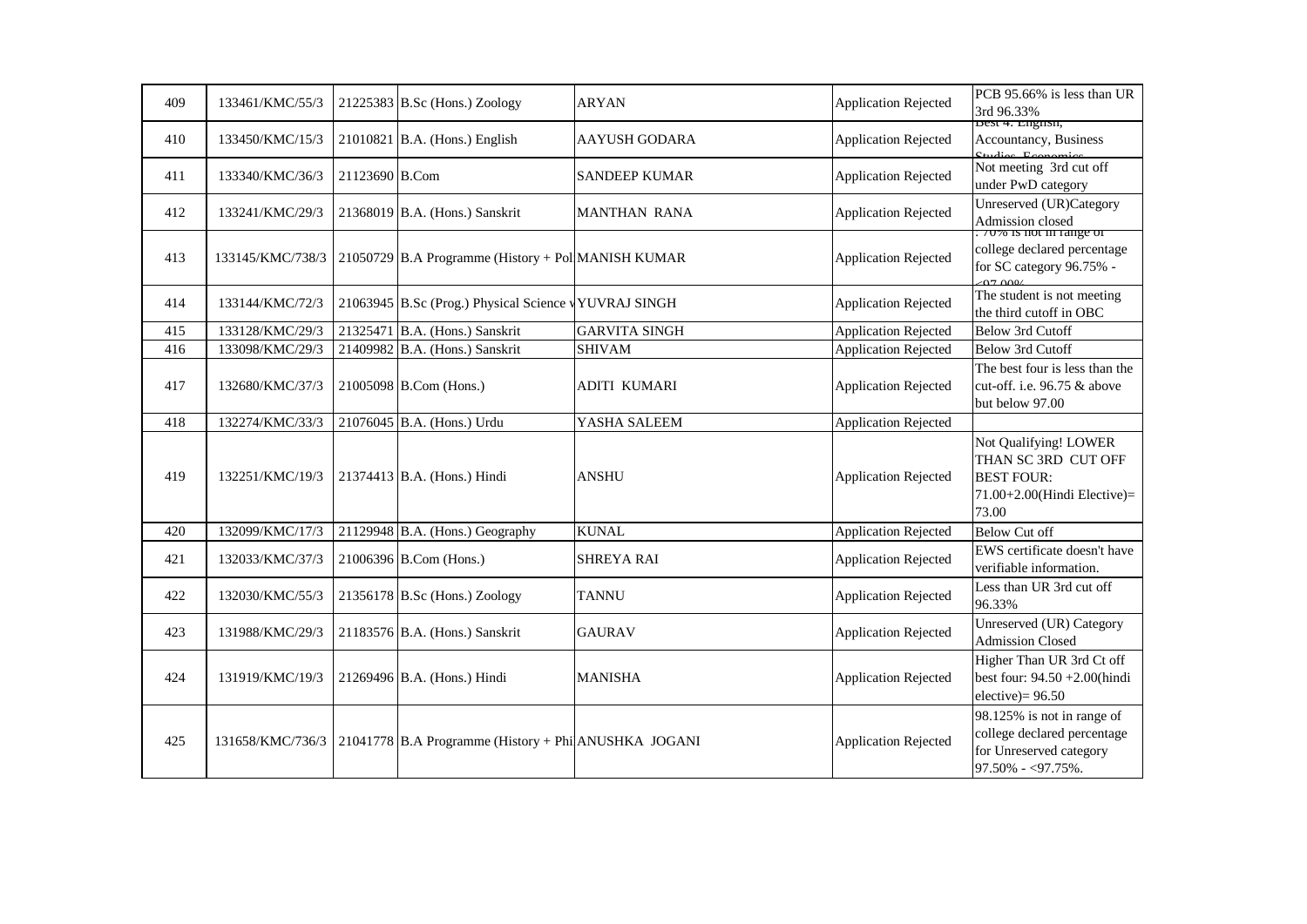| 426 | 131562/KMC/15/3  |                | 21246736 B.A. (Hons.) English                             | <b>VANSHIKA</b>        | <b>Application Rejected</b> | Best 4: English, English Lit<br>(+2%), History, Geography<br>(70/30 formula applied to<br>convert marks from 55/30, IA<br>not added across subjects).<br>Please cross-check.<br>Candidate should have<br>qualified in the Second List. |
|-----|------------------|----------------|-----------------------------------------------------------|------------------------|-----------------------------|----------------------------------------------------------------------------------------------------------------------------------------------------------------------------------------------------------------------------------------|
| 427 | 131411/KMC/19/3  |                | 21361125 B.A. (Hons.) Hindi                               | <b>REEMA</b>           | <b>Application Rejected</b> | Not qualifying; lower than<br>SC 3rd cut off<br>best four: 77.32+2.00(hindi<br>elective)=79.31                                                                                                                                         |
| 428 | 131370/KMC/37/3  |                | 21042815 B.Com (Hons.)                                    | <b>KASHISH NAHAL</b>   | <b>Application Rejected</b> | UR category is closed                                                                                                                                                                                                                  |
| 429 | 131247/KMC/36/3  | 21315709 B.Com |                                                           | <b>MUHAMMED A P</b>    | <b>Application Rejected</b> | Best four is less than the<br>cutoff i.e. 98.25%                                                                                                                                                                                       |
| 430 | 131246/KMC/38/3  |                | 21137214 B.Sc (Hons.) Statistics                          | PAWAN KUMAR GOYAL      | <b>Application Rejected</b> | Eligible as per the cutoff.<br>Marks verified online and<br>forwarded the marksheet at<br>pending21@kmc.du.ac.in<br>*Mismatch of fathers name in<br>category certificate wrt X/XII<br>marksheet. Undertaking<br>required.              |
| 431 | 131013/KMC/68/3  |                | 21192243 B.Sc Applied Physical Sciences JATIN             |                        | <b>Application Rejected</b> | PCM required C= Chemistry,<br>Not in desired cut off                                                                                                                                                                                   |
| 432 | 130866/KMC/37/3  |                | 21061132 B.Com (Hons.)                                    | <b>SHIVAM SONKER</b>   | <b>Application Rejected</b> | Best four percentage are less<br>than the cut-off                                                                                                                                                                                      |
| 433 | 130738/KMC/14/3  |                | 21125895 B.A. (Hons.) Economics                           | <b>ANSHULA MAHAJAN</b> | <b>Application Rejected</b> | UR admissions CLOSED                                                                                                                                                                                                                   |
| 434 | 130674/KMC/629/3 |                | 21366506 B.A Programme (English + Pol CHANDRA MAULI SINGH |                        | <b>Application Rejected</b> | Does not meet cut-off<br>percentage                                                                                                                                                                                                    |
| 435 | 130628/KMC/19/3  |                | 21425015 B.A. (Hons.) Hindi                               | <b>TARUN KUMAR</b>     | <b>Application Rejected</b> | lower than SC 3rd cut off<br>best four is: 69.25-2.5(Phy<br>Edu. $= 66.75$                                                                                                                                                             |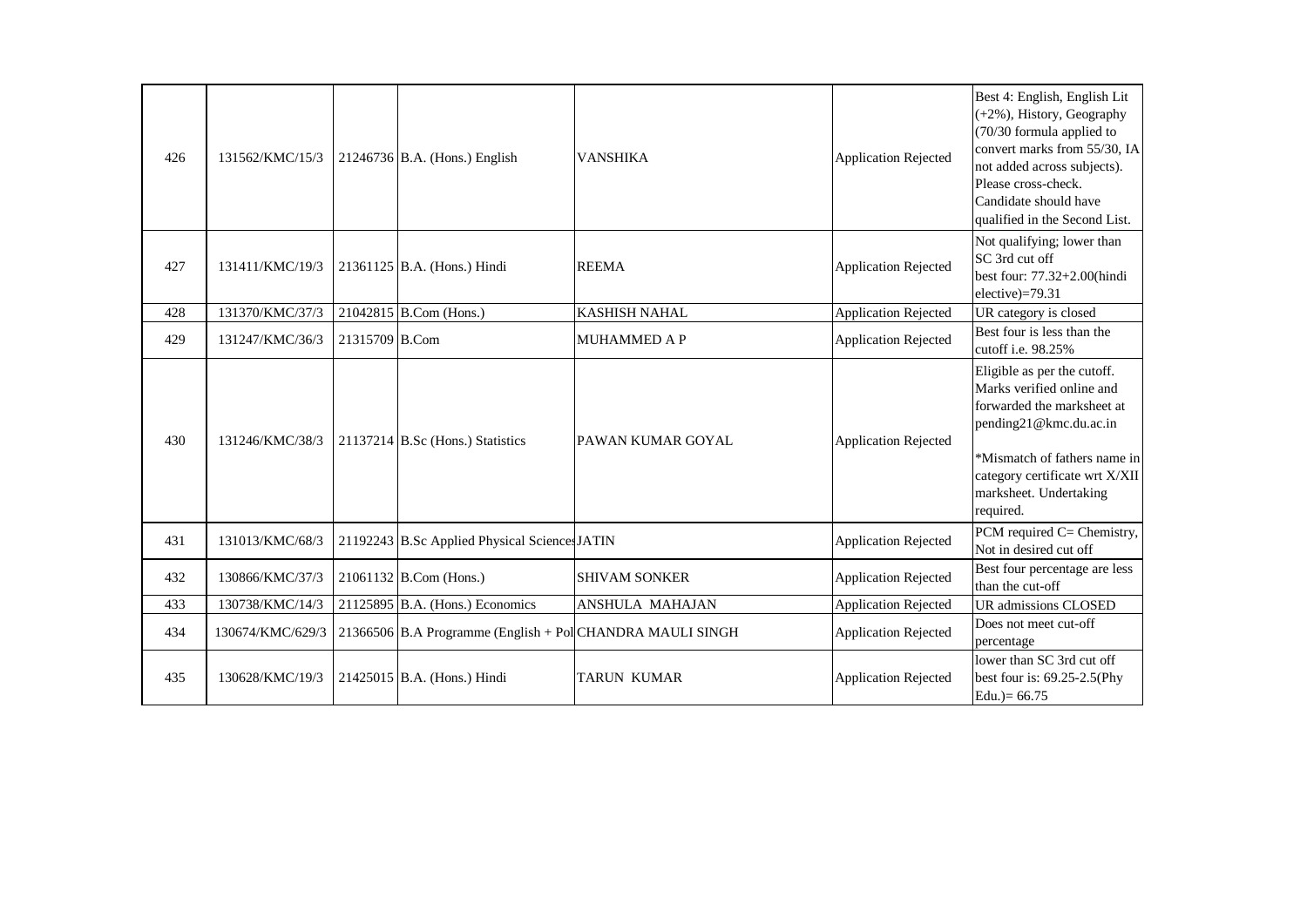| 436 | 130503/KMC/71/3  |                | 21238898 B.Sc (Prog.) Physical Science vDIYA SAINI     |                                                                | <b>Application Rejected</b> | Aggregate percentage of<br>PCM. The marks considered<br>are as follows:<br>Mathematics: 58,<br>Chemistry: 76, and<br>Physics: 65.<br>So aggregate in PCM would<br>come out to be 66.33%.<br>Since the candidate has not<br>met the third cut-off list<br>(94.33% and above but below<br>95%), therefore application<br>has been rejected |
|-----|------------------|----------------|--------------------------------------------------------|----------------------------------------------------------------|-----------------------------|------------------------------------------------------------------------------------------------------------------------------------------------------------------------------------------------------------------------------------------------------------------------------------------------------------------------------------------|
| 437 | 130387/KMC/53/3  |                | 21324863 B.Sc (Hons.) Physics                          | <b>PRAKASH</b>                                                 | <b>Application Rejected</b> | cut off not met on pro-rata<br>basis calculation                                                                                                                                                                                                                                                                                         |
| 438 | 130259/KMC/629/3 |                | $21236404$ B.A Programme (English + Pol ANJALI         |                                                                | <b>Application Rejected</b> | Admission closed in SC<br>category                                                                                                                                                                                                                                                                                                       |
| 439 | 130126/KMC/68/3  |                | 21351820 B.Sc Applied Physical Sciences ANKITA KUMARI  |                                                                | <b>Application Rejected</b> | Mathematics mandatory                                                                                                                                                                                                                                                                                                                    |
| 440 | 129888/KMC/60/3  |                | 21020926 B.Sc (Prog.) Life Science                     | <b>PAYAL</b>                                                   | <b>Application Rejected</b> | Not eligible. Cut off 96 and<br>above but below 96.33                                                                                                                                                                                                                                                                                    |
| 441 | 129785/KMC/29/3  |                | 21087119 B.A. (Hons.) Sanskrit                         | <b>SURYANSH PASWAN</b>                                         | <b>Application Rejected</b> | Below 3rd cutoff                                                                                                                                                                                                                                                                                                                         |
| 442 | 129732/KMC/53/3  |                | 21299482 B.Sc (Hons.) Physics                          | <b>KULDEEP SINGH</b>                                           | <b>Application Rejected</b> | Cut off not met                                                                                                                                                                                                                                                                                                                          |
| 443 | 129710/KMC/44/3  |                | 21448708 B.Sc (Hons.) Chemistry                        | <b>VIVEK KUMAR</b>                                             | <b>Application Rejected</b> | Not eligible in 3rd cut off<br>after Pro-rata calculation.                                                                                                                                                                                                                                                                               |
| 444 | 129559/KMC/68/3  |                | 21201919 B.Sc Applied Physical Science ANAMIKA SLATHIA |                                                                | <b>Application Rejected</b> | PCM required C= Chemistry                                                                                                                                                                                                                                                                                                                |
| 445 | 129550/KMC/68/3  |                | 21157830 B.Sc Applied Physical Science SANYAM GAUTAM   |                                                                | <b>Application Rejected</b> | PCM required C= Chemistry                                                                                                                                                                                                                                                                                                                |
| 446 | 129475/KMC/37/3  |                | 21070979 B.Com (Hons.)                                 | <b>CHARU BHARTI</b>                                            | <b>Application Rejected</b> | The best four is less than the<br>cut-off. SC- 94.50 & above<br>but below 95.75                                                                                                                                                                                                                                                          |
| 447 | 129390/KMC/33/3  |                | 21039200 B.A. (Hons.) Urdu                             | <b>MURTJA ALI</b>                                              | <b>Application Rejected</b> |                                                                                                                                                                                                                                                                                                                                          |
| 448 | 129073/KMC/629/3 |                | 21185871 B.A Programme (English + Pol ANJALI           |                                                                | <b>Application Rejected</b> | Admission closed in OBC<br>category                                                                                                                                                                                                                                                                                                      |
| 449 | 128922/KMC/629/3 |                |                                                        | 21042675 B.A Programme (English + Pol DHILLON VISHAVJEET SINGH | <b>Application Rejected</b> | Admission Closed in OBC<br>category                                                                                                                                                                                                                                                                                                      |
| 450 | 128431/KMC/17/3  |                | 21086032 B.A. (Hons.) Geography                        | <b>ANANYA DHIMAN</b>                                           | <b>Application Rejected</b> | <b>Below Cut off</b>                                                                                                                                                                                                                                                                                                                     |
| 451 | 128253/KMC/36/3  | 21086562 B.Com |                                                        | <b>AARUSHI - DEV</b>                                           | <b>Application Rejected</b> | Best four is less than the<br>cutoff i.e. 95.5%                                                                                                                                                                                                                                                                                          |
| 452 | 127600/KMC/26/3  |                | 21219176 B.A. (Hons.) Political Science                | <b>SHIVAM TIWARI</b>                                           | <b>Application Rejected</b> | Below the required cut-off                                                                                                                                                                                                                                                                                                               |
| 453 | 127465/KMC/36/3  | 21169767 B.Com |                                                        | <b>NARAYAN DUTT</b>                                            | <b>Application Rejected</b> | Not meeting cut 3rd cut off<br>under EWS category                                                                                                                                                                                                                                                                                        |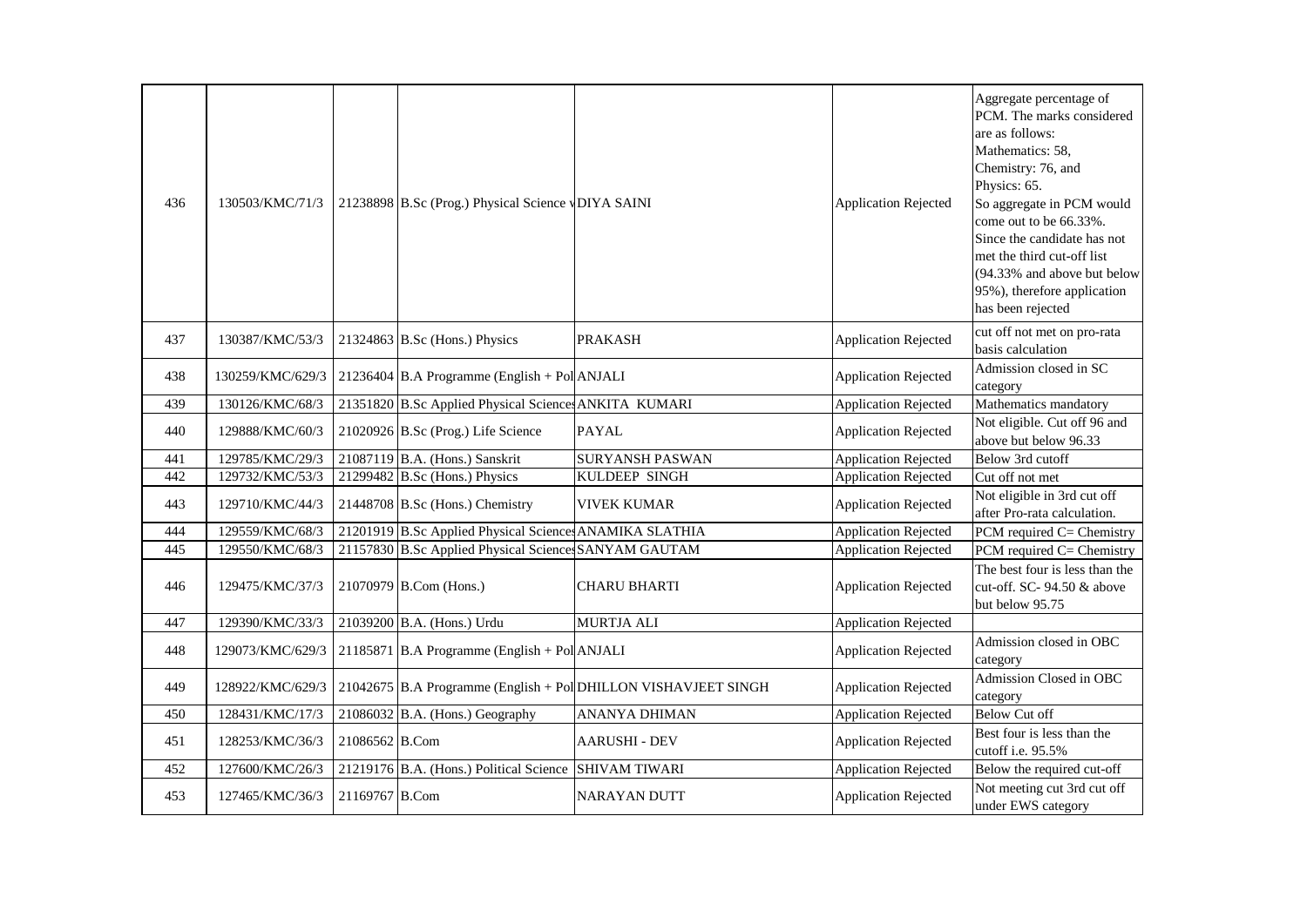| 454 | 126861/KMC/68/3  | 21107329 B.Sc Applied Physical Sciences ADITYA RATHI    |                      | <b>Application Rejected</b> | PCM required C= Chemistry       |
|-----|------------------|---------------------------------------------------------|----------------------|-----------------------------|---------------------------------|
|     |                  |                                                         |                      |                             | 70+79+70+69=288/72% 5%          |
| 455 | 126733/KMC/29/3  | 21157009 B.A. (Hons.) Sanskrit                          | <b>AMAR GOND</b>     | <b>Application Rejected</b> | Deduction for not having        |
|     |                  |                                                         |                      |                             | Sanskrit=67%                    |
|     |                  |                                                         |                      |                             | $67+76+82+66=291/72.75$         |
|     |                  |                                                         |                      |                             | 7.5% Deduction (5% for not      |
| 456 | 126643/KMC/29/3  | 21320038 B.A. (Hons.) Sanskrit                          | <b>GUNANAND</b>      | <b>Application Rejected</b> | having Sanskrit & 2.5%          |
|     |                  |                                                         |                      |                             | WEB APPLICATION = 75%           |
| 457 | 126538/KMC/29/3  | 21136928 B.A. (Hons.) Sanskrit                          | <b>AJAY RAI</b>      | <b>Application Rejected</b> | <b>Below 3rd Cutoff</b>         |
| 458 | 126401/KMC/29/3  | 21145120 B.A. (Hons.) Sanskrit                          | <b>RISHU</b>         | <b>Application Rejected</b> | Below 3rd Cutoff                |
| 459 | 126155/KMC/33/3  | 21357121 B.A. (Hons.) Urdu                              | <b>KHIZAR FAISAL</b> | <b>Application Rejected</b> |                                 |
| 460 | 126101/KMC/33/3  | 21191102 B.A. (Hons.) Urdu                              | <b>AYESHA NAAZ</b>   | <b>Application Rejected</b> |                                 |
| 461 | 125942/KMC/44/3  | 21141838 B.Sc (Hons.) Chemistry                         | DAKSHU NAIN          | <b>Application Rejected</b> | Not eligible in 3rd cut off     |
| 462 | 125552/KMC/37/3  | 21073701 B.Com (Hons.)                                  | SAKSHAM BHAT         | <b>Application Rejected</b> | Not eligible for 3rd cut off    |
|     |                  |                                                         |                      |                             | out side the bracket of 3rd cut |
| 463 | 125473/KMC/736/3 | 21024039 B.A Programme (History + Phi GAURAV SINGH      |                      | <b>Application Rejected</b> | off. (97.50 & above but         |
|     |                  |                                                         |                      |                             | below 97.75)                    |
| 464 | 125253/KMC/55/3  | 21013098 B.Sc (Hons.) Zoology                           | <b>SALIAH</b>        | <b>Application Rejected</b> | PCB 97% is higher than 2nd      |
|     |                  |                                                         |                      |                             | cut off 95.66%                  |
| 465 | 125039/KMC/68/3  | 21121586 B.Sc Applied Physical Sciences ARYAMAN PAINULY |                      | <b>Application Rejected</b> | Not in desired cut off          |
|     |                  |                                                         |                      |                             | Not Qualifying; LESS THAN       |
| 466 | 124634/KMC/19/3  | 21131394 B.A. (Hons.) Hindi                             | VARSHA TRIPATHY      | <b>Application Rejected</b> | UR 3rd Cut off                  |
|     |                  |                                                         |                      |                             | Best four: 92.75                |
| 467 | 124098/KMC/718/3 | $21002942$ B.A Programme (Economics + NITANSHU SAGAR    |                      | <b>Application Rejected</b> | Best four percentage is higher  |
|     |                  |                                                         |                      |                             | than third cutoff.              |
|     |                  |                                                         |                      |                             | higher than UR 3rd cut off      |
| 468 | 124083/KMC/19/3  | 21269797 B.A. (Hons.) Hindi                             | KHUSHBOO CHAUHAN     | <b>Application Rejected</b> | best four: 94.25+2.00(hindi     |
|     |                  |                                                         |                      |                             | $electric = 96.25$              |
| 469 | 123714/KMC/68/3  | 21402351 B.Sc Applied Physical Sciences NIKHIL KUMAR    |                      | <b>Application Rejected</b> | not in desired cut off          |
|     |                  |                                                         |                      |                             | <b>LESS THAN OBC 3RD</b>        |
|     |                  |                                                         |                      |                             | <b>CUT OFF</b>                  |
| 470 | 123669/KMC/19/3  | 21349140 B.A. (Hons.) Hindi                             | YOGESH YADAV         | <b>Application Rejected</b> | RAJASTHAN BOARD                 |
|     |                  |                                                         |                      |                             | STUDENT, PRO DATA               |
|     |                  |                                                         |                      |                             | <b>BEST FOUR: 88.75</b>         |
|     |                  |                                                         |                      |                             | Not eligible for the            |
| 471 | 123493/KMC/26/3  | 21138621 B.A. (Hons.) Political Science MUKUL           |                      | <b>Application Rejected</b> | admission. Aggregate best       |
|     |                  |                                                         |                      |                             | four is 88.70 below than the    |
|     |                  |                                                         |                      |                             | the required cut off (98.75).   |
| 472 | 123458/KMC/33/3  | 21016722 B.A. (Hons.) Urdu                              | <b>SHAHBAZ ALI</b>   | Application Rejected        |                                 |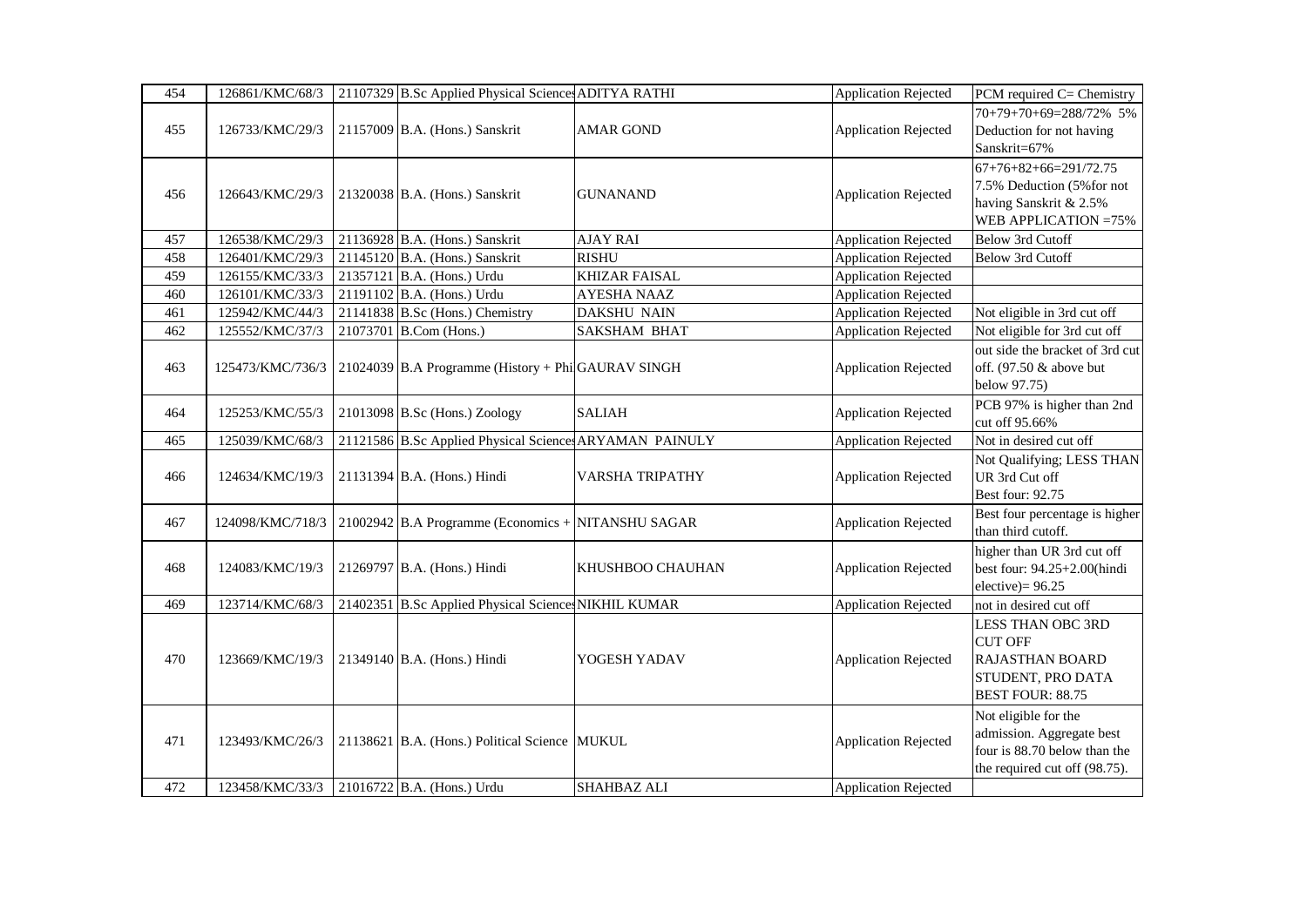| 473 |                  |                | 123277/KMC/709/3   21040197 B.A Programme (Economics + NITISH KUMAR |                                                          | <b>Application Rejected</b> | : 83.25% is not in range of<br>college declared percentage<br>for SC category 95.50% -<br>$< 95.75\%$ .                                                                                                                               |
|-----|------------------|----------------|---------------------------------------------------------------------|----------------------------------------------------------|-----------------------------|---------------------------------------------------------------------------------------------------------------------------------------------------------------------------------------------------------------------------------------|
| 474 | 123242/KMC/15/3  |                | $21125168$ B.A. (Hons.) English                                     | <b>RISHABH SHUKLA</b>                                    | <b>Application Rejected</b> | Best 4: English, History, Pol<br>Sci, Geography                                                                                                                                                                                       |
| 475 | 122991/KMC/36/3  | 21075053 B.Com |                                                                     | VASU GUPTA                                               | <b>Application Rejected</b> | Best four is less than the<br>cutoff i.e. 90%                                                                                                                                                                                         |
| 476 | 122811/KMC/72/3  |                | 21422498 B.Sc (Prog.) Physical Science vMOHIT                       |                                                          | <b>Application Rejected</b> | PCM-95.42%, not valid for<br>third cutoff<br>OBC certificate is of 2017                                                                                                                                                               |
| 477 | 122746/KMC/36/3  | 21256886 B.Com |                                                                     | <b>ARYAN PANDEY</b>                                      | <b>Application Rejected</b> | Admission closed for UR<br>category                                                                                                                                                                                                   |
| 478 | 122443/KMC/43/3  |                | 21211288 B.Sc (Hons.) Botany                                        | <b>SANIKA SACHAN</b>                                     | <b>Application Rejected</b> | Not eligible for admission to<br>B.Sc (Hons) Botany 1st year.<br>Aggregate percentage for<br>PCB is 94% which is less<br>than the 3rd cut-off range for<br>unreserved category (i.e.<br>94.33 to <96 %) admission<br>into Botany Hons |
| 479 | 121625/KMC/44/3  |                | 21089698 B.Sc (Hons.) Chemistry                                     | <b>AMRITAPA MONDAL</b>                                   | <b>Application Rejected</b> | Not eligible in 3rd cut off                                                                                                                                                                                                           |
| 480 | 121568/KMC/17/3  |                | $21087914$ B.A. (Hons.) Geography                                   | <b>KULDEEP SINGH</b>                                     | <b>Application Rejected</b> | <b>Below Cut off</b>                                                                                                                                                                                                                  |
| 481 | 121085/KMC/17/3  |                | $21050586$ B.A. (Hons.) Geography                                   | ADITYA SHARMA                                            | <b>Application Rejected</b> | <b>Below Cut off</b>                                                                                                                                                                                                                  |
| 482 | 121012/KMC/55/3  |                | $21263116$ B.Sc (Hons.) Zoology                                     | <b>SURESH PUVVALA</b>                                    | <b>Application Rejected</b> | Calculated PCB 85.995% is<br>less than ST 3rd cut off<br>85.995%                                                                                                                                                                      |
| 483 | 120761/KMC/33/3  |                | 21101755 B.A. (Hons.) Urdu                                          | <b>IRFAN ALI</b>                                         | <b>Application Rejected</b> |                                                                                                                                                                                                                                       |
| 484 | 120660/KMC/709/3 |                |                                                                     | 21269745 B.A Programme (Economics + AMENDRA PRATAP SINGH | <b>Application Rejected</b> | 83.25% is not in range of<br>college declared percentage<br>for SC category 95.50% -<br>$< 95.75\%$ .                                                                                                                                 |
| 485 | 120553/KMC/44/3  |                | 21408873 B.Sc (Hons.) Chemistry                                     | <b>ADITYA KUMAR</b>                                      | <b>Application Rejected</b> | Not eligible in 3rd cut off                                                                                                                                                                                                           |
| 486 | 120493/KMC/60/3  |                | 21027583 B.Sc (Prog.) Life Science                                  | <b>ADITYA PRAKASH</b>                                    | <b>Application Rejected</b> | Not eligible Cut off-88 and<br>above but below 90                                                                                                                                                                                     |